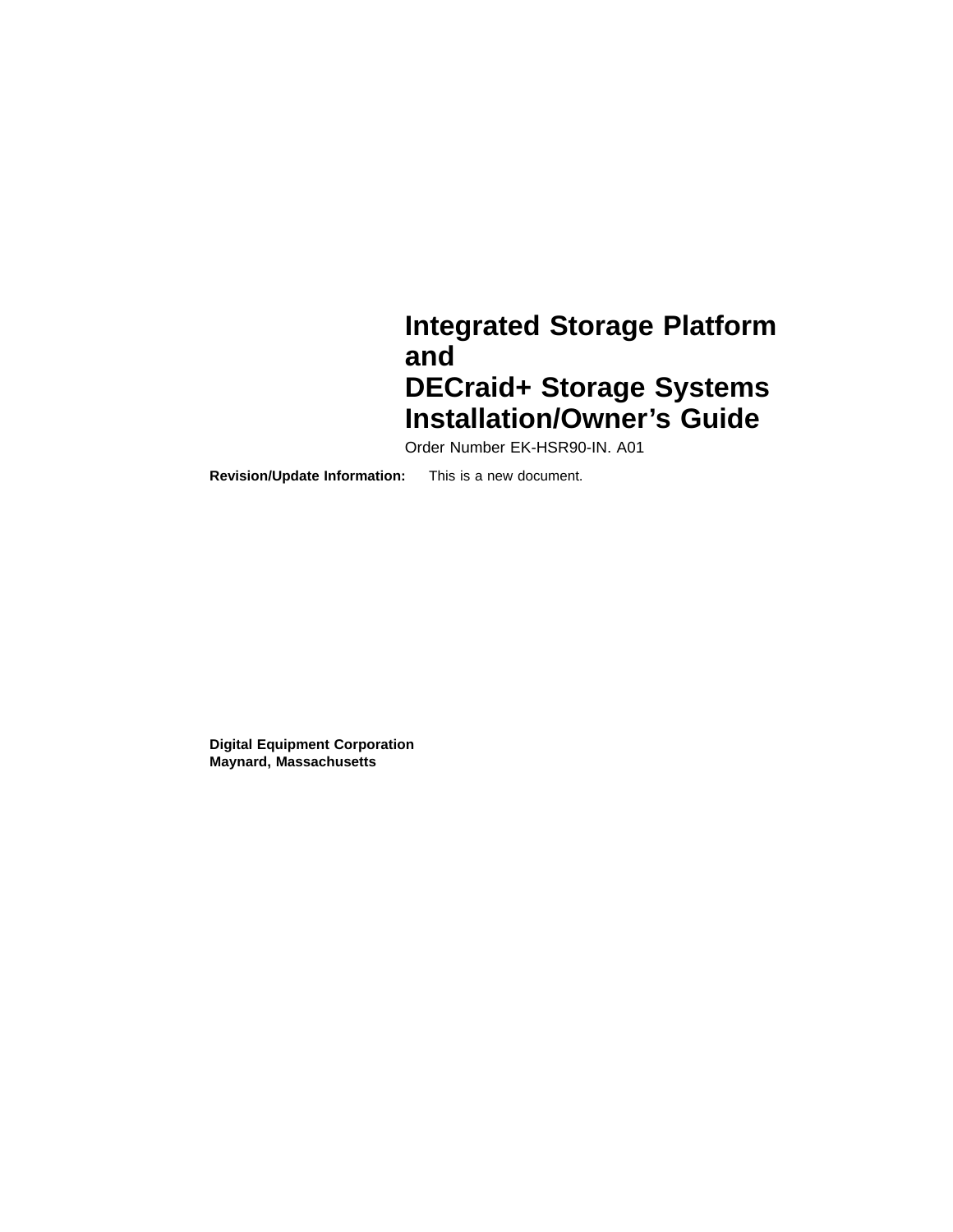**November 1992**

The information in this document is subject to change without notice and should not be construed as a commitment by Digital Equipment Corporation. Digital Equipment Corporation assumes no responsibility for any errors that may appear in this document.

No responsibility is assumed for the use or reliability of software on equipment that is not supplied by Digital Equipment Corporation or its affiliated companies.

Restricted Rights: Use, duplication, or disclosure by the U.S. Government is subject to restrictions set forth in subparagraph (c)(1)(ii) of the Rights in Technical Data and Computer Software clause at DFARS 252.227-7013.

Copyright © Digital Equipment Corporation 1992

All Rights Reserved. Printed in U.S.A.

CI, DEC, DECnet, DECraid+, DECstation, HSC, OpenVMS, PDP, SDI, STI, VAX, VAX DOCUMENT, VMS, and the DIGITAL logo are trademarks of Digital Equipment Corporation.

This document was prepared using VAX DOCUMENT, Version 2.1.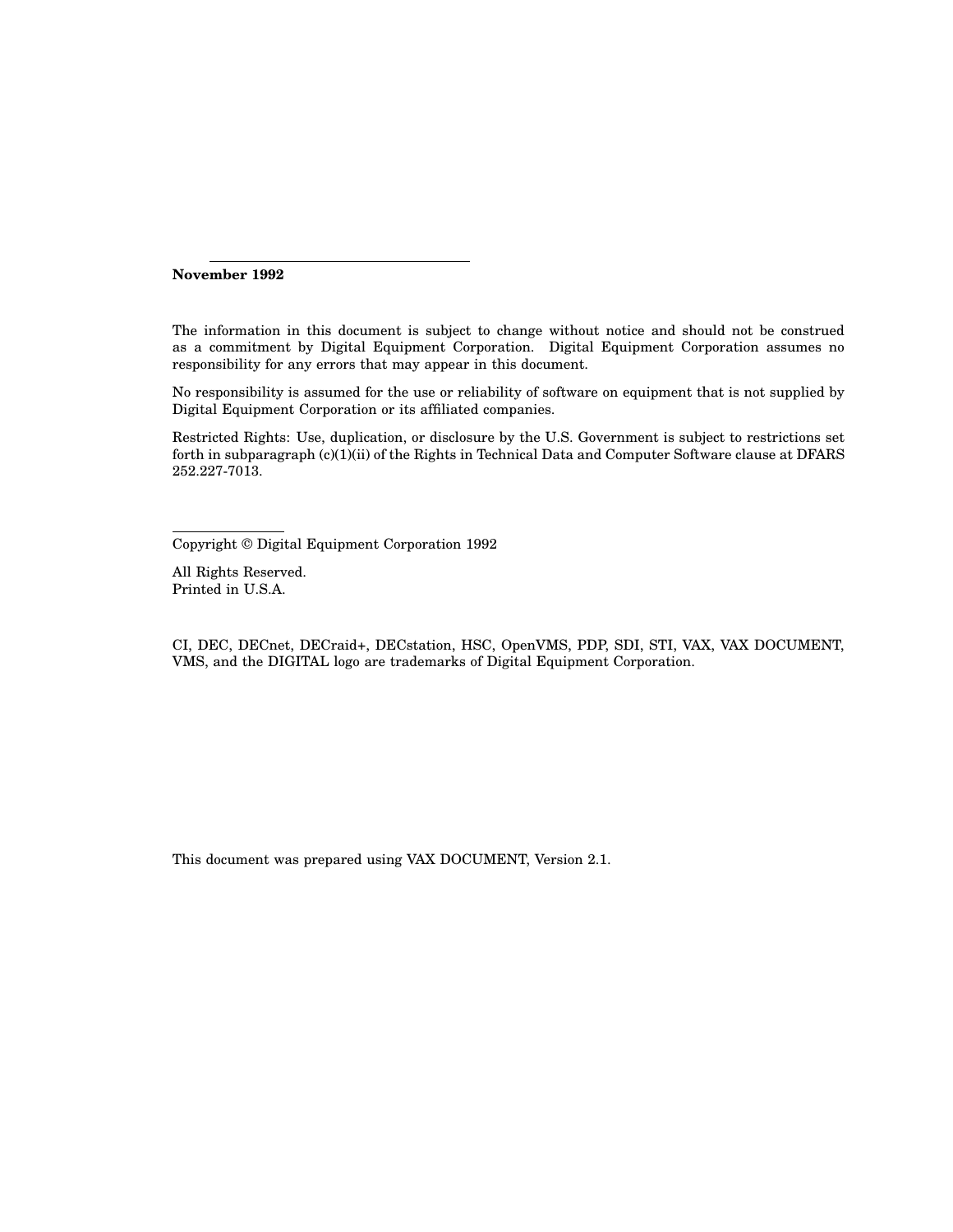### **Safety**

## $\triangle$

Any warning or caution that appears in this manual is defined as follows:

| Warning          | Contains information to prevent personal injury.                                             |
|------------------|----------------------------------------------------------------------------------------------|
| Caution          | Contains information to prevent damage to equipment.                                         |
| <b>Vorsicht</b>  | Enthält Informationen, die beachtet werden müssen, um den Benutzer vor                       |
|                  | Schaden zu bewahren.                                                                         |
| Achtung          | Enthält Informationen, die beachtet werden müssen, um die Geräte vor Schaden<br>zu bewahren. |
| <b>Danger</b>    | Signale les informations destinées à prévenir les accidents corporels.                       |
| <b>Attention</b> | Signale les informations destinées à prévenir la détérioration du matériel.                  |
| Aviso            | Contiene información para evitar daños personales.                                           |
| Precaución       | Contiene información para evitar daños al equipo.                                            |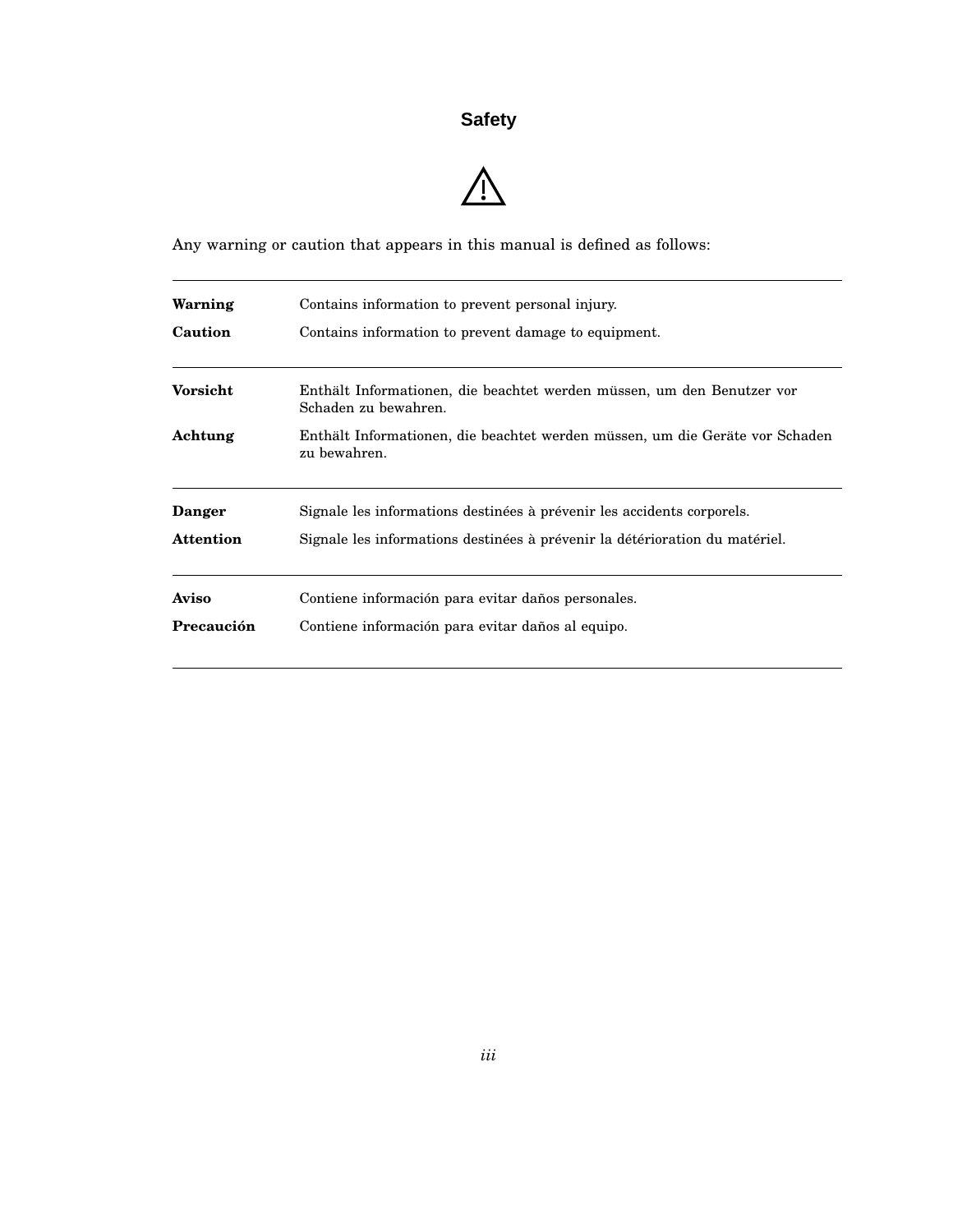The warnings and cautions that must be observed for the hardware described in this manual are listed below in English, German, French, and Spanish. The pages on which these safety messages appear are also listed.



| <b>WARNING</b>       | When installing DECraid+ systems in a computer room with raised floors,<br>DO NOT use vented tiles under any of the system casters. The tiles will<br>crease and may eventually collapse. This could cause personal injury or<br>equipment damage. $[2-1, 5-1, B-1]$                                                        |
|----------------------|-----------------------------------------------------------------------------------------------------------------------------------------------------------------------------------------------------------------------------------------------------------------------------------------------------------------------------|
| <b>VORSICHT</b>      | Wenn Sie DECraid+ in einem Computerraum mit Zwischenboden installieren,<br>achten Sie darauf, daß Sie die Rollen NICHT auf ein Ventillationsgitter<br>stellen. Solche Gitter geben nach und können einbrechen, was zu<br>Verletzungen und Beschädigungen führen kann.                                                       |
| <b>AVERTISSEMENT</b> | Lorsque vous installez DECraid+ dans une salle d'ordinateurs dont le<br>plancher est surélevé, NE PLACEZ PAS les roulettes du système sur<br>les grilles d'accès au faux plancher. Celles-ci risquent de se plier et,<br>éventuellement, de s'effondrer, ce qui peut blesser les utilisateurs ou<br>endommager le matériel. |
| <b>PRECAUCION</b>    | Al instalar sistemas DECraid+ en una sala de ordenadores con falso suelo,<br>NO se deben usar placas con rejillas de ventilación debajo de las ruedas de<br>arrastre del sistema, puesto que se doblarán y finalmente pueden romperse,<br>con el consiguiente riesgo de daños personales o al equipo.                       |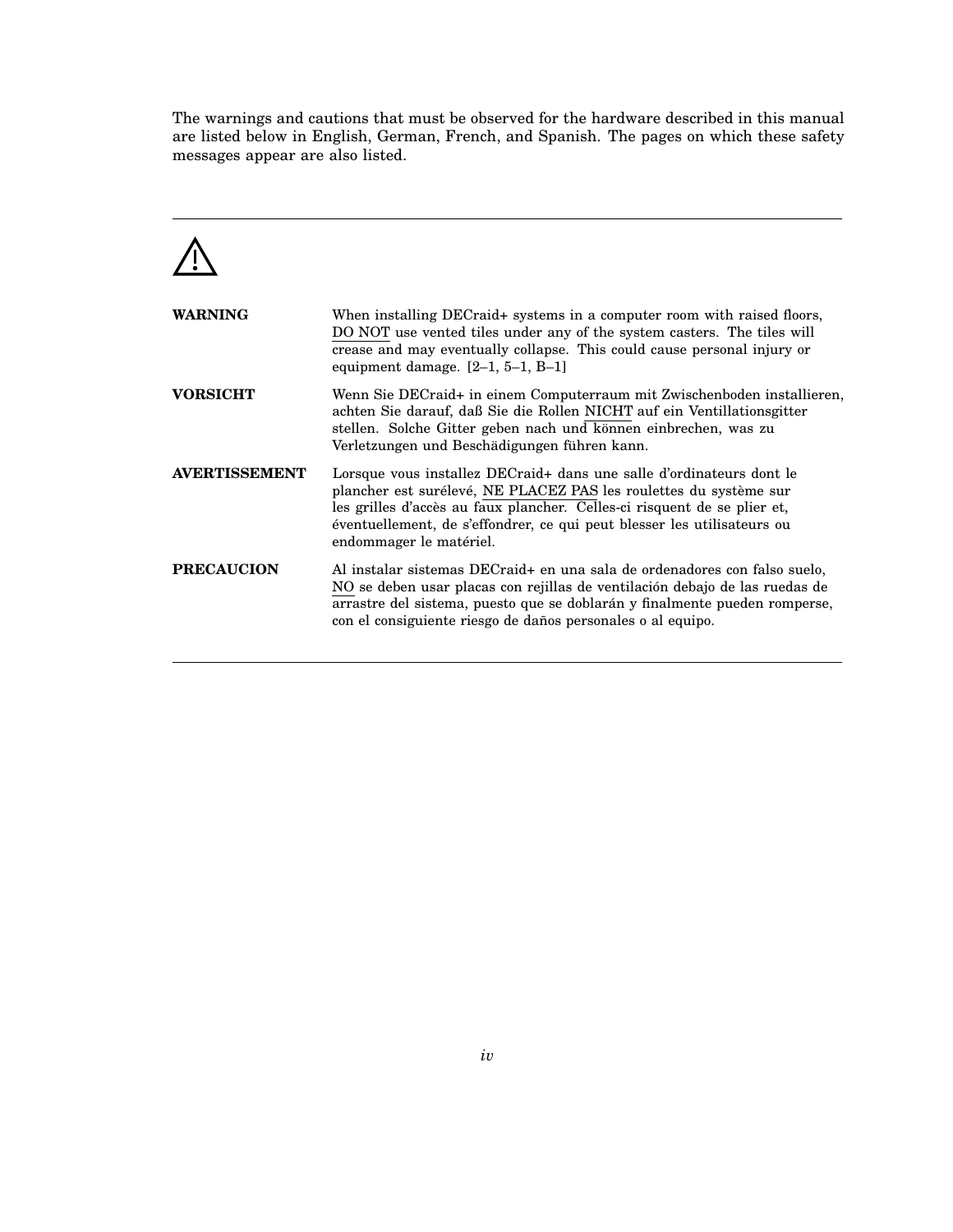

| <b>WARNING</b>       | To prevent personal injury and damage to the enclosure:                                                                                                                                  |
|----------------------|------------------------------------------------------------------------------------------------------------------------------------------------------------------------------------------|
|                      | Do not move the enclosure unless there are two people available to hold and<br>stabilize the enclosure.                                                                                  |
|                      | Do not attempt to roll the enclosure off the shipping pallet with the anti-tip<br>legs extended.                                                                                         |
|                      | Make sure all the equipment mounted in the enclosure is locked down to<br>prevent the equipment from sliding out when moving the enclosure. [3–4]                                        |
| <b>VORSICHT</b>      | Um Personenschäden und Beschädigungen des Gehäuses zu vermeiden:                                                                                                                         |
|                      | Versuchen Sie nicht, das Gehäuse zu bewegen, ohne daß zwei weitere<br>Personen anwesend sind, um das Gehäuse zu halten und zu stabilisieren.                                             |
|                      | Versuchen Sie nicht, das Gehäuse von der Transportpalette herunterzurollen,<br>wenn die Fußstützen ausgefahren sind.                                                                     |
|                      | Vergewissern Sie sich, daß die gesamte Ausrüstung, die im Gehäuse montiert<br>ist, fest fixiert ist, wenn Sie das Gehäuse bewegen, um ein Herausgleiten der<br>Ausrüstung zu verhindern. |
| <b>AVERTISSEMENT</b> | Pour éviter de tels problèmes :                                                                                                                                                          |
|                      | Faites toujours déplacer le coffret d'habillage par deux personnes pour qu'il<br>reste stable pendant son transport.                                                                     |
|                      | Evitez de le descendre du transpalette alors que le dispositif 'anti-<br>renversement' est déployé.                                                                                      |
|                      | Vérifiez que le contenu du coffret d'habillage est bien calé afin d'éviter que<br>celui-ci ne glisse pendant le transport.                                                               |
| <b>PRECAUCION</b>    | Para evitar daños personales y a la carcasa del equipo:                                                                                                                                  |
|                      | No se debe mover la carcasa a menos que lo hagan dos personas para<br>mantener y estabilizar la misma.                                                                                   |
|                      | No se debe hacer rodar la carcasa fuera de la tarima de transporte con los<br>apoyos de fijación extendidos.                                                                             |
|                      | Compruébese que todo el equipo montado en la carcasa está bien fijo para<br>evitar que se deslice al mover la carcasa.                                                                   |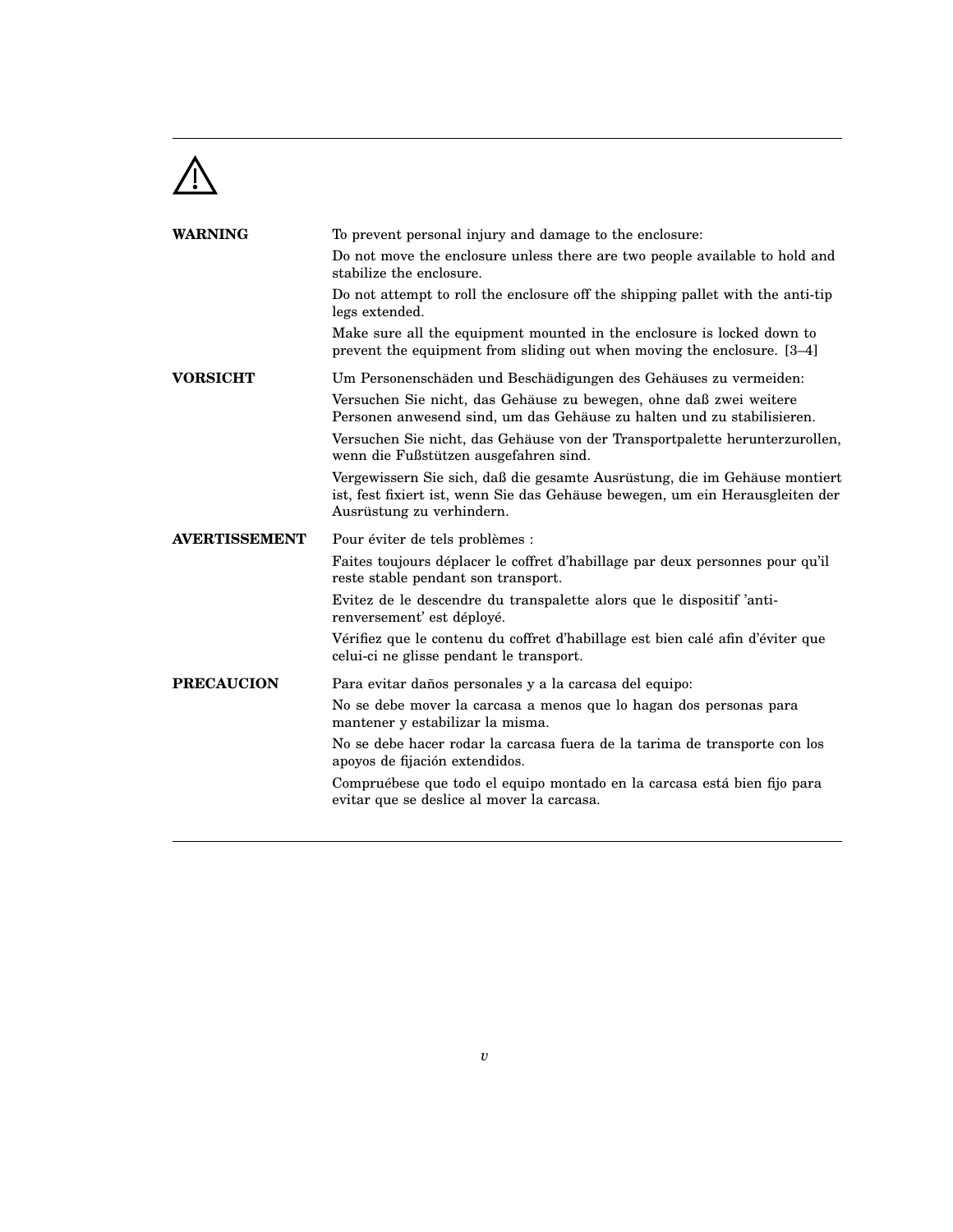## $\triangle$

| <b>CAUTION</b>   | The front wheels of the enclosure swivel, but the rear wheels are fixed. [3–6]                               |
|------------------|--------------------------------------------------------------------------------------------------------------|
| <b>ACHTUNG</b>   | Die Vorderräder des Gehäuses sind drehbar, während die Hinterräder fixiert<br>sind.                          |
| <b>ATTENTION</b> | Les roulettes avant du coffret d'habillage pivotent, alors que celles se trouvant<br>à l'arrière sont fixes. |
| <b>ATENCION</b>  | Las ruedas delanteras de la carcasa giran, pero las traseras son fijas.                                      |



| Do not leave the enclosure unattended without lowering the feet. The<br>enclosure may roll because the casters do not lock.<br>Tipping the enclosure more than 15 degrees may cause an unstable situation. |
|------------------------------------------------------------------------------------------------------------------------------------------------------------------------------------------------------------|
| $[3 - 7]$                                                                                                                                                                                                  |
| Lassen Sie das Gehäuse nie ohne Aufsicht, ohne die Fußstützen auszufahren.<br>Es ist möglich, daß das Gehäuse wegrollt, denn die Rollen sind nicht fixierbar.                                              |
| Vermeiden Sie es, das Gehäuse mehr als 15 Grad zu kippen, es könnten<br>Schäden auftreten.                                                                                                                 |
| Surveillez le coffret, si vous n'avez pas abaissé le dispositif 'anti-<br>renversement'.                                                                                                                   |
| Evitez d'incliner le coffret de plus de 15 degrés, car sa stabilité ne serait pas<br>assurée.                                                                                                              |
| No se debe desatender la carcasa si los apoyos no están extendidos, pues ésta<br>podría rodar, debido a que sus ruedas no pueden bloquearse.                                                               |
| Si se inclina la carcasa más de 15 grados, podría quedar en una posición poco<br>estable.                                                                                                                  |
|                                                                                                                                                                                                            |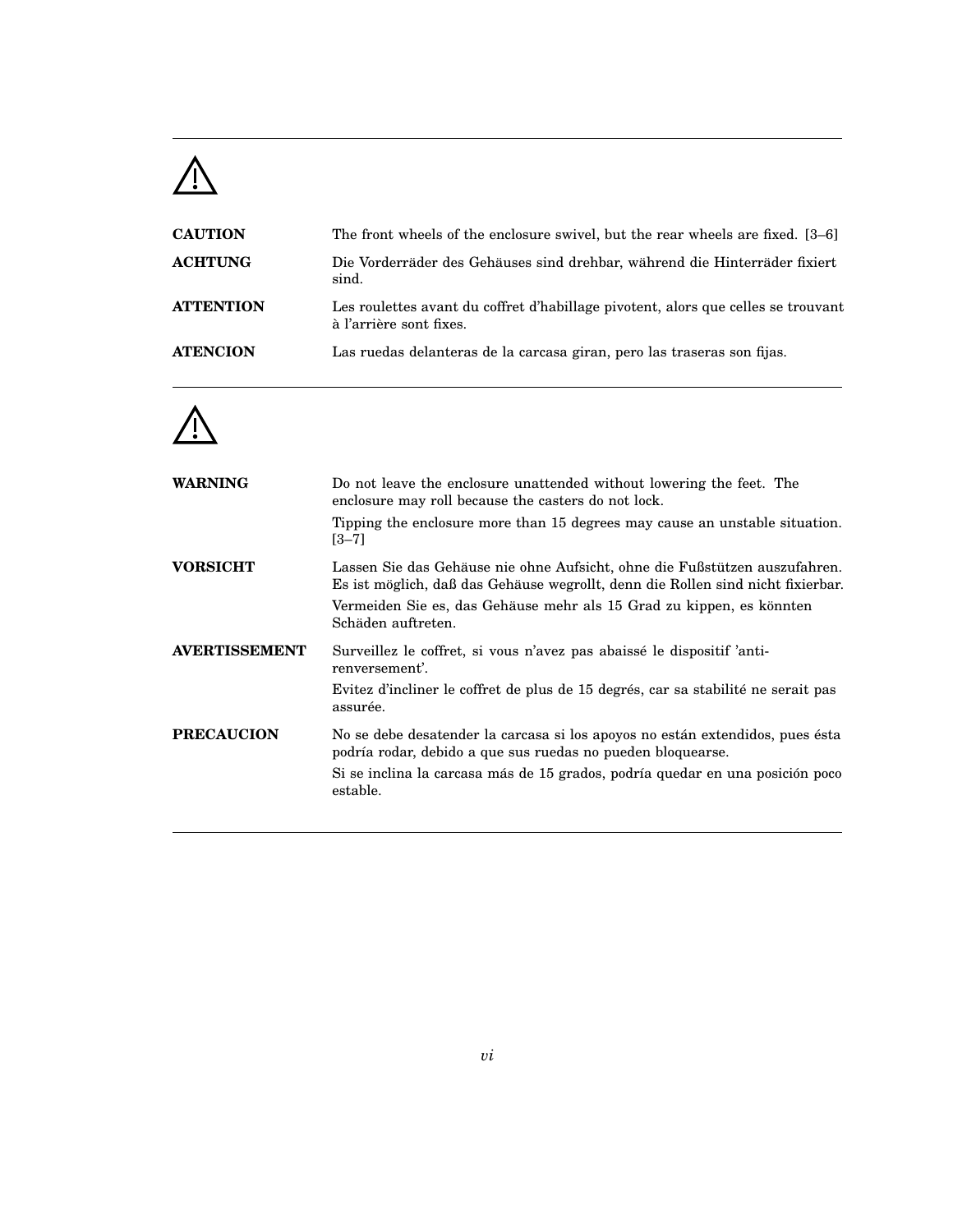

| <b>WARNING</b>       | When the enclosure is not bolted to the floor, the anti-tip legs must be<br>extended before any individual unit is extended out of the enclosure on<br>its slides for servicing or installation.                                    |
|----------------------|-------------------------------------------------------------------------------------------------------------------------------------------------------------------------------------------------------------------------------------|
|                      | Also, do not extend more than one slide assembly at a time. Enclosure<br>instability may result. [4-1, 5-1]                                                                                                                         |
| <b>VORSICHT</b>      | Wenn das Gehäuse nicht am Boden festgebolzt ist, müssen die Fußstützen<br>ausgefahren sein, bevor die einzelnen Elemente auf ihren Gleitschienen zum<br>Service oder zur Installierung herausgezogen werden.                        |
|                      | Ziehen Sie auch jeweils nur ein einziges Gleitelement heraus, da es sonst<br>möglich ist, daß das Gehäuse umkippt.                                                                                                                  |
| <b>AVERTISSEMENT</b> | Lorsque le coffret n'est pas fixé au sol, utilisez le dispositif 'anti-<br>renversement', lorsque vous désirez retirer un quelconque élément qui se<br>trouve à l'intérieur soit pour son entretien, soit pour son installation.    |
|                      | De même, ne retirez pas plus d'un élément à la fois, car la stabilité du coffret<br>ne serait plus assurée.                                                                                                                         |
| <b>PRECAUCION</b>    | Cuando la carcasa no esté fijada al suelo, los apoyos de fijación deben<br>estar extendidos antes de extender a lo largo de las guías cualquier unidad<br>individual de la carcasa para su reparación, mantenimiento o instalación. |
|                      | Asímismo, no se debe extender más de una unidad completa al mismo tiempo,<br>puesto que se provocaría la inestabilidad de la carcasa.                                                                                               |
|                      |                                                                                                                                                                                                                                     |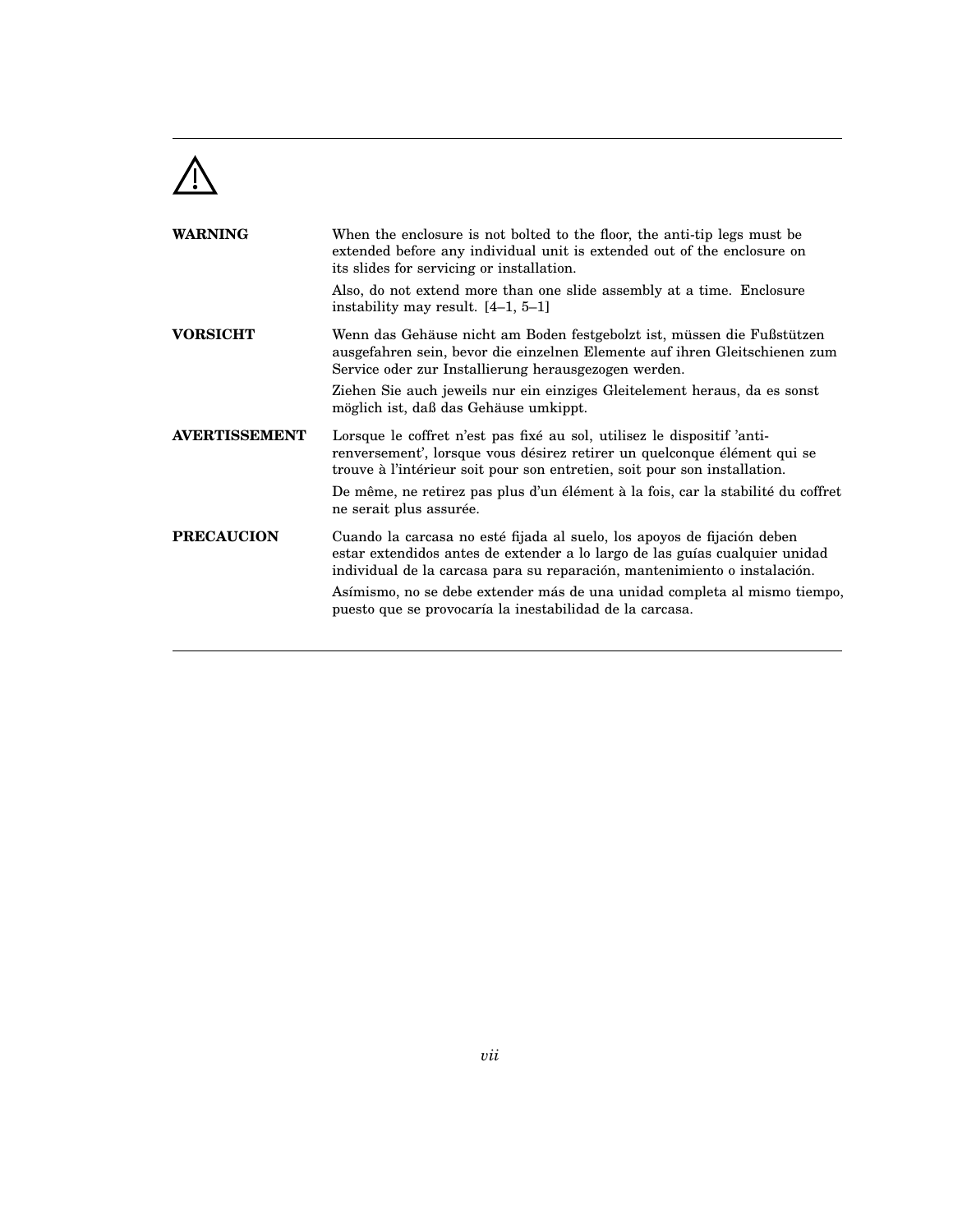

| <b>WARNING</b>       | Before attaching the enclosures, verify that the floor can support the<br>combined weight of $1,170$ kilograms $(2,600$ pounds). |
|----------------------|----------------------------------------------------------------------------------------------------------------------------------|
|                      | The enclosures must be attached on a smooth level floor.                                                                         |
|                      | After the enclosures are attached, they cannot be moved to another location<br>without detaching them. $[4-2, 5-2]$              |
| <b>VORSICHT</b>      | Bevor Sie die Gehäuse befestigen, vergewissern Sie sich, daß der Boden bis<br>zu einem Gesamtgewicht von 1.170 kg belastbar ist. |
|                      | Das Gehäuse muß auf ebenem und glattem Grund befestigt werden.                                                                   |
|                      | Nachdem die Gehäuse befestigt sind, können sie nicht ohne Abmontierung<br>verschoben werden.                                     |
| <b>AVERTISSEMENT</b> | Avant de fixer le coffret d'habillage, vérifiez que le plancher peut supporter<br>une charge de 1.700 kg.                        |
|                      | Fixez le coffret d'habillage sur une surface plane.                                                                              |
|                      | Après avoir fixé le coffret d'habillage, ce dernier ne peut être déplacé sans que<br>vous ayez enlevé ses fixations.             |
| <b>PRECAUCION</b>    | Antes de unir las carcasas, comprúebese que el suelo puede soportar un peso<br>combinado de 1.170 kilogramos.                    |
|                      | Las carcasas deben unirse en un suelo con un nivel uniforme.                                                                     |
|                      | Tras unir las carcasas, no se podrán llevar a otro lugar sin antes desunirlas.                                                   |
|                      |                                                                                                                                  |



| <b>WARNING</b>       | To ensure that the enclosure remains stable when an individual chassis is<br>extended out of the enclosure, extend the anti-tip legs. [4–6]                |
|----------------------|------------------------------------------------------------------------------------------------------------------------------------------------------------|
| <b>VORSICHT</b>      | Um sicherzugehen, daß das Gehäuse stabil bleibt, wenn einzelne Elemente<br>herausgezogen sind, fahren Sie die Fußstützen aus.                              |
| <b>AVERTISSEMENT</b> | Pour s'assurer que le coffret d'habillage reste stable lorsque l'un de ses<br>éléments est retiré, déployez le dispositif 'anti-renversement'.             |
| <b>PRECAUCION</b>    | Para asegurarse de que la carcasa se encuentra estable cuando se extienda<br>un chasis individual de la carcasa, se deben extender los apoyos de fijación. |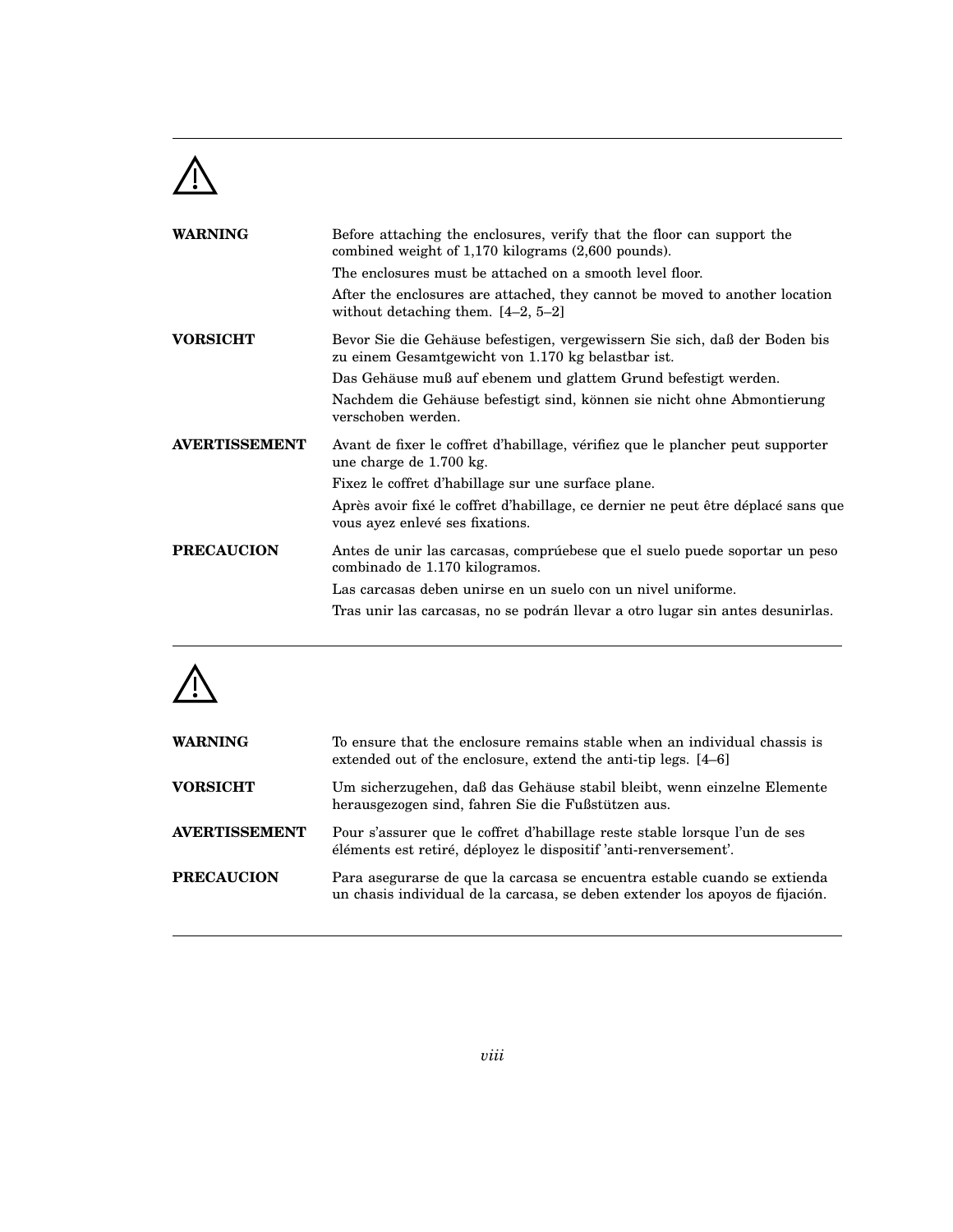## $\triangle$

| <b>CAUTION</b>   | To avoid damaging the CI cables, ensure that they have a minimum bend<br>radius of 6.5 centimeters $(2.5 \text{ inches})$ . [4–7, 5–11]  |
|------------------|------------------------------------------------------------------------------------------------------------------------------------------|
| <b>ACHTUNG</b>   | Um eine Beschädigung der CI-Kabeln zu vermeiden, achten Sie darauf, daß<br>ein Mindest-Biegeradius von 6,5 cm nicht unterschritten wird. |
| <b>ATTENTION</b> | Pour éviter d'endommager les câbles CI, s'assurer que l'écartement minimum<br>des plis soit de 6,5 cm.                                   |
| <b>ATTENCÍON</b> | Para evitar daños en los cables CI, hay que asegurarse de no doblarlos a<br>menos de 6,5 cm de radio.                                    |

# $\triangle$

| <b>CAUTION</b>   | Do not over tighten retaining screws on cable connectors to SABB ports. The<br>screws could be damaged. $[5-8, C-14]$                                                      |
|------------------|----------------------------------------------------------------------------------------------------------------------------------------------------------------------------|
| <b>ACHTUNG</b>   | Achten Sie darauf, daß Sie die Halteschrauben auf den Kabelverbindungen<br>zu den SABB-Buchsen nicht zu fest ziehen - es könnten sonst die Schrauben<br>beschädigt werden. |
| <b>ATTENTION</b> | Ne serrez pas trop fort le dispositif de fixation des cables de connexion aux<br>ports SABB. Cela pourrait les endommager.                                                 |
| <b>ATENCIÓN</b>  | No se deben apretar demasiado los tornillos de retención de los conectores de<br>cables en las puertas SABB, puesto que los tornillos podrían quedar dañados.              |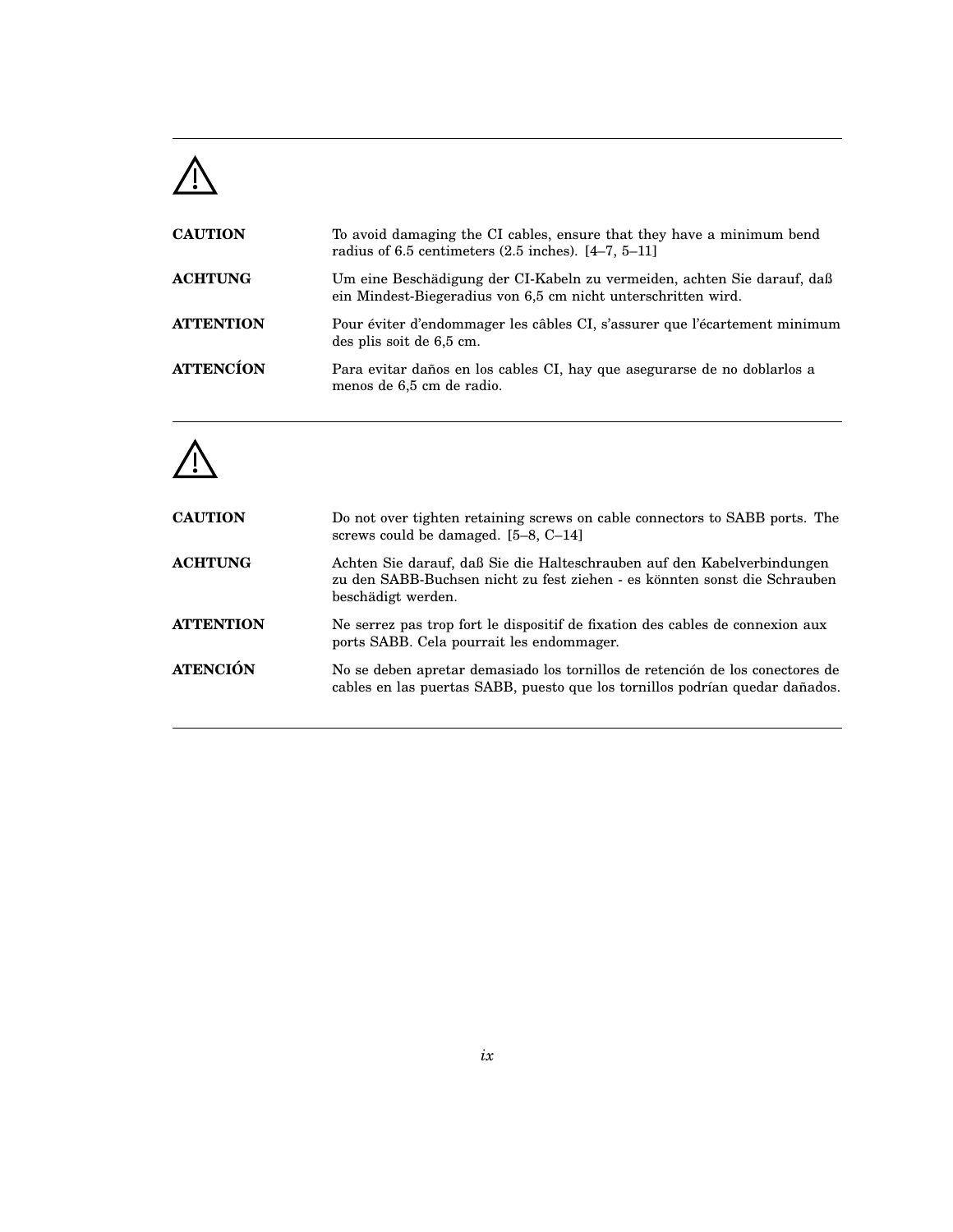# $\triangle$

| <b>WARNING</b>       | The floor must be smooth and level, and capable of supporting up to 1,700<br>kilograms $(2,600$ pounds). $[B-1]$ |
|----------------------|------------------------------------------------------------------------------------------------------------------|
| <b>VORSICHT</b>      | Der Grund muß eben und glatt sein, und bis zu 1.700 kg belastbar sein.                                           |
| <b>AVERTISSEMENT</b> | Le plancher doit être parfaitement plat et susceptible de supporter jusqu'à<br>$1.700 \text{ kg}$                |
| <b>PRECAUCION</b>    | El suelo debe tener un nivel uniforme, así como soportar hasta 1.700<br>kilogramos.                              |



| <b>WARNING</b>       | Before performing the following procedure, disconnect the system ac power<br>cords from the ac power source. $[C-4, C-6, C-14, C-16]$              |
|----------------------|----------------------------------------------------------------------------------------------------------------------------------------------------|
| <b>VORSICHT</b>      | Bevor Sie die folgende Operation durchführen, unterbrechen Sie die<br>Stromzufuhr.                                                                 |
| <b>AVERTISSEMENT</b> | Avant de suivre la procédure suivante, débranchez les cables d'alimentation<br>du système AC.                                                      |
| <b>PRECAUCION</b>    | Antes de llevar a cabo el procedimiento siguiente, se deben conectar los cables<br>de alimentación AC del sistema de la fuente de alimentación AC. |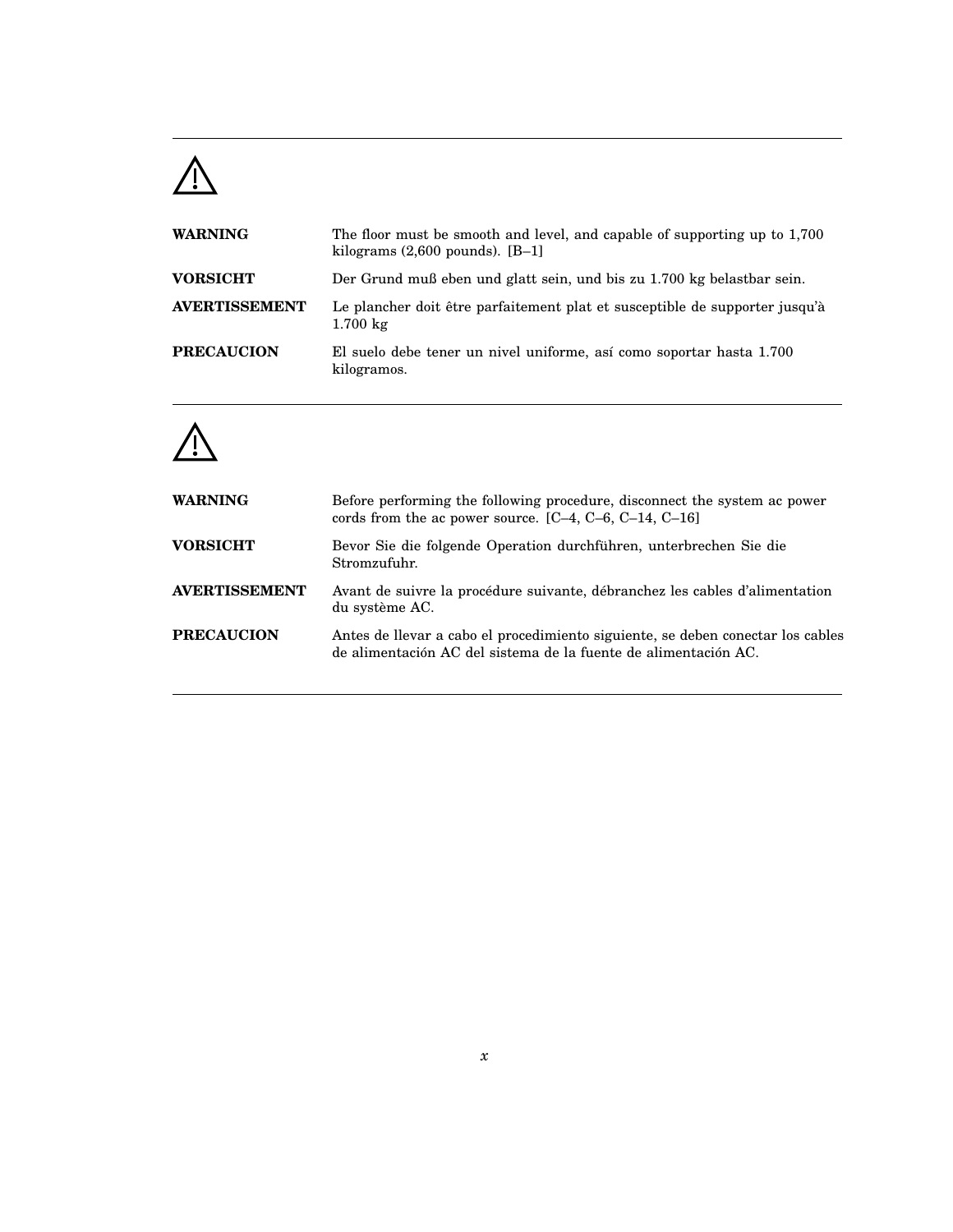### **Contents**

| Preface | . .<br>V <sub>1</sub> |
|---------|-----------------------|
|         |                       |

### Chapter 1 Introduction

### Chapter 2 Site Preparation

### Chapter 3 Unpacking the Shipment

### Chapter 4 Installing the ISP System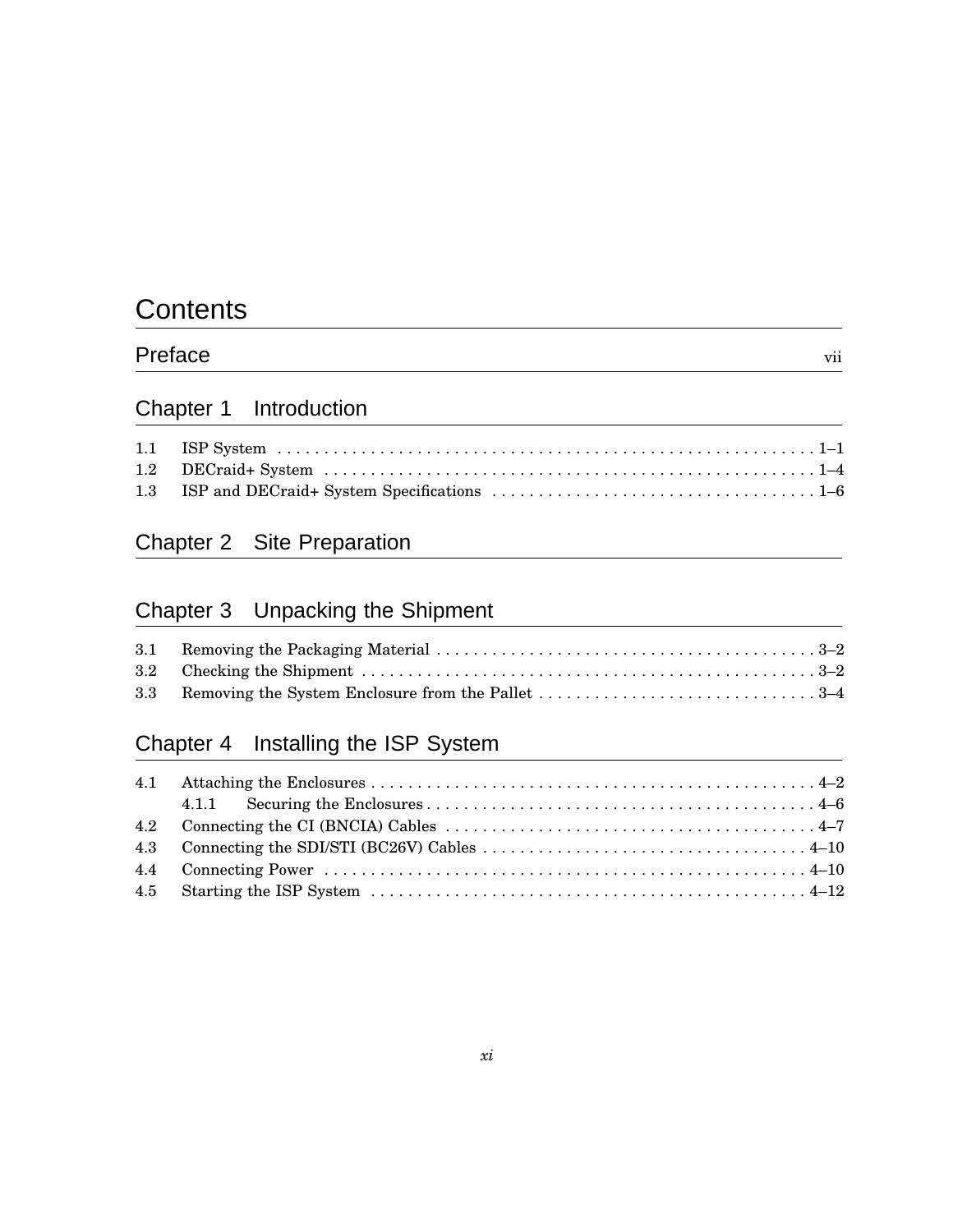### Chapter 5 Installing the DECraid+ System

| 5.2 |  |
|-----|--|
|     |  |
|     |  |
|     |  |
|     |  |
|     |  |

### Appendix A Options

### Appendix B Tie-Down Installation

### Appendix C Maintenance

| C.2.1 |                                                                                                                                                                                                                                                       |
|-------|-------------------------------------------------------------------------------------------------------------------------------------------------------------------------------------------------------------------------------------------------------|
| C22   |                                                                                                                                                                                                                                                       |
|       |                                                                                                                                                                                                                                                       |
|       |                                                                                                                                                                                                                                                       |
|       |                                                                                                                                                                                                                                                       |
| C.2.3 |                                                                                                                                                                                                                                                       |
| C.2.4 |                                                                                                                                                                                                                                                       |
|       |                                                                                                                                                                                                                                                       |
| C.3.1 |                                                                                                                                                                                                                                                       |
| C.3.2 |                                                                                                                                                                                                                                                       |
|       |                                                                                                                                                                                                                                                       |
| C.4.1 |                                                                                                                                                                                                                                                       |
| C.4.2 |                                                                                                                                                                                                                                                       |
| C.4.3 |                                                                                                                                                                                                                                                       |
|       | Preparing the Enclosure $\dots \dots \dots \dots \dots \dots \dots \dots \dots \dots \dots \dots \dots$<br>C.2.2.1<br>C.2.2.2<br>C.2.2.3<br>Rules for HSC9X-FA and HSC5X-DA Requester Modules C-10<br>2T-ISPCK Bulkhead Connections (ISP System) C-18 |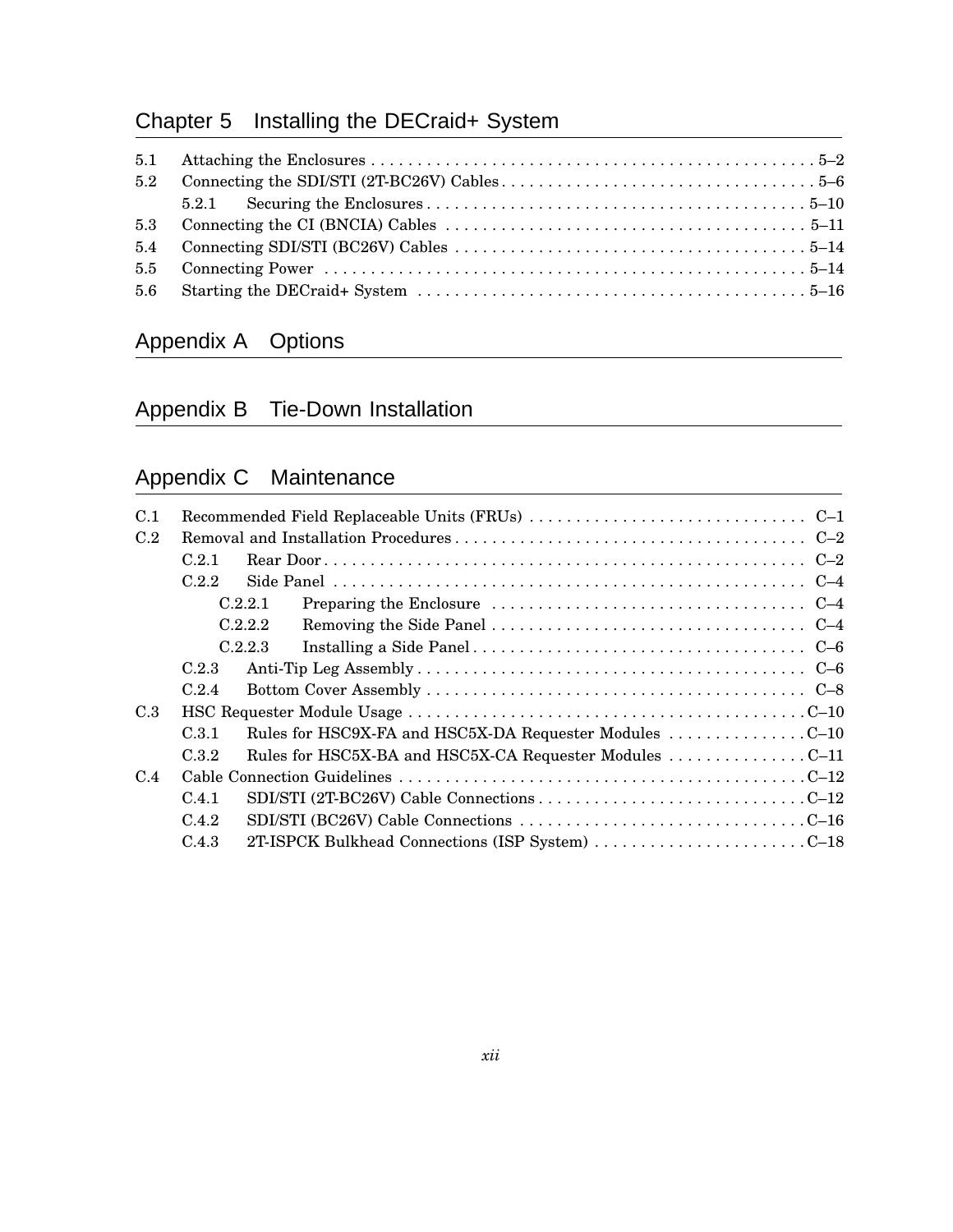### Figures

| $1 - 1$ |                                                                                                          |  |
|---------|----------------------------------------------------------------------------------------------------------|--|
| $1 - 2$ | Front Panel Layout for ISP System and DECraid+ System 1-3                                                |  |
| $2 - 1$ |                                                                                                          |  |
| $2 - 2$ |                                                                                                          |  |
| $3 - 1$ |                                                                                                          |  |
| $3 - 2$ |                                                                                                          |  |
| $3 - 3$ | Installing Unloading Ramps on Shipping Pallet 3-6                                                        |  |
| $3 - 4$ |                                                                                                          |  |
| $4 - 1$ | Opening and Adjusting Anti-Tip Leg Assembly 4–3                                                          |  |
| $4 - 2$ |                                                                                                          |  |
| $4 - 3$ |                                                                                                          |  |
| $4 - 4$ | CI Cable (BNCIA) Routing Without the Star Coupler  4-8                                                   |  |
| $4 - 5$ | CI Cable (BNCIA) Routing with a Star Coupler 4–9                                                         |  |
| $4 - 6$ |                                                                                                          |  |
| $5 - 1$ |                                                                                                          |  |
| $5 - 2$ |                                                                                                          |  |
| $5 - 3$ |                                                                                                          |  |
| $5 - 4$ |                                                                                                          |  |
| $5 - 5$ |                                                                                                          |  |
| $5 - 6$ |                                                                                                          |  |
| $5 - 7$ |                                                                                                          |  |
| $5 - 8$ |                                                                                                          |  |
| $B-1$   |                                                                                                          |  |
| $B-2$   |                                                                                                          |  |
| $B-3$   |                                                                                                          |  |
| $C-1$   |                                                                                                          |  |
| $C-2$   | Removing a Side Panel $\dots\dots\dots\dots\dots\dots\dots\dots\dots\dots\dots\dots\dots\dots\dots\dots$ |  |
| $C-3$   | Removing the Anti-Tip Leg Assembly $\dots \dots \dots \dots \dots \dots \dots \dots \dots \dots \dots$   |  |
| $C-4$   |                                                                                                          |  |
| $C-5$   |                                                                                                          |  |
| $C-6$   |                                                                                                          |  |
| $C-7$   |                                                                                                          |  |
| $C-8$   |                                                                                                          |  |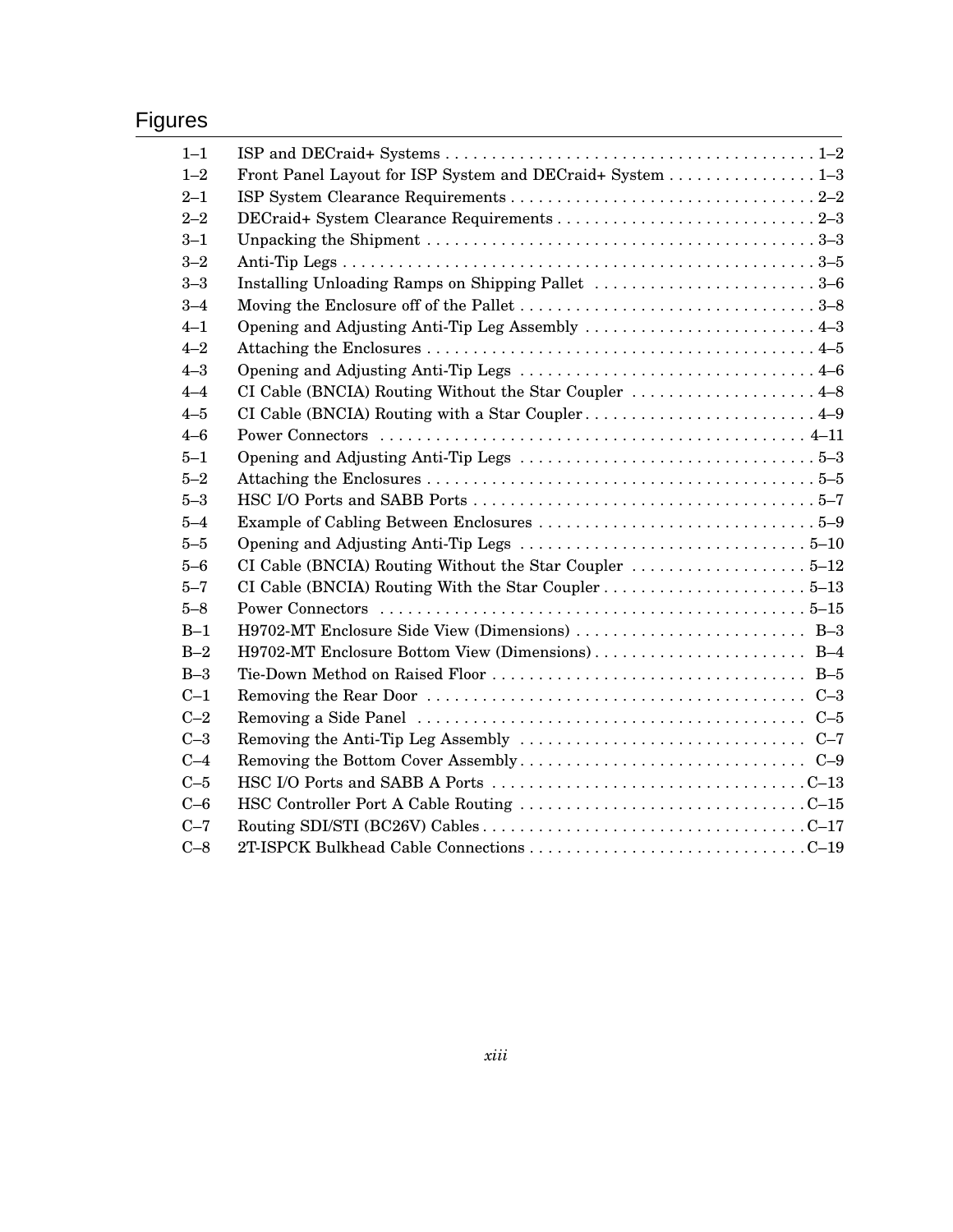### **Tables**

| Maximum Requester Modules in 120 V ac Rack-Mountable HSC Controllers . C-11 |
|-----------------------------------------------------------------------------|
|                                                                             |
|                                                                             |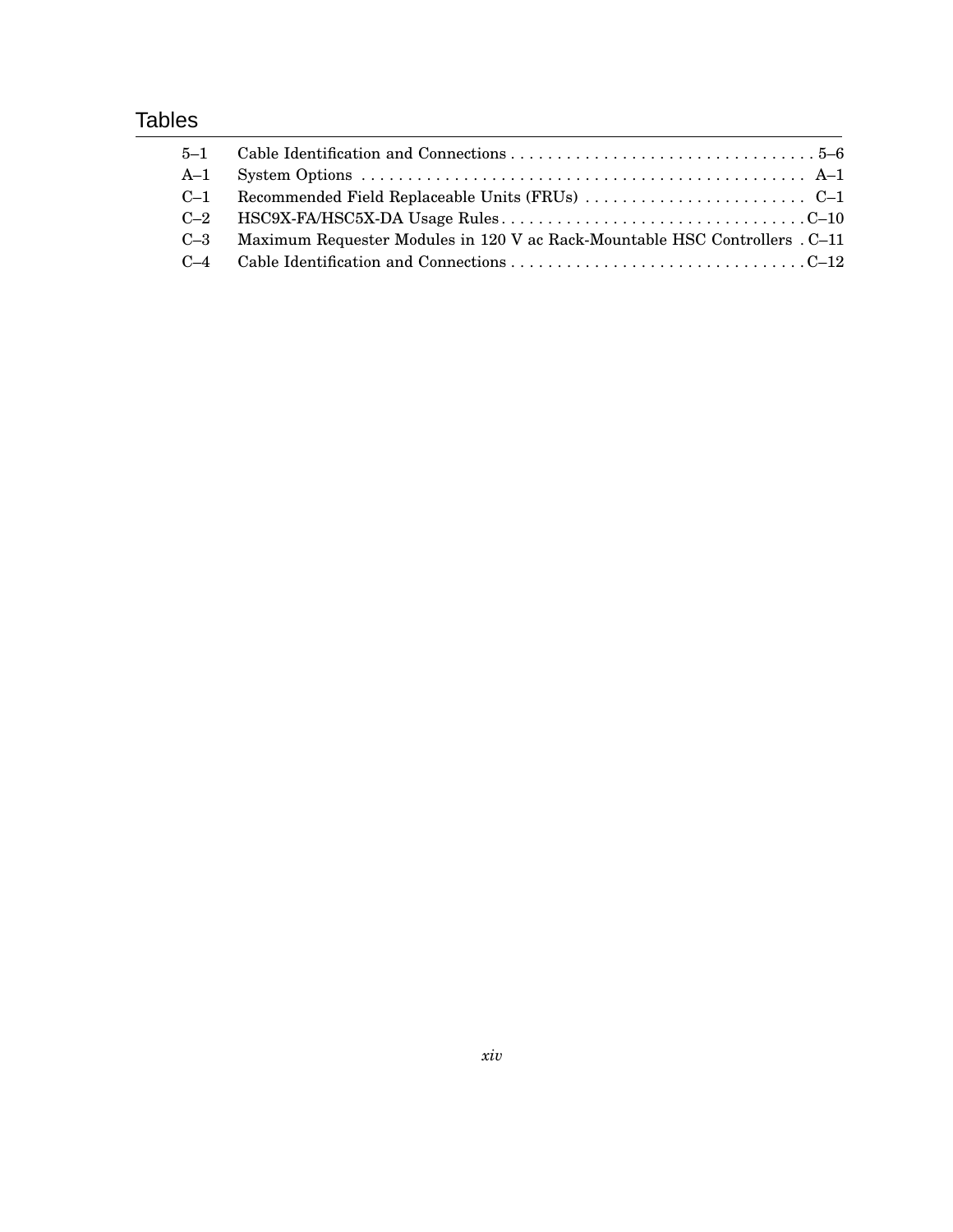### **Preface**

This guide, along with the *Rack-Mountable HSC Installation/Owner's Manual* and the *2T-SA7x Installation Card* provide the information necessary to install the 2T-ISPxx Rack-Mountable Hierarchical Storage Controller (HSC) Integrated Storage System (ISP) and the DECraid+ Storage System. Information concerning individual devices used in the system is contained in other documents as referred to in this guide.

#### **NOTE**

**For ease of reference in the remainder of this manual, the 2T-ISPxx Rack-Mountable Hierarchical Storage Controller Integrated Storage System and the DECraid+ Storage System will be referred to as the ISP system and the DECraid+ system, respectively.**

#### **Intended Audience**

The instructions in this guide are for DIGITAL Customer Service or other DIGITAL qualified service personnel installing an ISP or DECraid+ system.

#### **How to Use This Guide**

Read all of this guide before installing either an ISP or DECraid+ system. This guide refers to the *Rack-Mountable HSC Installation/Owner's Manual*, and the *2T-SA7x Installation Card* for information necessary to install, operate, and maintain the devices used in the system.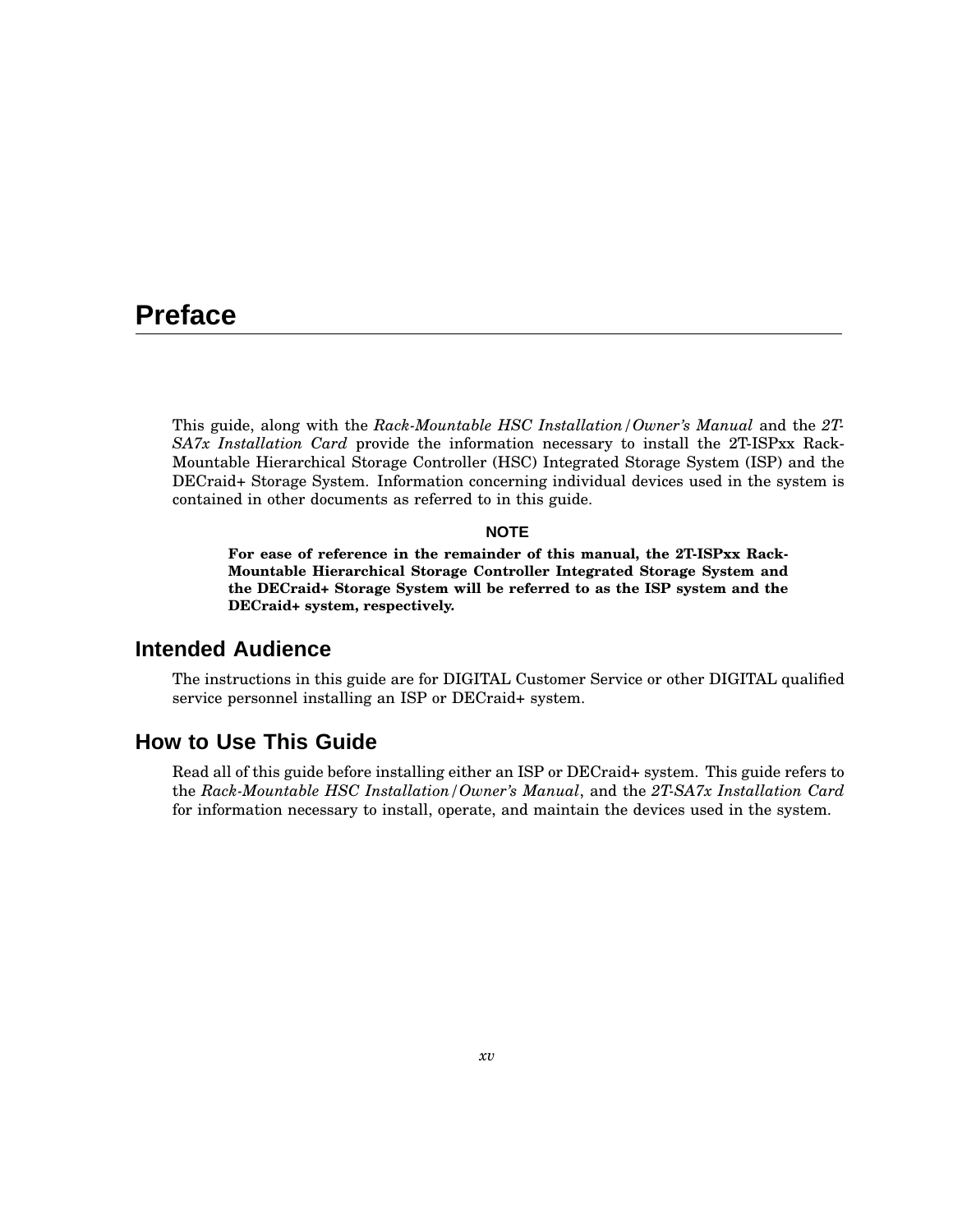#### **Structure of this Document**

This document is organized as follows:

**Chapter 1, Introduction —** Provides a general description and specifications for the ISP and DECraid+ systems.

**Chapter 2, Site Preparation —** Provides information concerning site preparation.

**Chapter 3, Unpacking —** Describes how to unpack and check the shipment.

**Chapter 4, ISP System Installation —** Describes how to install the ISP system.

**Chapter 5, DECraid+ System Installation —** Describes how to install the DECraid+ system.

**Appendix A, System Options —** Provides the part number and description of options available for the ISP and DECraid+ systems.

**Appendix B, Tie-Down Installation —** Provides guidelines on securing the ISP and DECraid+ systems to the floor.

**Appendix C, Maintenance —** Describes how to remove and replace recommended Field Replaceable Units (FRUs), provides rules for using requester modules in Rack-Mountable HSC controllers, and provides cabling guidelines in the event any Storage Array Building Block (SABB) or HSC controller in a DECraid+ system needs to be replaced during maintenance.

#### **Related Documents**

*Site Environmental Preparation Guide* (EK-CSEPG-MA) *HSC Controller Installation Manual* (EK-HSCMN-IN) *Rack-Mountable HSC Installation/Owner's Manual* (FW-HSCH1-A7) *2T-SA7x Enclosure Installation Card* (EK-TSA7X-IN) *Star Coupler User's Guide* (EK-SC008-UG) *SF200 Storage Array Installation Guide* (EK-SF200-IG) *SF72 Storage Enclosure and SF200 Storage Array Owner's Manual* (EK-SF72S-OM) *SF72 Storage Enclosure and SF200 Storage Array Cabinet Service Guide* (EK-SF72S-SG)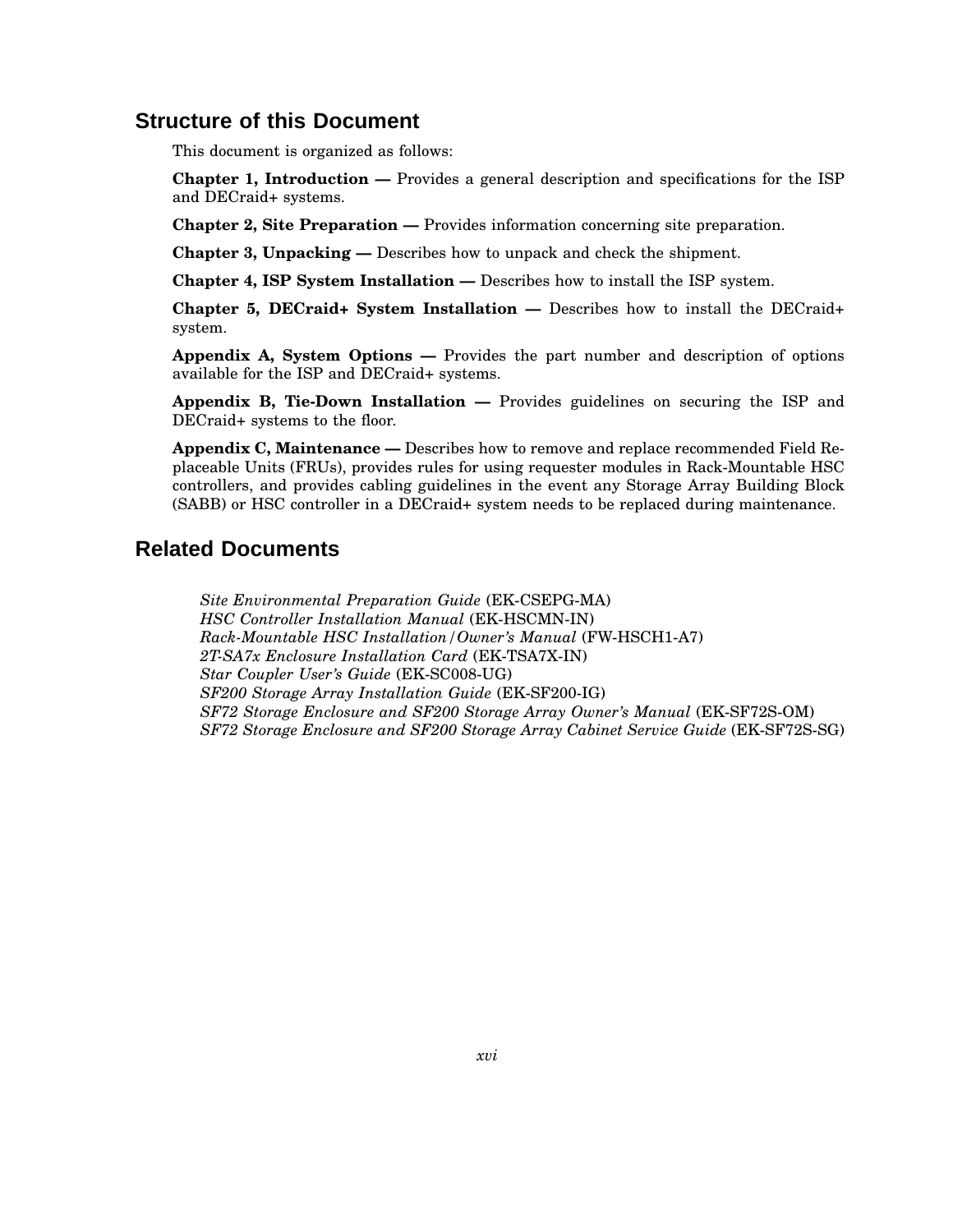### **Notes, Cautions and Warnings**

Where notes, cautions and warnings are used in this document, specific types of information are highlighted as follows:

**NOTE —** Calls attention to any item of information that may be of special importance to the reader.

**CAUTION —** Contains essential information to avoid damage to the equipment.

**WARNING —** Contains essential information for the safety of the user.

### **FCC USER STATEMENT**

#### **NOTICE:**

**This equipment generates, uses, and may emit radio frequency. The equipment has been type tested and found to comply with the limits for a Class A digital device pursuant to Part 15, Subpart B of FCC rules, which are designed to provide reasonable protection against such radio frequency interference.**

**Operation of this equipment in a residential area may cause interference in which case the user at his own expense will be required to take whatever measures may be required to correct the interference.**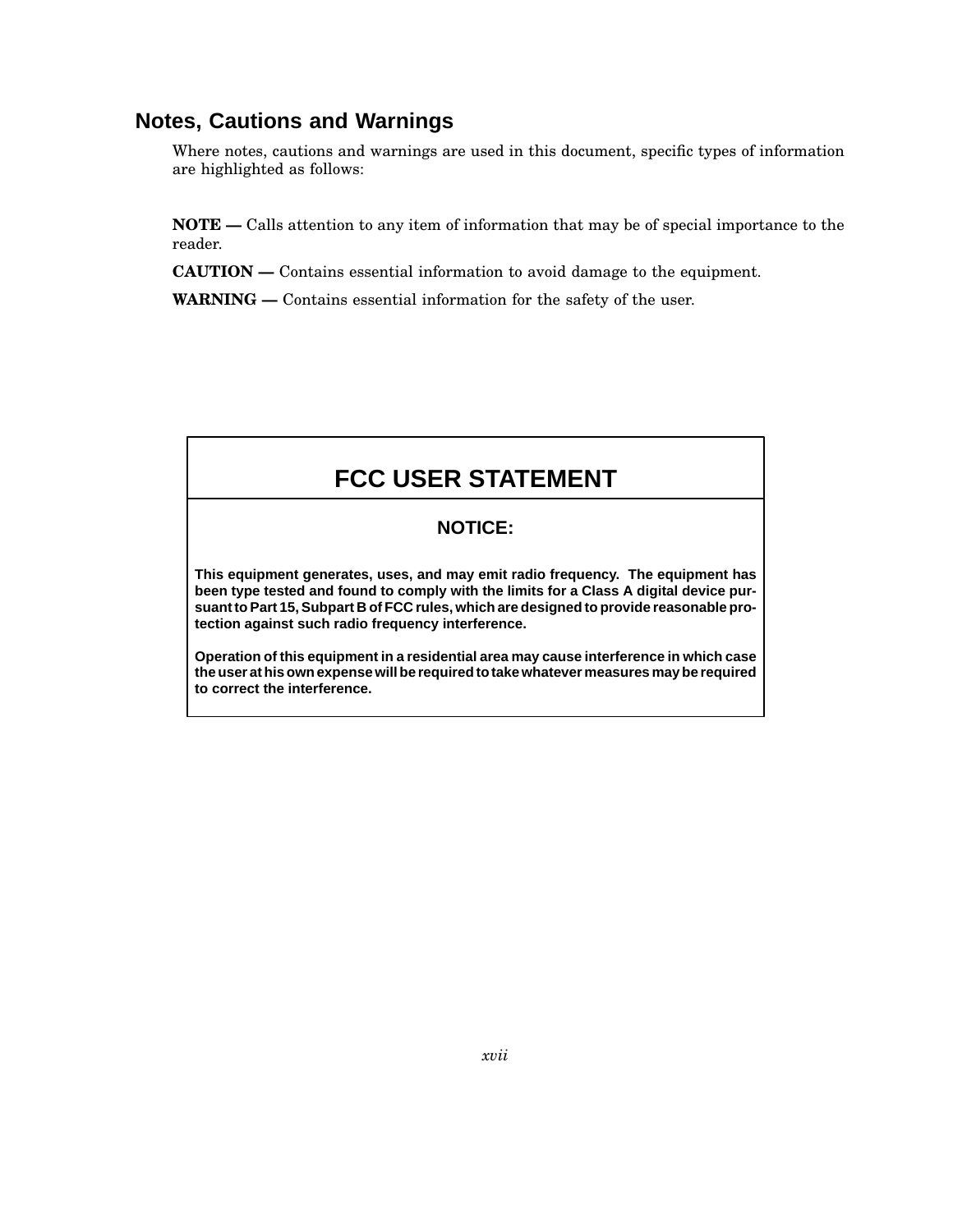Für Bundesrepublik Deutschland For Federal Republic of Germany Pour la République féderale d'Allemagne

Hochfrequenzgerätezulassung und Betriebsgenehmigung

Bescheinigung des Herstellers/Importeurs: Hiermit wird bescheinigt, daß die Einrichtung in Übereinstimmung mit den Bestimmungen der DBP-Verfügung 523/1969, Amtsblatt 113/1969, und Grenzwertklasse "A" der VDE0871, funkentstört ist.

Das Zentralamt für Zulassungen im Fernmeldewesen der Deutschen Bundespost (DBP), hat diesem Gerät eine FTZ-Serienprüfnummer zugeteilt.

#### Betriebsgenehmigung:

Hochfrequenzgeräte dürfen erst in Betrieb genommen werden, nachdem hierfür von dem für den vorgesehenen Aufstellungsort zuständigen Fernmeldeamt mit Funkstörungsmeßstelle die Genehmigung erteilt ist.

Als Antrag auf Erteilung einer Genehmigung dient eine Anmeldepostkarte (Anhang des Handbuches) mit Angabe der FTZ- Serienprüfnummer.

Der untere Teil der Postkarte ist vom Betreiber zu vervollständigen und an das örtliche Fernmeldeamt zu schicken. Der obere Teil bleibt beim Gerät.

Betreiberhinweis:

Das Gerät wurde funktechnisch sorgfältig entstört und geprüft. Die Kennzeichnung mit der Zulassungsnummer bietet Ihnen die Gewähr, daß dieses Gerät keine anderen Fernmeldeanlagen einschließlich Funkanlagen stört.

Sollten bei diesen Geräten ausnahmsweise trotzdem, z.B. im ungünstigsten Fall beim Zusammenschalten mit anderen EDV-Geräten, Funkstörungen auftreten DIGITAL kann das im Einzelnenizusätzlichenal Use Only 15 Funkentstörungsmaßnahmen durch den Benutzer erfordern.

Bei Fragen hierzu wenden Sie sich bitte an die örtlich zuständige Funkstörungsmeßstelle Ihres Fernmeldeamtes.

#### Externe Datenkabel:

Sollte ein Austausch der von Digital spezifizierten Datenkabel nötig werden, muß der Betreiber für eine einwandfreie Funkentstörung sicherstellen, daß Austauschkabel im Aufbau und Abschirmqualität dem Digital Originalkabel entsprechen.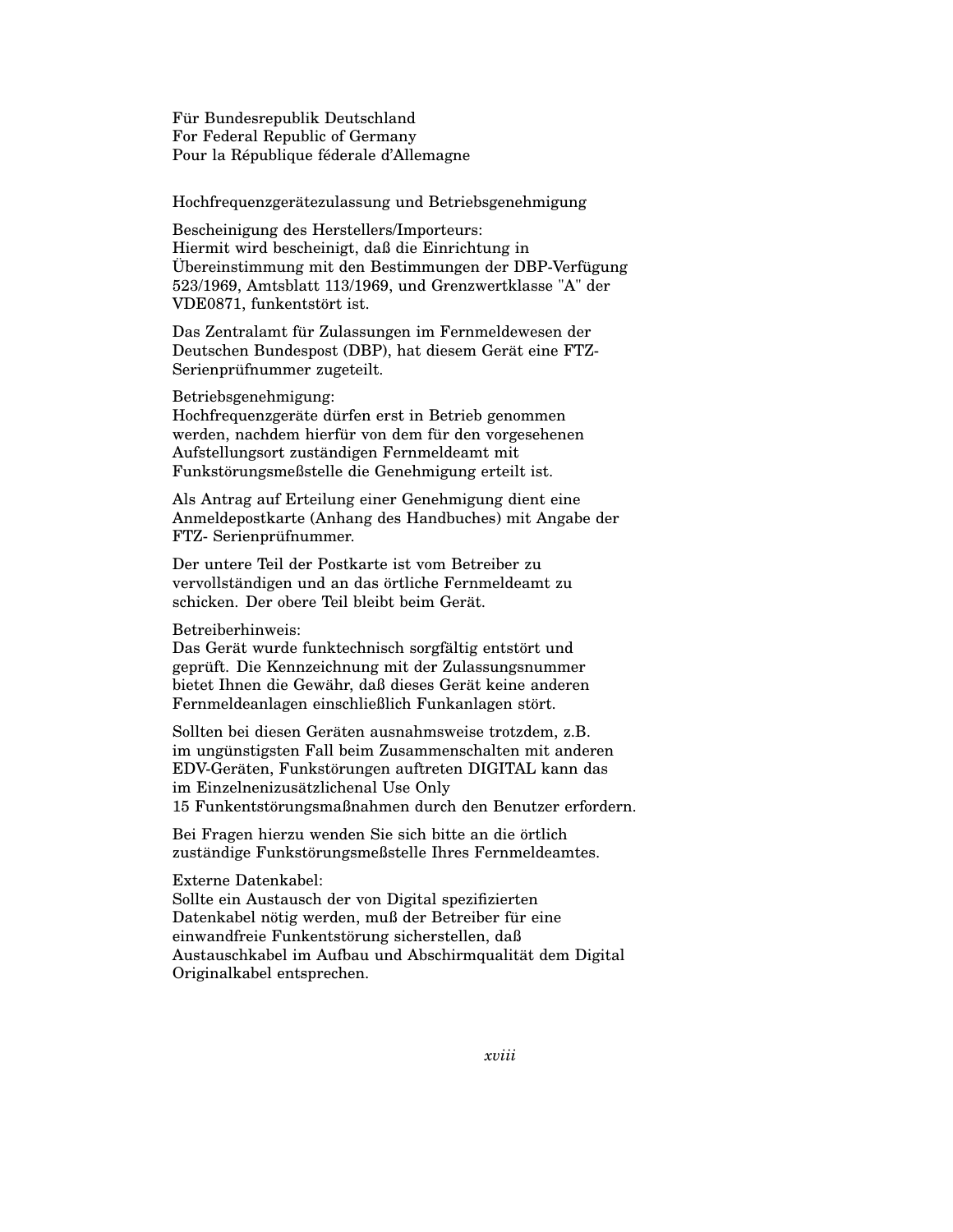Kennzeichnung: Die Geräte werden bereits in der Fertigung mit der Zulassungsnummer gekennzeichnet und mit einer Anmeldepostkarte versehen. Sollte Kennzeichnung und Anmeldepostkarte übergangsweise nicht mit ausgeliefert werden kontaktieren Sie bitte das nächstgelegene Digital Equipment Kundendienstbüro.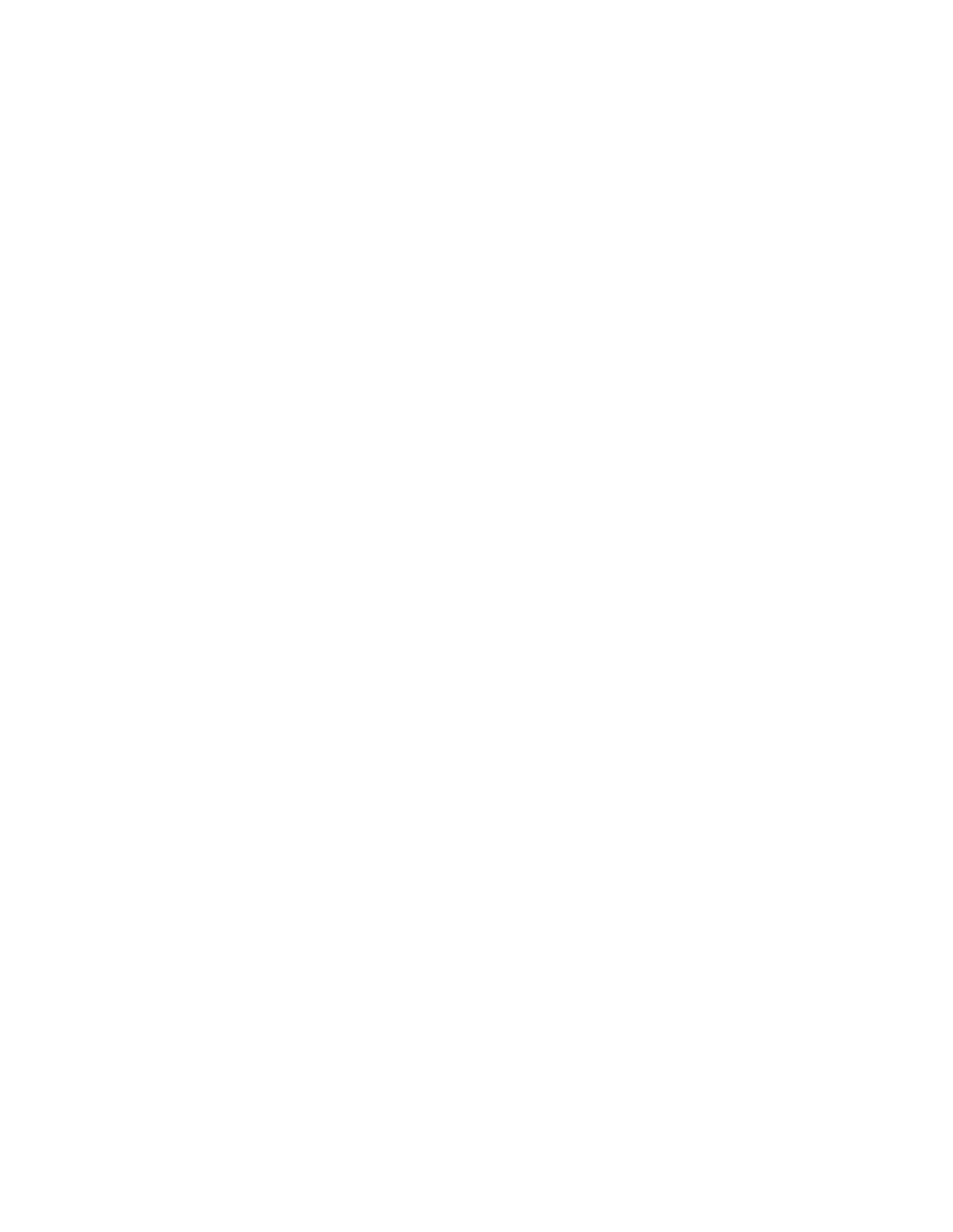### **Chapter 1**

### **Introduction**

Both the ISP and DECraid+ systems (shown in Figure 1–1) are contained in H9702-MT enclosures; both systems utilize Digital's Rack-Mountable Hierarchical Storage Controller (HSC) subsystems. This chapter provides a general description and specifications of each system.

### **1.1 ISP System**

The ISP systems (2T-ISP65-xx and 2T-ISP95-xx) are Rack-Mountable HSC Integrated Storage Platforms (ISPs), which are available as 120-volt or 240-volt systems. These systems are contained in an unshielded version of the H9702 enclosure (H9702-MT) with 2T-SA7x Storage Array Building Blocks (SABBs).

The ISP system can be ordered as one of the standard Digital configurations, or as a base system. The base system contains the enclosure with a Rack-Mountable HSC controller and two power controllers.

The base ISP system serves as the basic building block for a series of custom built ISP systems. The base ISP system has 106.7 centimeters (42 inches) of open rack space at the top of the H9702-MT enclosure for the installation of a rackmount star coupler (2T-SC008-AC) and up to six 2T-SA7x SABBs. Figure 1–2 shows the rack space required by each SABB and identifies the location of the 106.7-centimeter (42-inch) rack space.

Cables for the system include the standard BC26V and the newer 2T-BC26V-15. The 2T-BC26V-15 cable is smaller and more flexible than the BC26V cable and can replace the latter to connect the disk drives to the Rack-Mountable HSC controller. Cabling used to connect the SABBs to the Rack-Mountable HSC controller in the basic ISP system can be specified when ordering.

The H9702-MT enclosure can be secured to the floor at the installation site. An optional H9702-KB Boltdown Kit is available to secure the system to a raised floor.

*Introduction 1–1*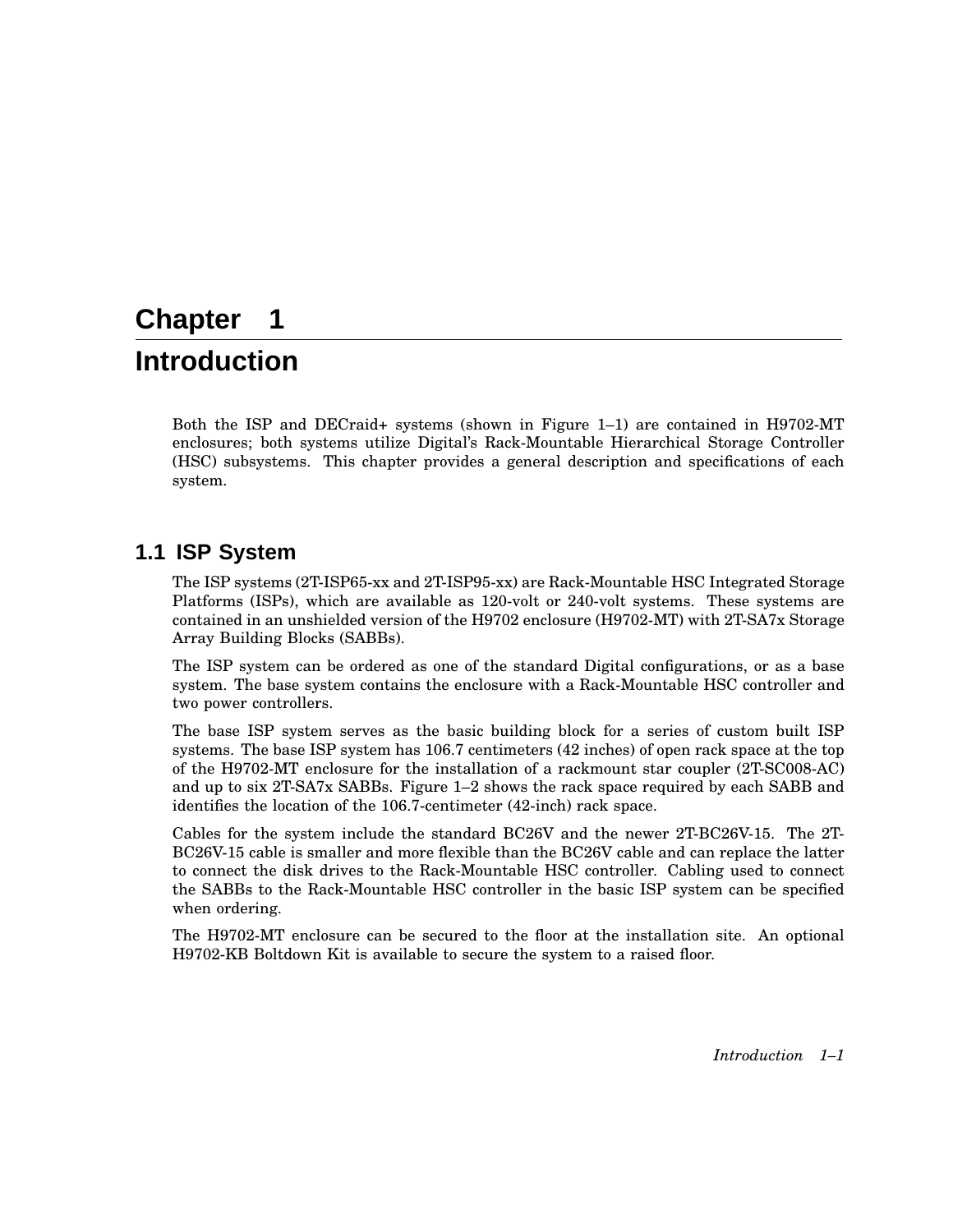**Figure 1–1: ISP and DECraid+ Systems**



*1–2 Introduction*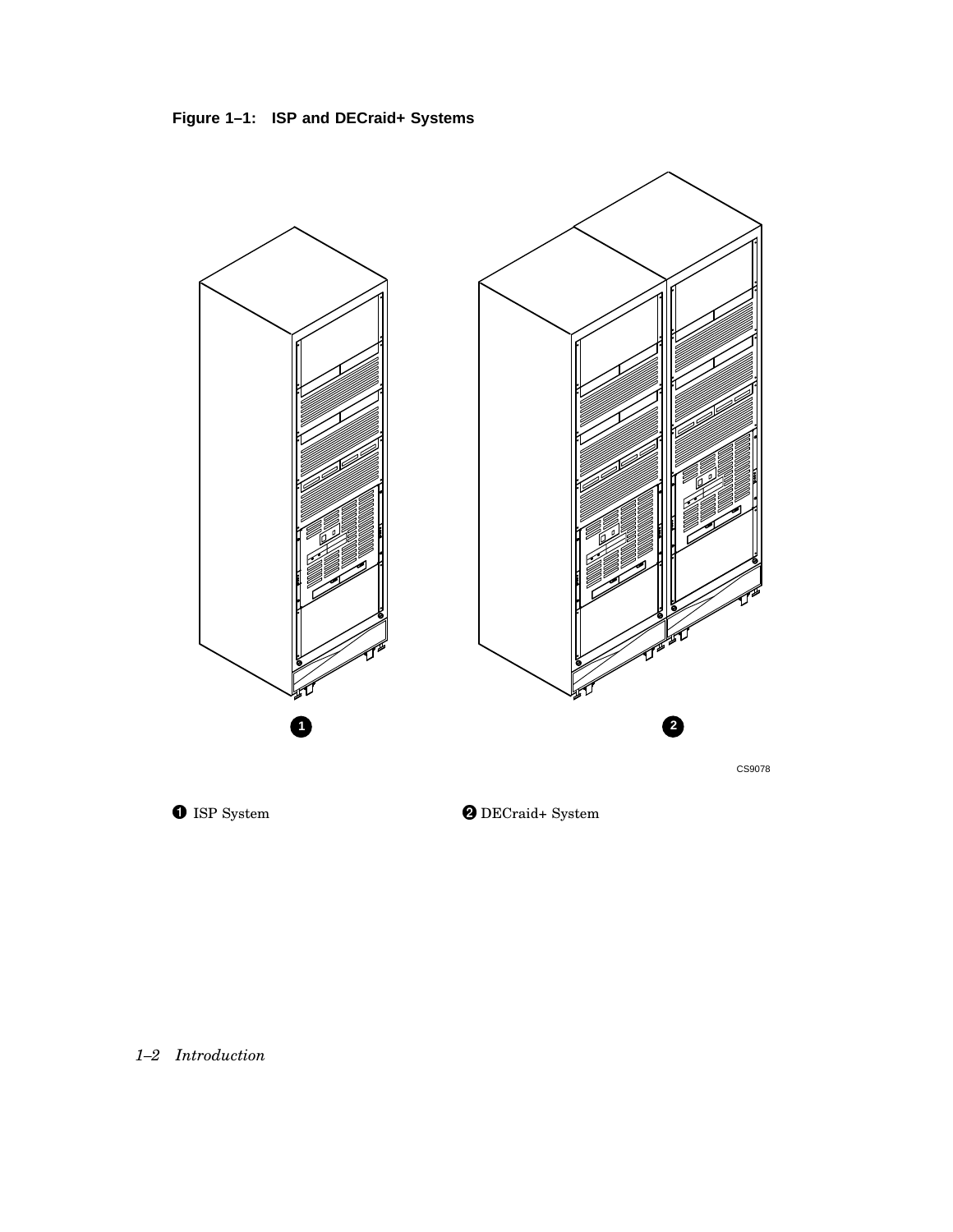**Figure 1–2: Front Panel Layout for ISP System and DECraid+ System**



- Filler panel (space available for star coupler 2T-SC008-AC or other 2T-SA7x SABBs)
- **2** 2T-SA7x storage arrays
- 2T-HSC65 or 2T-HSC95 controller with HSC5X-DA and HSC9X-FA data channel modules (DECraid+ systems are configured with 2T-HSC95 controllers)
- Two 877-DB or 877-E power controllers

As shown in Figure 1–2, the total available rack space for SABBs and star coupler is 106.58 cm (42 in).

*Introduction 1–3*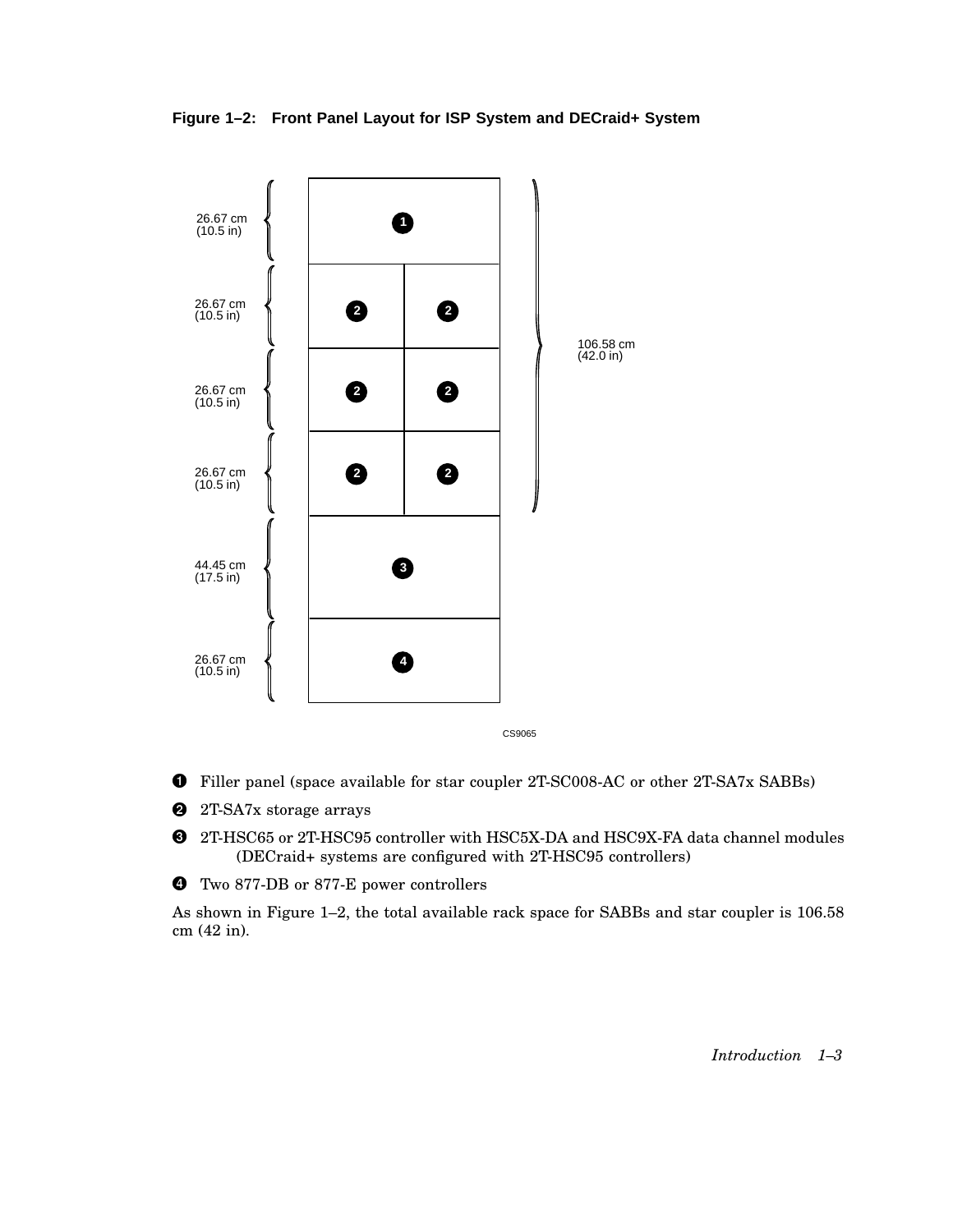The ISP system kit consists of an H9702-MT enclosure with:

- Either a Rack-Mountable HSC65 or Rack-Mountable HSC95 controller.
- Either a 120-volt or 240-volt power controller.
- 42.0 inches available rack space to mount SABBs and/or a rackmount star coupler.
- *H9702 Installation Guide* (EK-H9702-IN).
- *Rack-Mountable HSC Installation/Owner's Manual* (EK-HSCH1-A7).
- *2T-ISPyy-xx Rack-Mountable HSC ISP Installation Guide* (EK-TISPX-IN).
- *SF200 Storage Array Installation Guide* (EK-SF200-IG).
- *SF72 Storage Enclosure and SF200 Storage Array Owner's Manual* (EK-SF72S-OM).
- *SF72 Storage Enclosure and SF200 Storage Array Cabinet Service Guide* (EK-SF72S-SG).

For details concerning the optional items that are available for the ISP system, refer to Appendix A.

### **1.2 DECraid+ System**

The DECraid+ Storage System is used for critical online storage applications that frequently access large databases. A DECraid+ system is housed in two attached H9702-MT enclosures that require less than 12 square feet of floor space. Each DECraid+ system contains two DIGITAL Rack-Mountable HSCxx subsystems. Most DECraid+ systems include Redundant Arrays Of Inexpensive Disks (RAID) software and licenses to optimize input/output performance and duplicate stored data. This prevents the loss of information in case of disk or other component failure.

The Rack-Mountable HSC subsystems provide the same functionality as standard HSC subsystems, but mount in EIA-standard 19-inch wide racks or enclosures, utilizing 42 inches of vertical rack space. Up to six SA7x storage arrays are installed in each of the two H9702- MT enclosures. The top 10.5-inches in the enclosure is left vacant for users who order the optional rackmount star coupler to connect the DECraid+ Storage System to a central network node. This is the same configuration as shown in Figure 1–2.

The HSCxx controller is a high-performance, CI-based, intelligent disk and tape controller that offers full architectural support for up to 48 RA disk drives. Each HSCxx controller contains a 32-Mbyte disk cache. Contact your DIGITAL Sales Representative for availability of additional 32 Mbytes of disk cache. The cache memory module plugs into the HSC backplane and is shared by all selected disk drives connected to the HSCxx controllers.

The RAID concept uses arrays of disks, which work as a single, large-capacity storage device. The computer industry has defined a number of RAID "levels," numbered RAID 0 through RAID 6, with each number representing a particular storage technique.

#### *1–4 Introduction*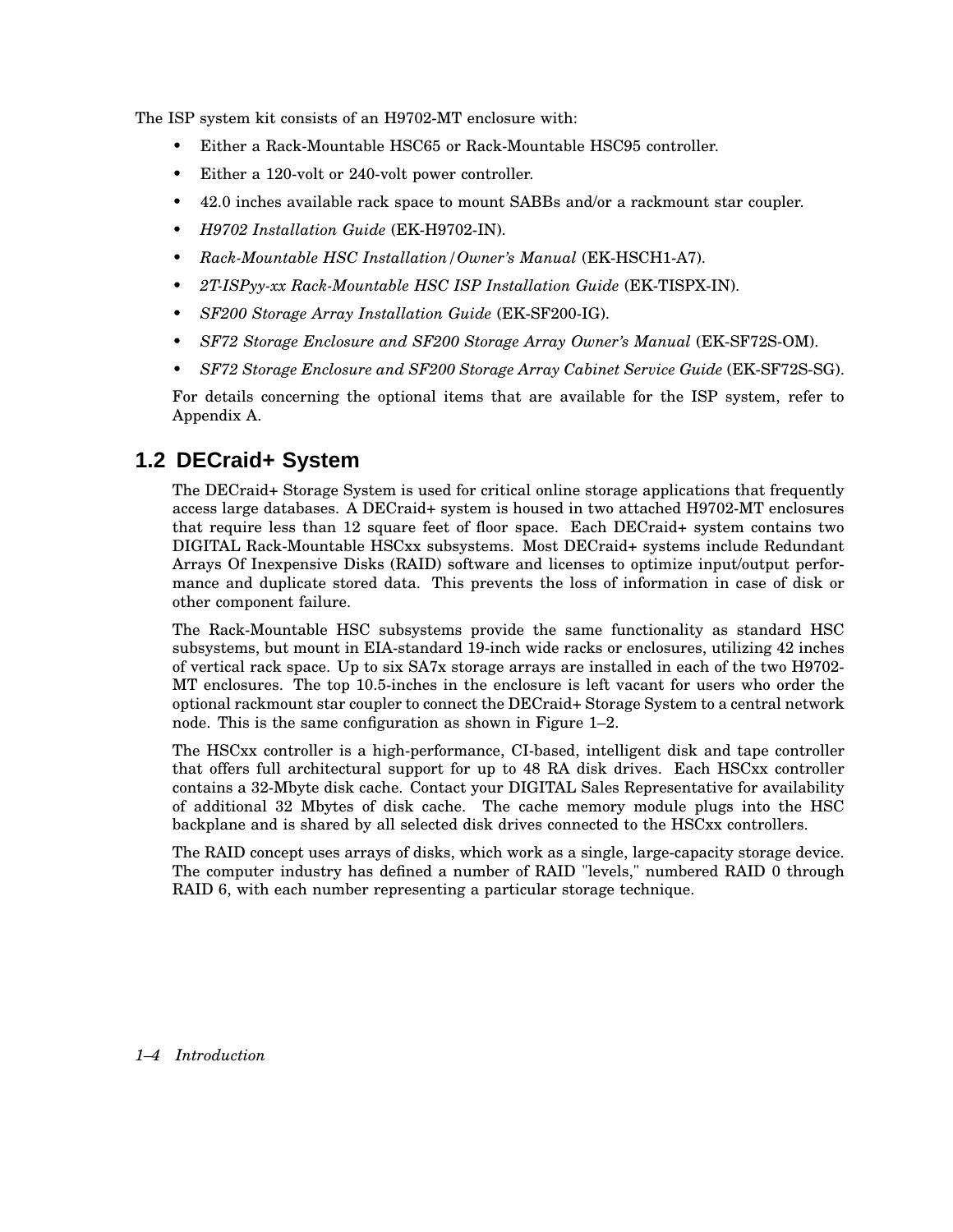The RAID levels that are currently available in DECraid+ configurations are:

• RAID 0 (Disk Striping).

Digital's VMS layered striping product optimizes I/O performance. Striping spreads data across multiple disks. Data to be written to storage is broken into "chunks" and distributed over the set of system drives. Each chunk goes to a different drive in a defined way.

• RAID 1 (VMS Volume Shadowing).

Digital's VMS volume shadowing software creates an exact copy of the primary storage disk. If a disk fails, the user's access to the data is not interrupted because the reads and writes are executed by the remaining good disk.

 $RAID$   $0+1$ .

This is the combination of striping and shadowing, implemented by striping shadow sets. RAID 0+1 provides the best performance of any type of RAID by combining the performance advantages of RAID 0 and RAID 1. It also provides disaster tolerance. Performance is better than RAID 0, and the cost is the same as RAID 1.

• RAID 5 (contact your DIGITAL Sales Representative for availability).

RAID 5 uses large chunk sizes and stripes each request and the parity data across all members of the RAID set. Since chunk size is large, usually only one drive participates in any request. This increases request rate performance, compared with a group of non-RAID drives. If a second drive fails before the first is replaced, access to all data in the RAID set is lost.

The DECraid+ system kit consists of two H9702-MT enclosure with:

- A Rack-Mountable HSC95 controller (in each enclosure).
- Either a 120-volt or 240-volt power controller (in each enclosure).
- 42.0 inches available rack space to mount SABBs and/or a rackmount star coupler (in each enclosure).
- *H9702 Installation Guide* (EK-H9702-IN).
- *Rack-Mountable HSC Installation/Owner's Manual* (EK-HSCH1-A7).
- *2T-ISPyy-xx Rack-Mountable HSC ISP Installation Guide* (EK-TISPX-IN).
- *SF200 Storage Array Installation Guide* (EK-SF200-IG).
- *SF72 Storage Enclosure and SF200 Storage Array Owner's Manual* (EK-SF72S-OM).
- *SF72 Storage Enclosure and SF200 Storage Array Cabinet Service Guide* (EK-SF72S-SG).

For details concerning the optional items that are available for the DECraid+ system, refer to Appendix A.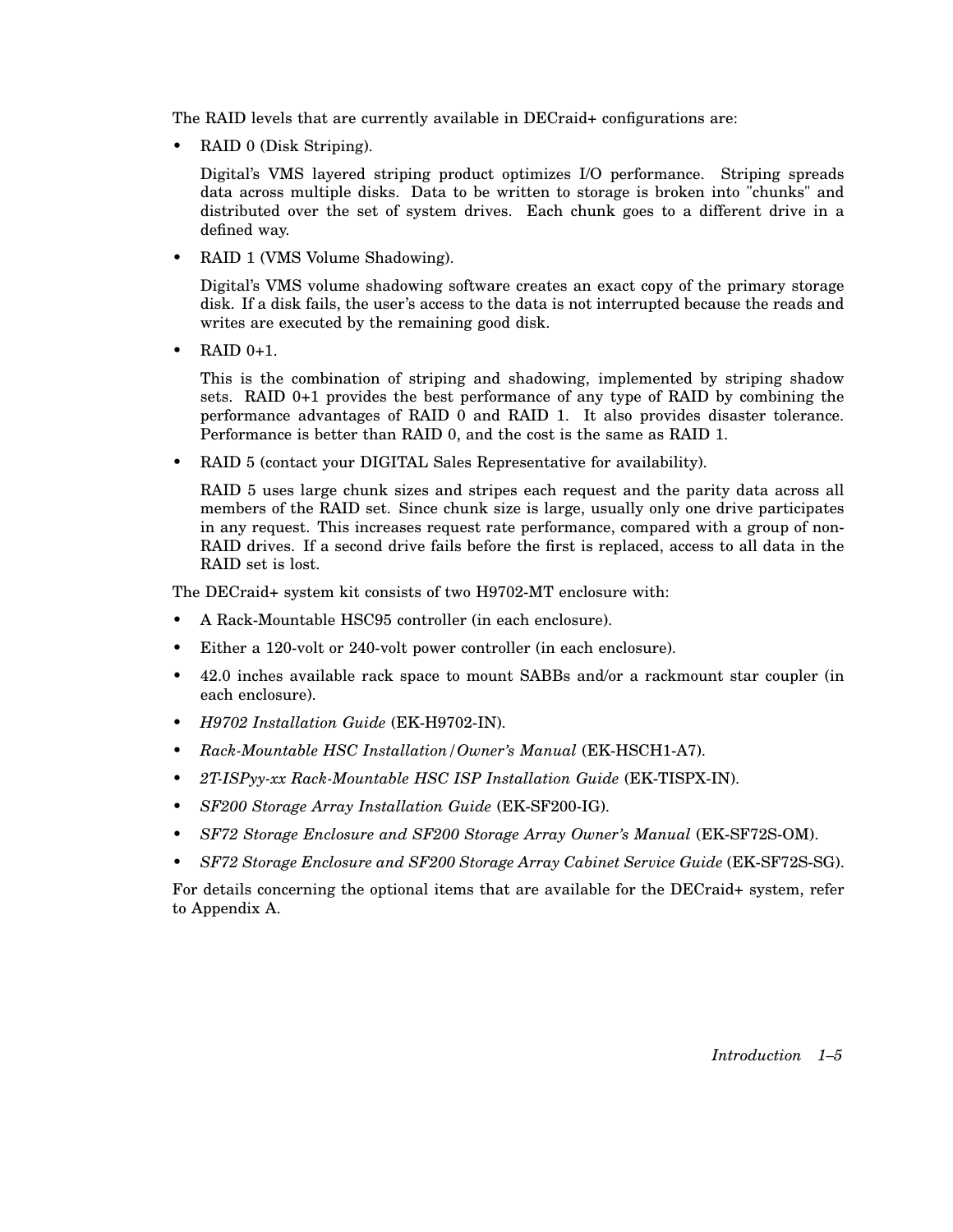### **1.3 ISP and DECraid+ System Specifications**

This section describes the mechanical and electrical specifications of the ISP and DECraid+ system.

#### **Mechanical, Each Cabinet:**

| Height (including the caster base and<br>casters): | 205.7 cm           | $(81.0 \text{ in})$                 |
|----------------------------------------------------|--------------------|-------------------------------------|
| Height (including the shipping pallet):            | 227.3 cm           | $(89.5 \text{ in})$                 |
| Width:                                             | 53.6 cm            | $(21.1 \text{ in})$                 |
| Depth (including rear door):                       | 94.0 cm            | $(37.0 \text{ in})$                 |
| Weight (approximate):                              | $493.0 \text{ kg}$ | $(1086$ lbs)                        |
| Maximum Pallet Load Capacity:                      | $635.0 \text{ kg}$ | $(1400 \text{ lbs})$                |
| Casters, swivel, nonlocking:                       |                    |                                     |
| Diameter:                                          | $6.99 \text{ cm}$  | $(2.75 \text{ in})$                 |
| Tread width:                                       | $4.45$ cm          | $(1.75 \text{ in})$                 |
| Maximum capacity, each:                            | $204.1 \text{ kg}$ | $(450$ lbs)                         |
| Rear casters, fixed, nonlocking:                   |                    |                                     |
| Diameter:                                          | 6.99 cm            | $(2.75 \text{ in})$                 |
| Tread width:                                       | 4.45 cm            | $(1.75 \text{ in})$                 |
| Maximum capacity, each:                            | $204.1 \text{ kg}$ | $(450$ lbs)                         |
| Horizontal rackmounting dimension:                 |                    | Standard EIA 19-in cabinet          |
| Enclosure finish:                                  |                    | Painted DIGITAL standard light gray |
|                                                    |                    |                                     |

#### **Environmental:**

| Temperature:                  |                                                                        |
|-------------------------------|------------------------------------------------------------------------|
| Operating:                    | $10^{\circ}$ C (50 $^{\circ}$ F) to 40 $^{\circ}$ C (104 $^{\circ}$ F) |
| Nonoperating:                 | -40°C (-40°F) to 66°C (151°F)                                          |
| Relative Humidity:            |                                                                        |
| Operating:                    | 10% to 90%                                                             |
| Nonoperating:                 | Up to $95\%$                                                           |
| Maximum wet bulb temperature: |                                                                        |
| Operating:                    | $28^{\circ}$ C (82°F)                                                  |
| Nonoperating:                 | 32°C (90°F)                                                            |
|                               |                                                                        |

#### **Electrical:**

Each ISP system can have either two 877-DB or two 877-E power controllers. Each DECraid+ system can have either four 877-DB or four 877-E power controllers.

| Item                                 | <b>Two 877-DBs</b> | <b>Two 877-Es</b> |
|--------------------------------------|--------------------|-------------------|
| Power requirements (ac input)        | 120 V              | 240 V             |
| Voltage range (Vrms)                 | 90 to 132          | 180 to 264        |
| Power source phasing                 | single             | single            |
| Frequency range (Hz)                 | 47 to 63           | 50 to 60          |
| System rated current (Amperes)       | 22.43              | 13.30             |
| Nominal <sup>1</sup>                 |                    |                   |
| Power consumption (Watts)            | 1470               | 1470              |
| USA Power cord plug (2 Pole, 3 Wire) | NEMA L5-30P        | NEMA L6-30P       |

<sup>1</sup>Divided between two power controllers per cabinet. Each cabinet requires 22.43 Amperes (120 V) or 13.30 Amperes (240 V).

#### *1–6 Introduction*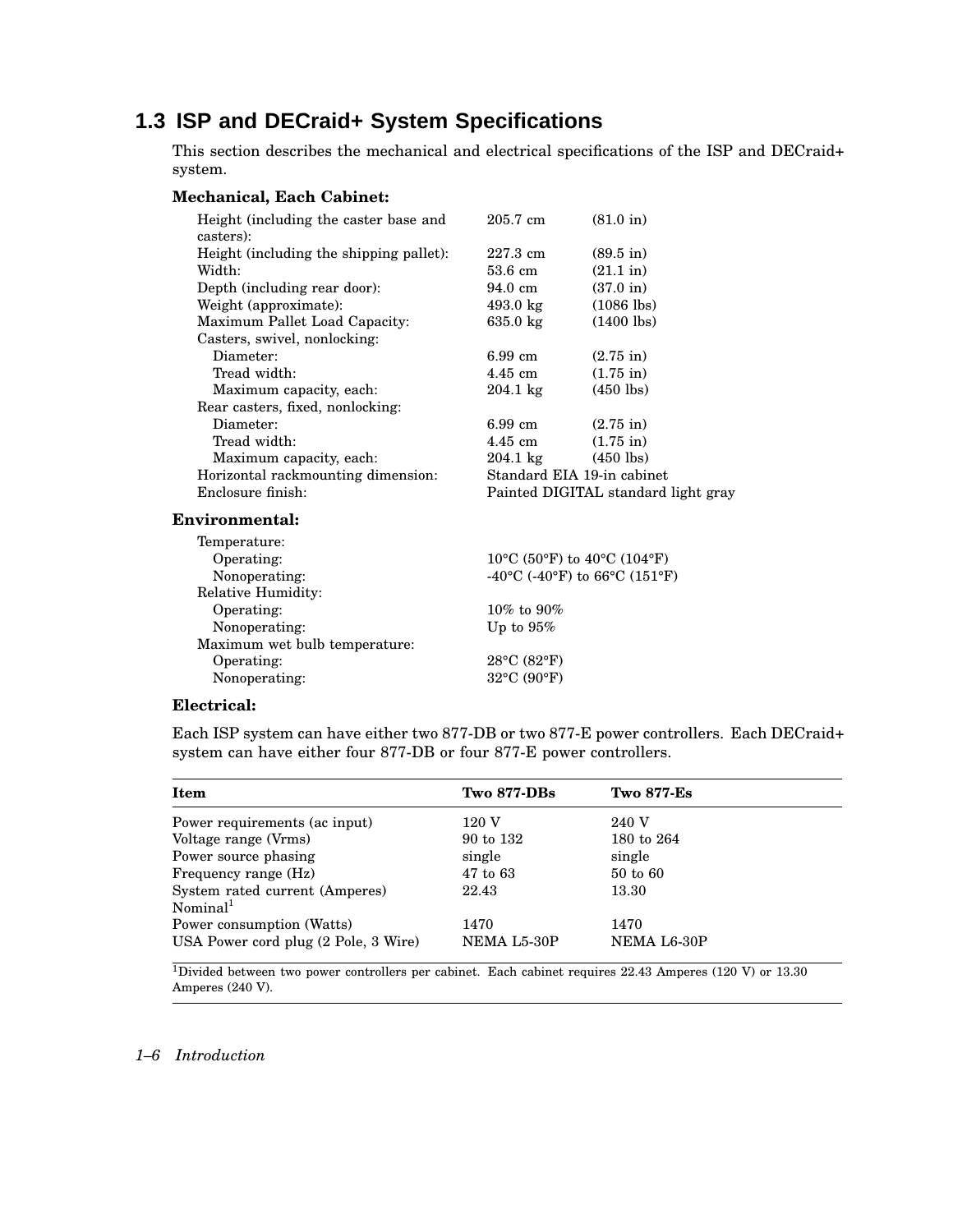## **Chapter 2 Site Preparation**

Site preparation and planning are necessary before installing the ISP or DECraid+ system. Before installing a system, ensure that the installation site conforms to the physical, electrical, and environmental specifications provided in Chapter 1.

#### **WARNING**

**When installing DECraid+ systems in a computer room with raised floors, DO NOT use vented tiles under any of the system casters. The tiles crease and may eventually collapse. This could cause personal injury or equipment damage.**

Locate the system in an area that provides sufficient clearance for ventilation and servicing. Figure 2–1 and Figure 2–2 show the clearance required around each system. Ensure that no obstructions (walls, cabinets, boxes, and so forth) are allowed to interfere with the free flow of exhaust air from the system.

For additional information concerning site planning and computer room environments, refer to the *Site Environmental Preparation Guide* (not supplied with the system).

Consider all specifications and conditions listed in Chapter 1 during preinstallation planning.

If the system is going to be secured to the floor, identify that location. Refer to Appendix B for information on types of tie-down installations.

*Site Preparation 2–1*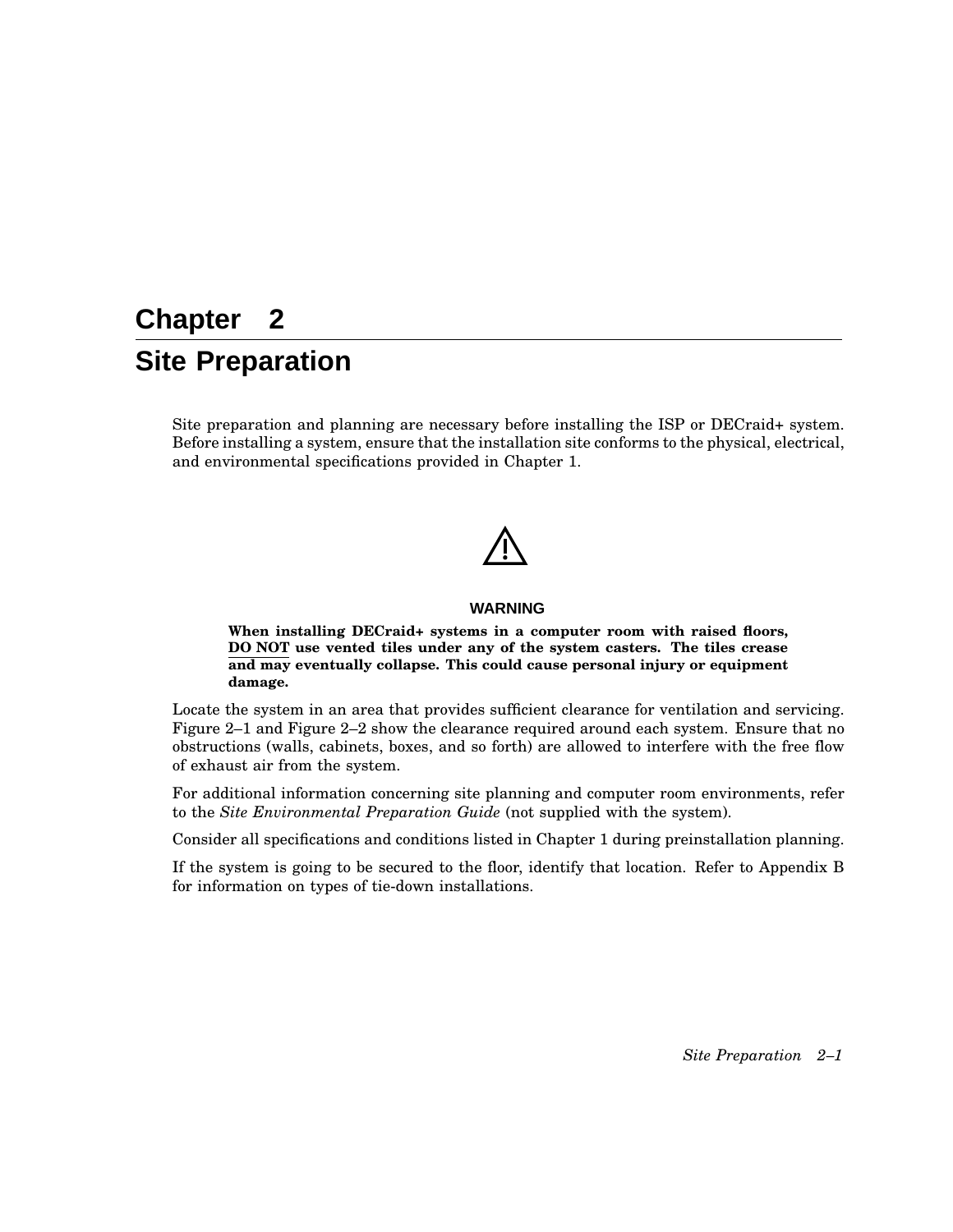**Figure 2–1: ISP System Clearance Requirements**



CS–9067

**O** Front of ISP System

*2–2 Site Preparation*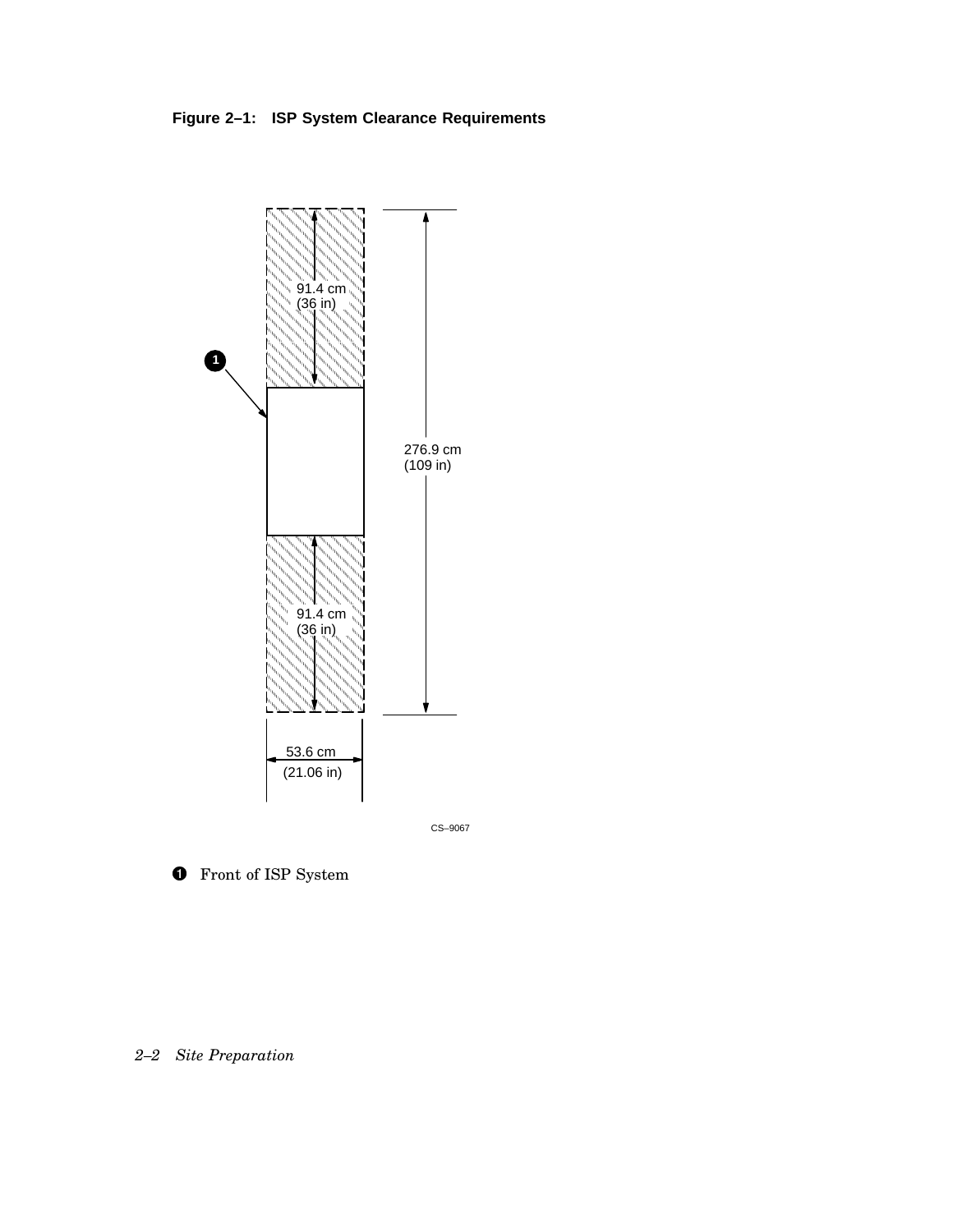**Figure 2–2: DECraid+ System Clearance Requirements**



**O** Front of DECraid+ system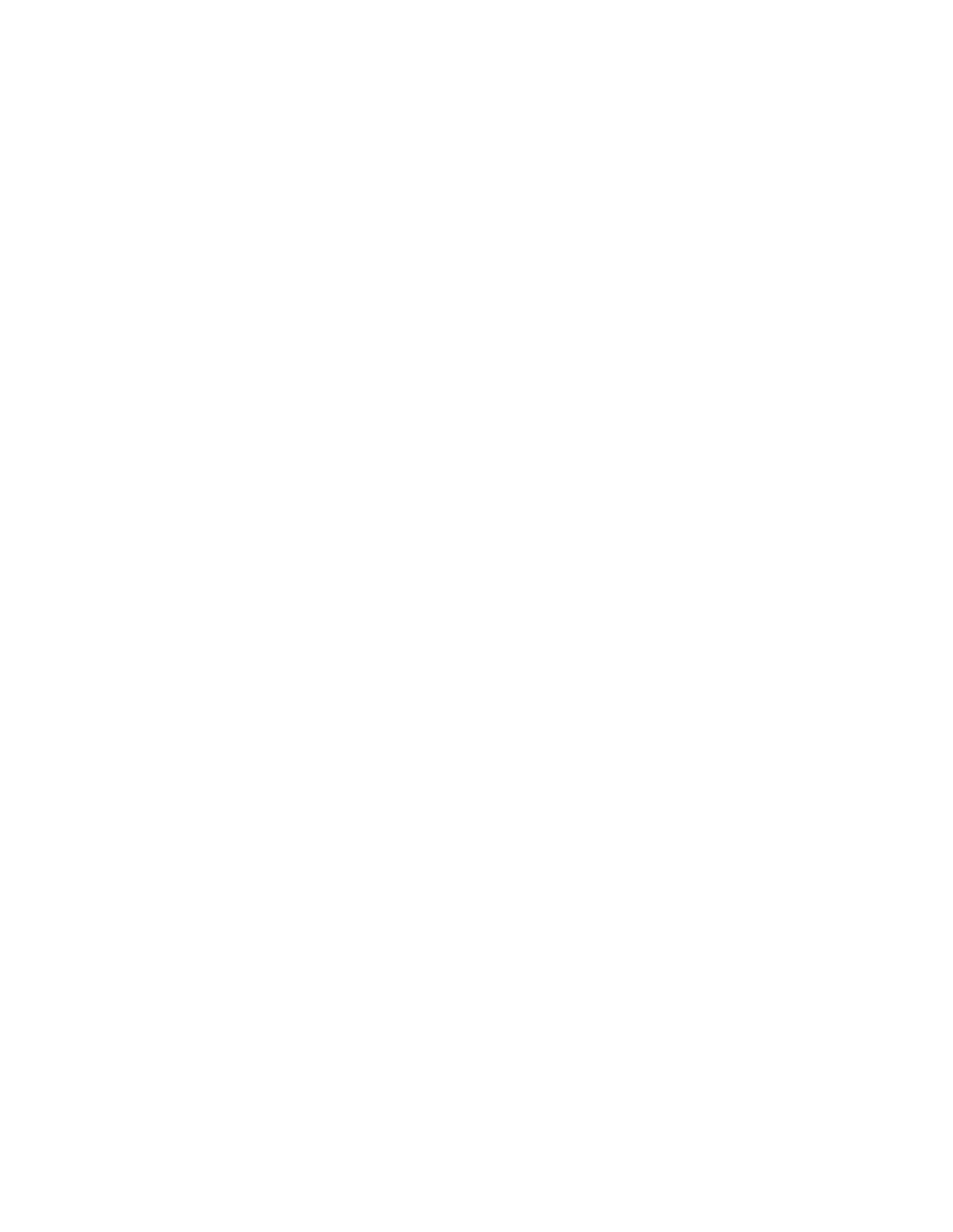## **Chapter 3 Unpacking the Shipment**

This chapter describes how to unpack an ISP or DECraid+ system. The procedure applies to both systems unless noted differently. Both the ISP and DECraid+ systems are shipped with one enclosure to a wooden pallet. Since the DECraid+ system has more than one enclosure, repeat the procedure to unpack the second enclosure. Unpacking involves:

- Removing the packaging material.
- Checking the shipment.
- Removing the system enclosure from the pallet.

*Unpacking the Shipment 3–1*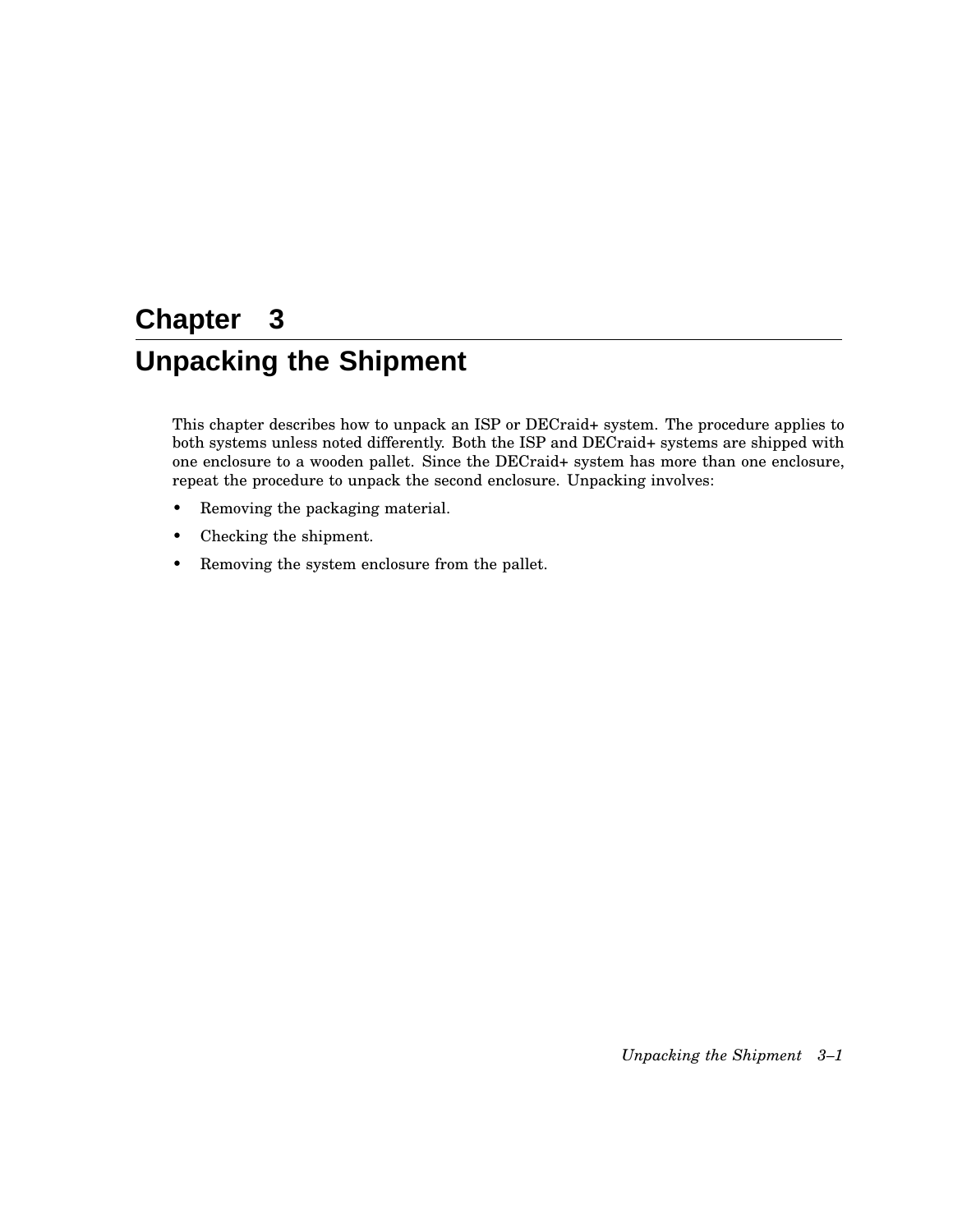### **3.1 Removing the Packaging Material**

To remove the packaging material, refer to Figure 3–1 and proceed as follows:

#### **NOTE**

#### **Save all packaging materials in case any item needs to be returned.**

- 1. Position the pallet with the enclosure in a smooth, level area that provides sufficient work space for unpacking. Ensure that there is at least 243.8 cm (8 feet) of space behind the rear of the enclosure to roll the enclosure down the ramps.
- 2. Cut and remove the plastic wrap  $\bullet$ .
- 3. Remove the four corner posts  $\bullet$ , the box containing the ramps  $\bullet$ , and other boxes in the shipment.
- 4. Lift the corrugated cap  $\bullet$  straight up and off the enclosure  $\bullet$ .

#### **NOTE**

**In the following step, take care not to damage the enclosure finish when removing the plastic bag** -**.**

5. Remove the plastic bag  $\bullet$  covering the enclosure  $\bullet$ .

### **3.2 Checking the Shipment**

In addition to the enclosure and its contents, the shipment may include several boxes depending on the system ordered. Check the packing list to ensure that all items listed have been received. If any item is missing or damaged, immediately contact your DIGITAL sales representative and delivery agent. Save all packaging materials in case any item needs to be returned.

#### **SPECIAL NOTE**

**If the DECraid+ unit includes striping part numbers QA-YELAA-H5/HM /GZ, call the DIGITAL Customer Support Center (800-525-6570) and obtain CSCPAT\_1048 (patch identification number) in order to incorporate needed patches into the Disk Striping Driver for OpenVMS.**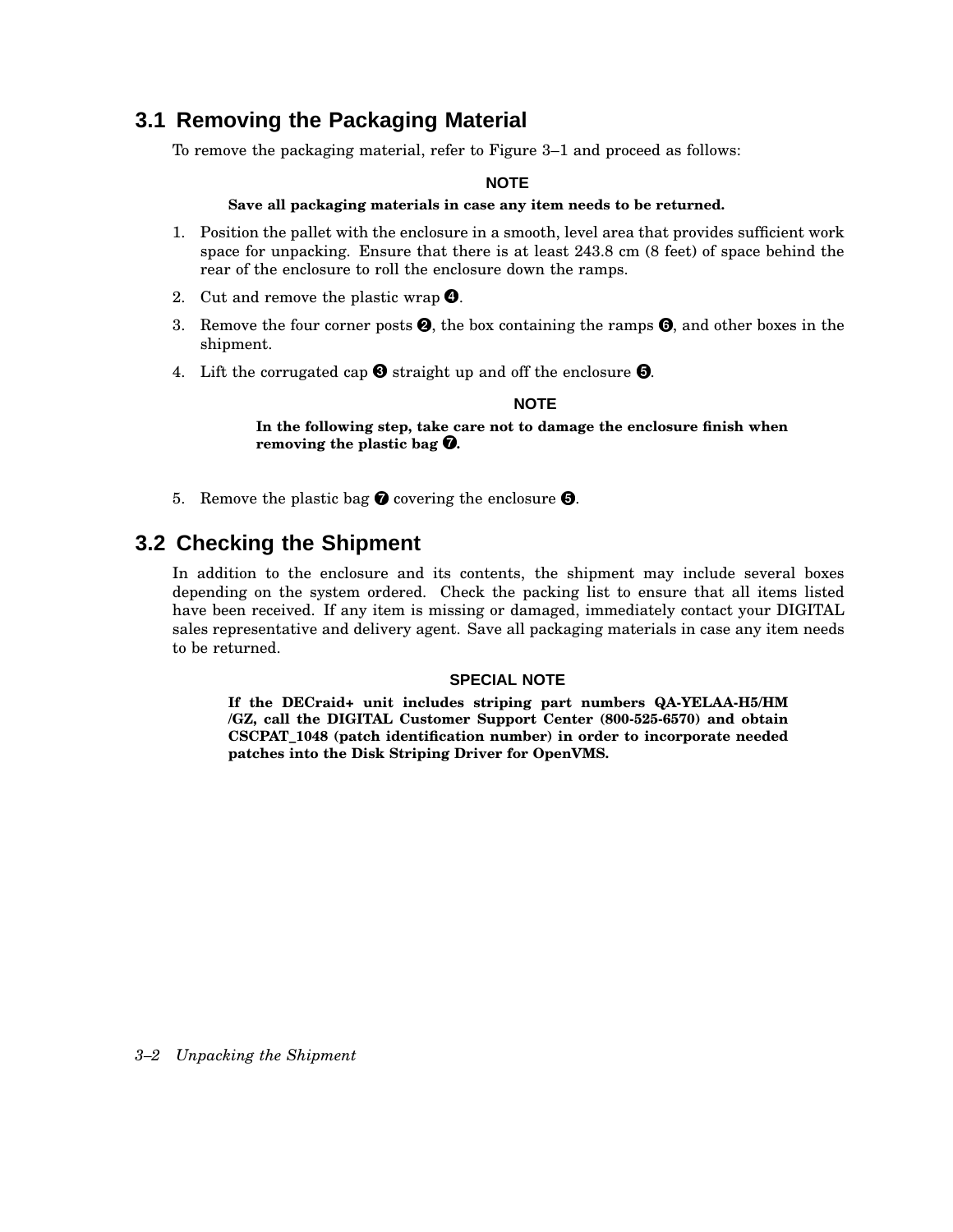



*Unpacking the Shipment 3–3*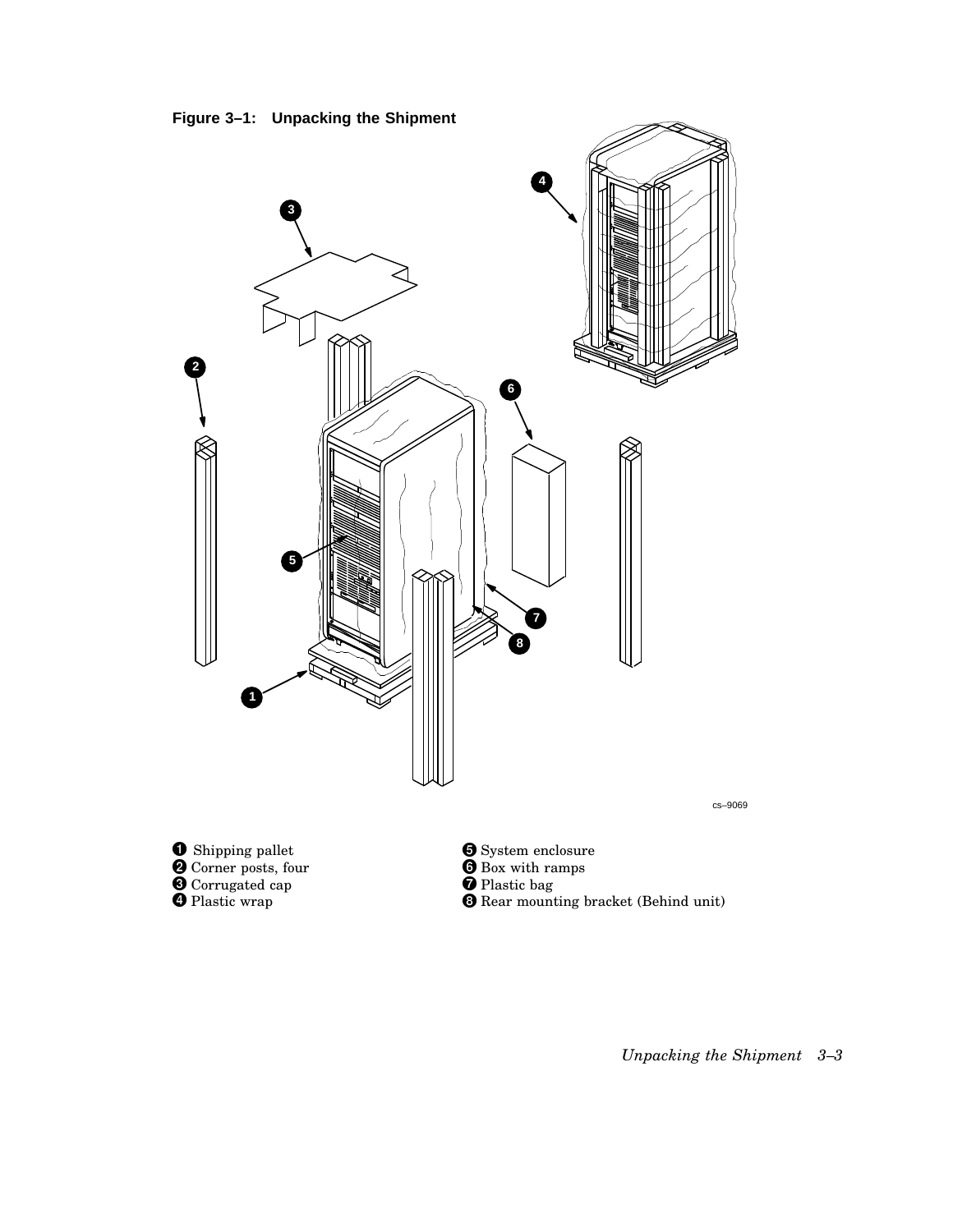### **3.3 Removing the System Enclosure from the Pallet**

To remove the system enclosure from the pallet, refer to Figure 3–1 and proceed as follows:

- 1. Unscrew and remove the two  $3/8$ -16 hex head bolts holding the rear mounting bracket  $\Theta$ to the shipping pallet.
- 2. Loosen the bolts holding the rear mounting bracket  $\Theta$  to the enclosure  $\Theta$ .
- 3. Move the bracket  $\bm{\Theta}$  upward as far as it will go away from the shipping pallet  $\bm{\Theta}$  and then tighten the bolts.

#### **NOTE**

**Do not remove the mounting bracket ; it is used when installing the enclosure in a tie-down configuration as described later in Appendix B.**

- 4. Refer to Figure 3–2 and unfold the two anti-tip legs  $\bm{\mathsf{O}}$  in the front bracket  $\bm{\mathsf{O}}$ .
- 5. Remove the two 1/4-20 hex head bolts  $\bullet$  holding the front bracket  $\bullet$  to the shipping pallet.
- 6. Adjust the leveling feet  $\Theta$  upwards as far as they will go to prevent them from contacting the floor while the enclosure is rolling on its casters.

#### **WARNING**

**To prevent personal injury and damage to the enclosure: Do not move the enclosure unless there are two people available to hold and stabilize the enclosure.**

**Do not attempt to roll the enclosure off the shipping pallet with the anti-tip legs extended.**

**Make sure all the equipment mounted in the enclosure is locked down to prevent the equipment from sliding out when moving the enclosure.**

7. Refer to Figure 3–3 and attach the unloading ramps  $\bigcirc \bigcirc$  to the shipping pallet  $\bigcirc$  by fitting the grooved end  $\bm{\Theta}$  of each ramp over the metal mating strips  $\bm{\Theta}$   $\bm{\Theta}$  on the rear of the shipping pallet  $\Theta$ .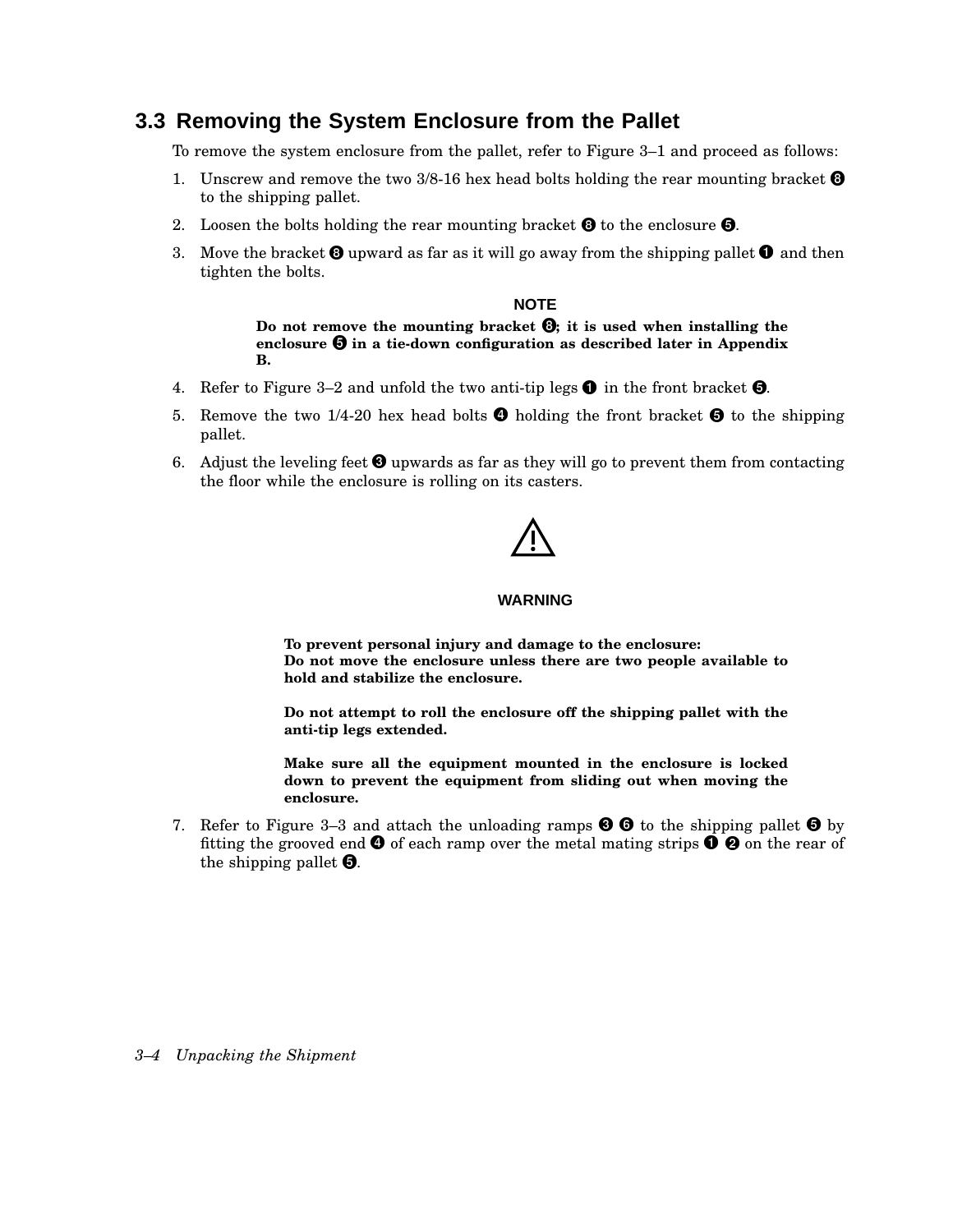



*Unpacking the Shipment 3–5*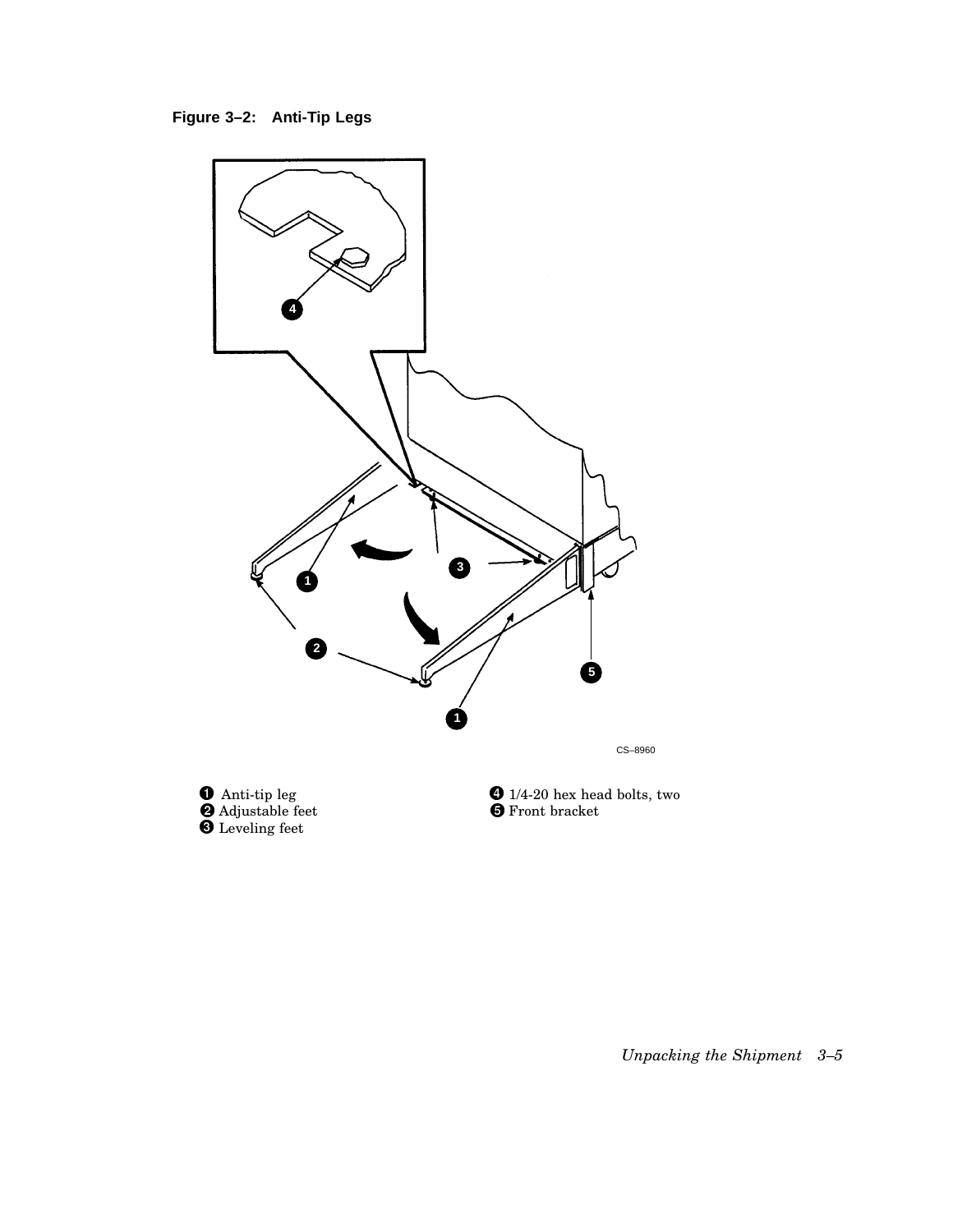



CS–9073



**CAUTION The front wheels of the enclosure swivel, but the rear wheels are fixed.**

 $\bullet$  Right ramp attaches here Left ramp attaches here Left unloading ramp Grooved end

 Shipping pallet (Shown without enclosure to show pallet more clearly.) Right unloading ramp

*3–6 Unpacking the Shipment*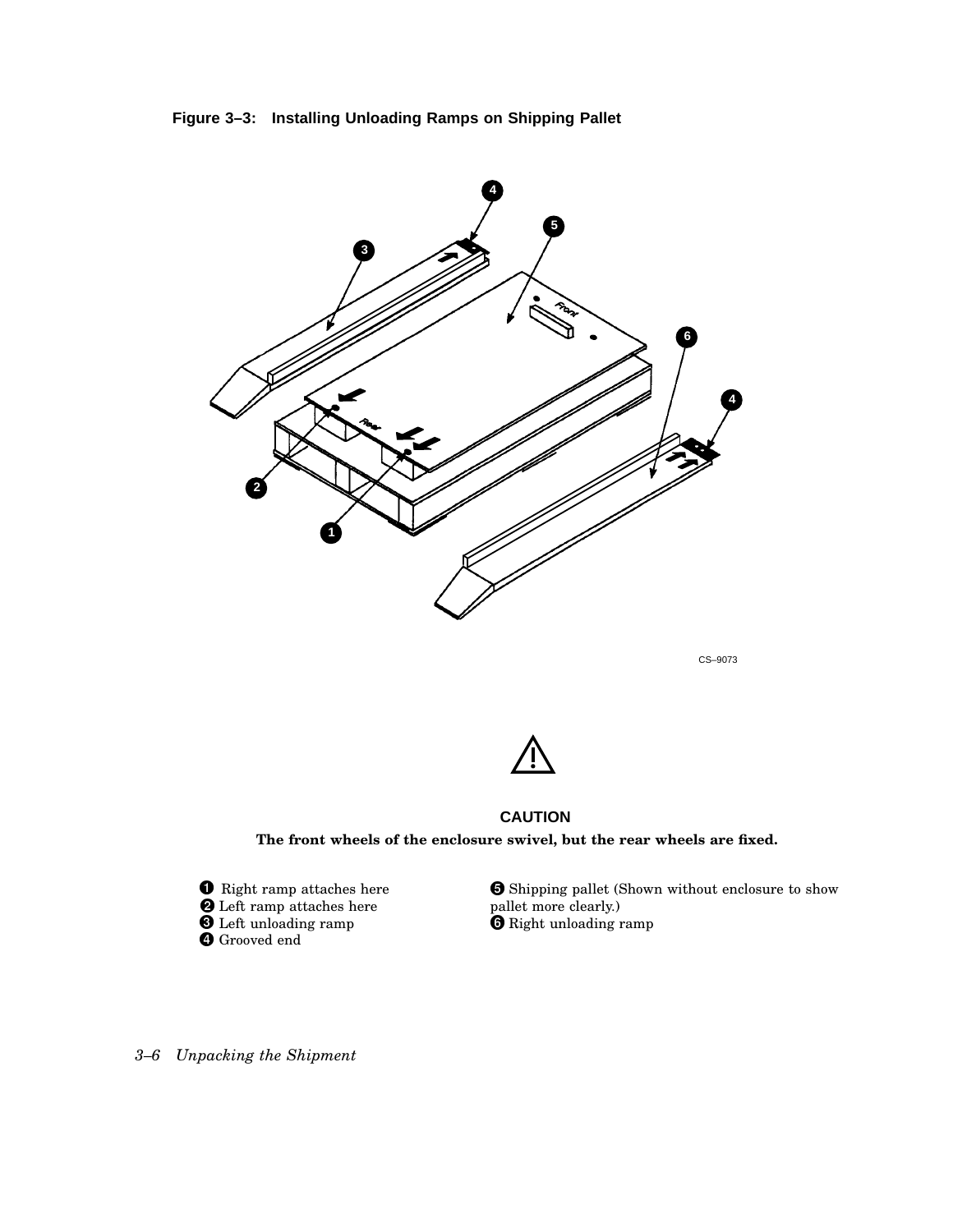8. With at least two people to guide the enclosure, carefully roll the enclosure toward the edge of the shipping pallet where the ramps are in place. Then slowly roll the enclosure down the ramp and off the shipping pallet (see Figure 3–4).

### **WARNING**

**Do not leave the enclosure unattended without lowering the feet. The enclosure may roll because the casters do not lock.**

**Tipping the enclosure more than 15 degrees may cause an unstable situation.**

9. The system is now ready to move to the installation site.

*Unpacking the Shipment 3–7*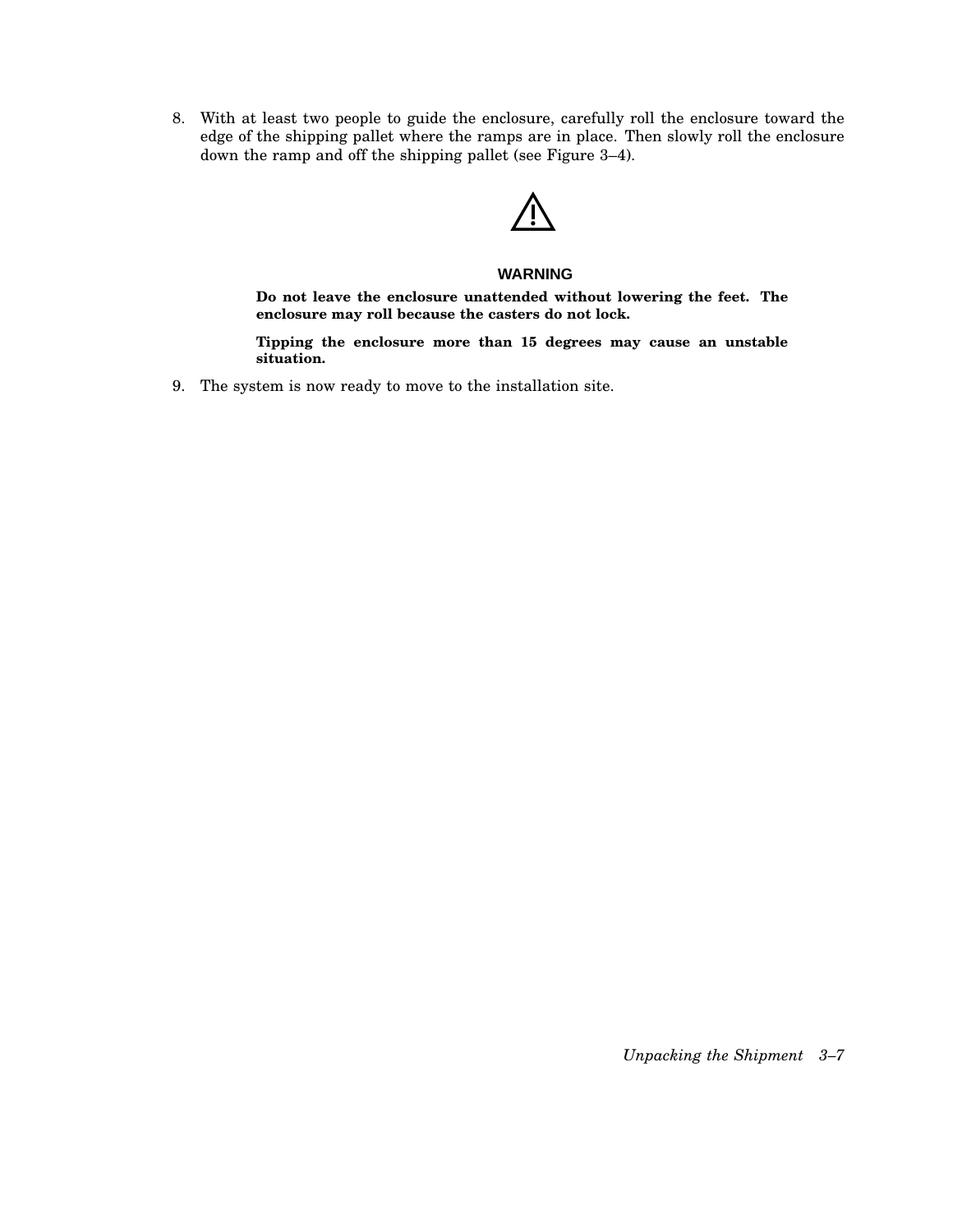**Figure 3–4: Moving the Enclosure off of the Pallet**



CS–8974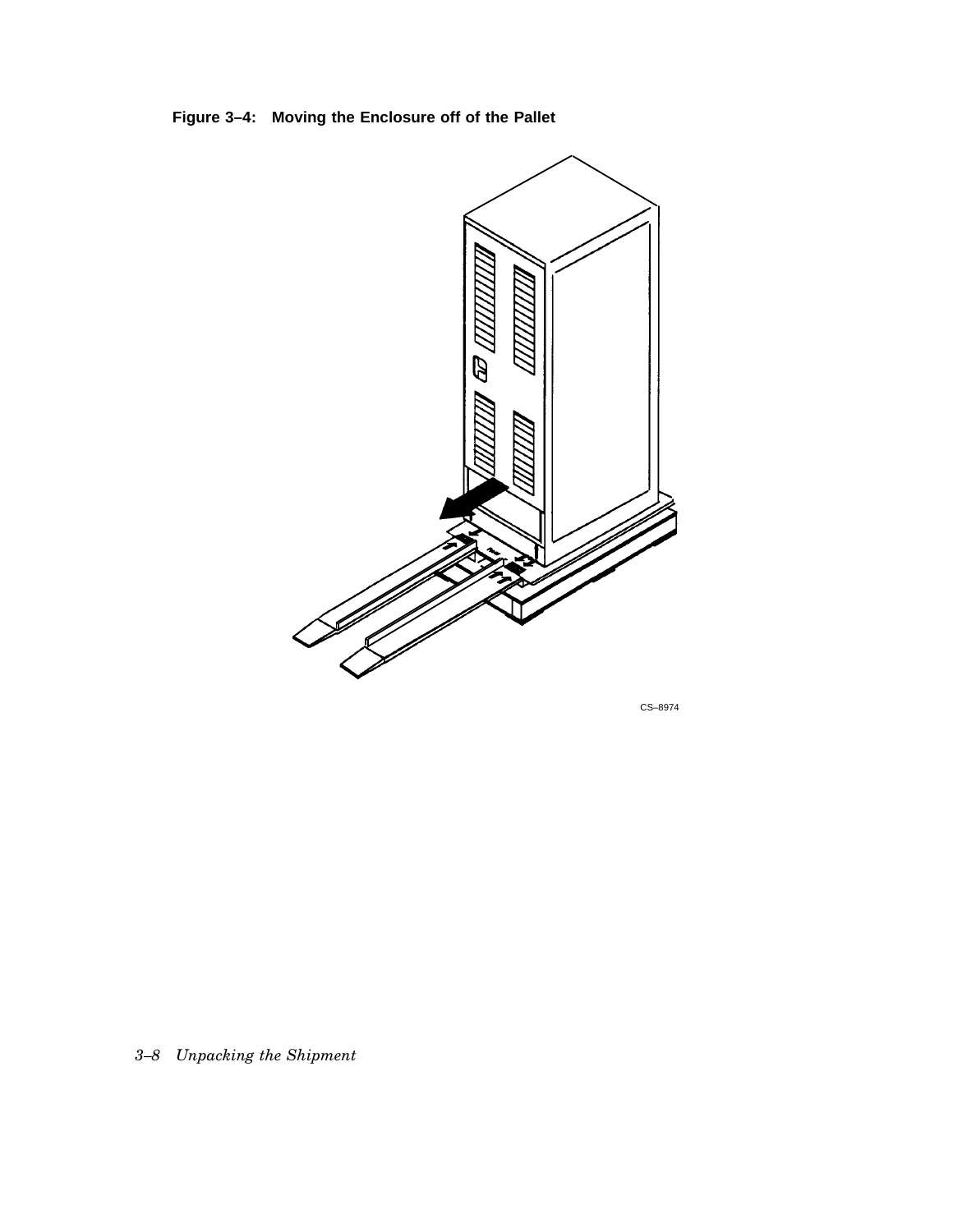# **Chapter 4 Installing the ISP System**

After verifying that the system installation site is suitable, move the system to that location.

### **WARNING**

**When the enclosure is not bolted to the floor, the anti-tip legs must be extended before any individual unit is extended out of the enclosure on its slides.**

**Also, do not extend more than one slide assembly at a time. Enclosure instability may result.**

Installing the system consists of the following:

- Attaching the Enclosures (if applicable)
- Securing the Enclosures
- Connecting the CI (BNCIA) Cables
- Connecting the SDI/STI (BC26V) Cables (if applicable)
- Connecting Power
- Starting the System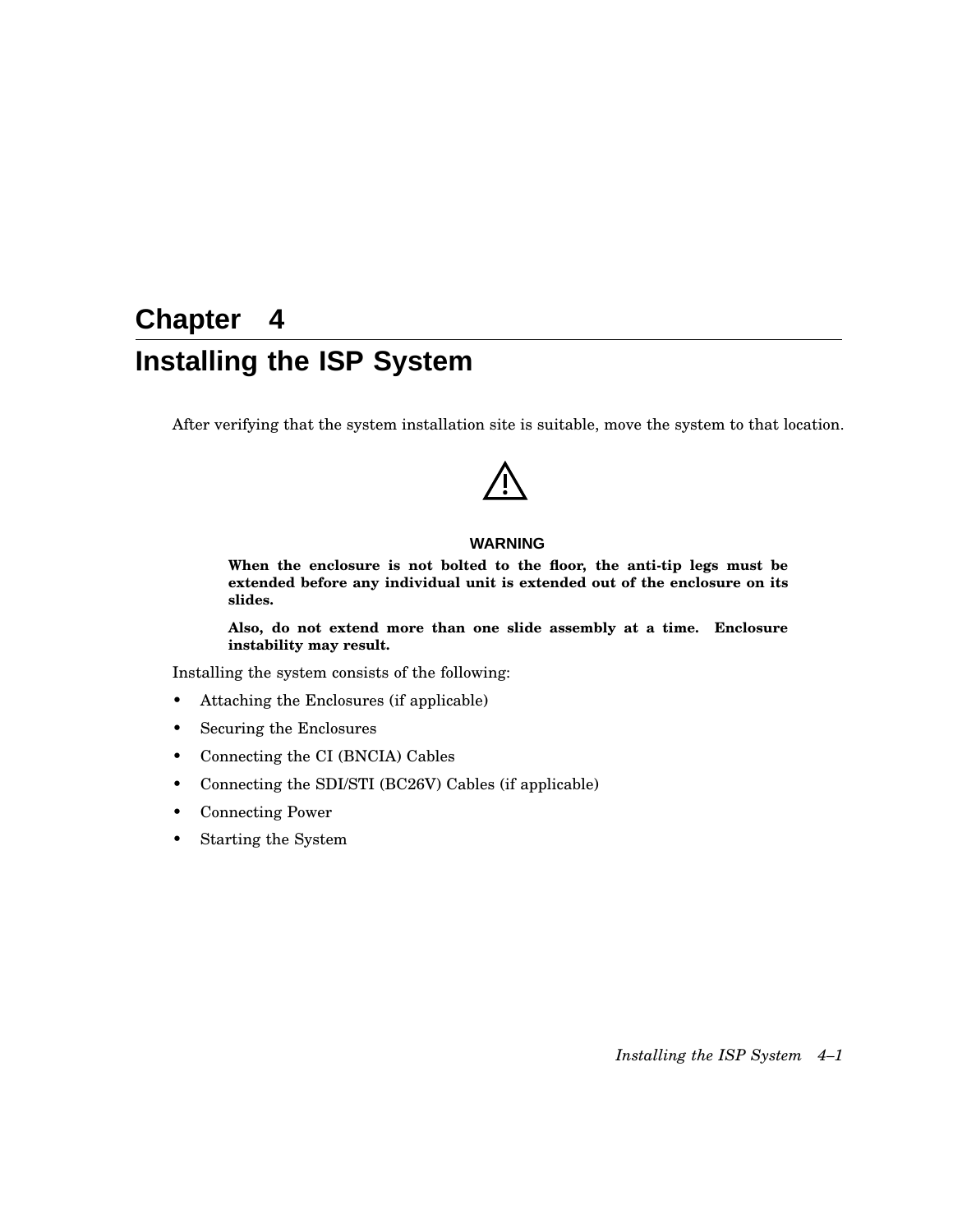## **4.1 Attaching the Enclosures**

The ISP system is delivered in one enclosure. However, you can attach two systems side-byside using the H9702-JK joiner kit (P/N 70-30534-01). Before attaching the enclosures, note the following:

### **WARNING**

**Before attaching the enclosures, verify that the floor can support the combined weight of 1,170 kilograms (2,600 pounds).**

**The enclosures must be attached on a smooth level floor.**

**After the enclosures are attached they cannot be moved to another location without detaching them.**

To attach the enclosures, proceed as follows:

- 1. Position the enclosures in their final location with the front of each enclosure facing in the same direction and the open sides facing each other. Position the open sides as close together as possible.
- 2. To ensure that the enclosures remain stable, unfold the anti-tip legs  $\bullet$  as shown in Figure 4–1. Adjust the foot  $\Theta$  at the end of each anti-tip leg until it touches the floor.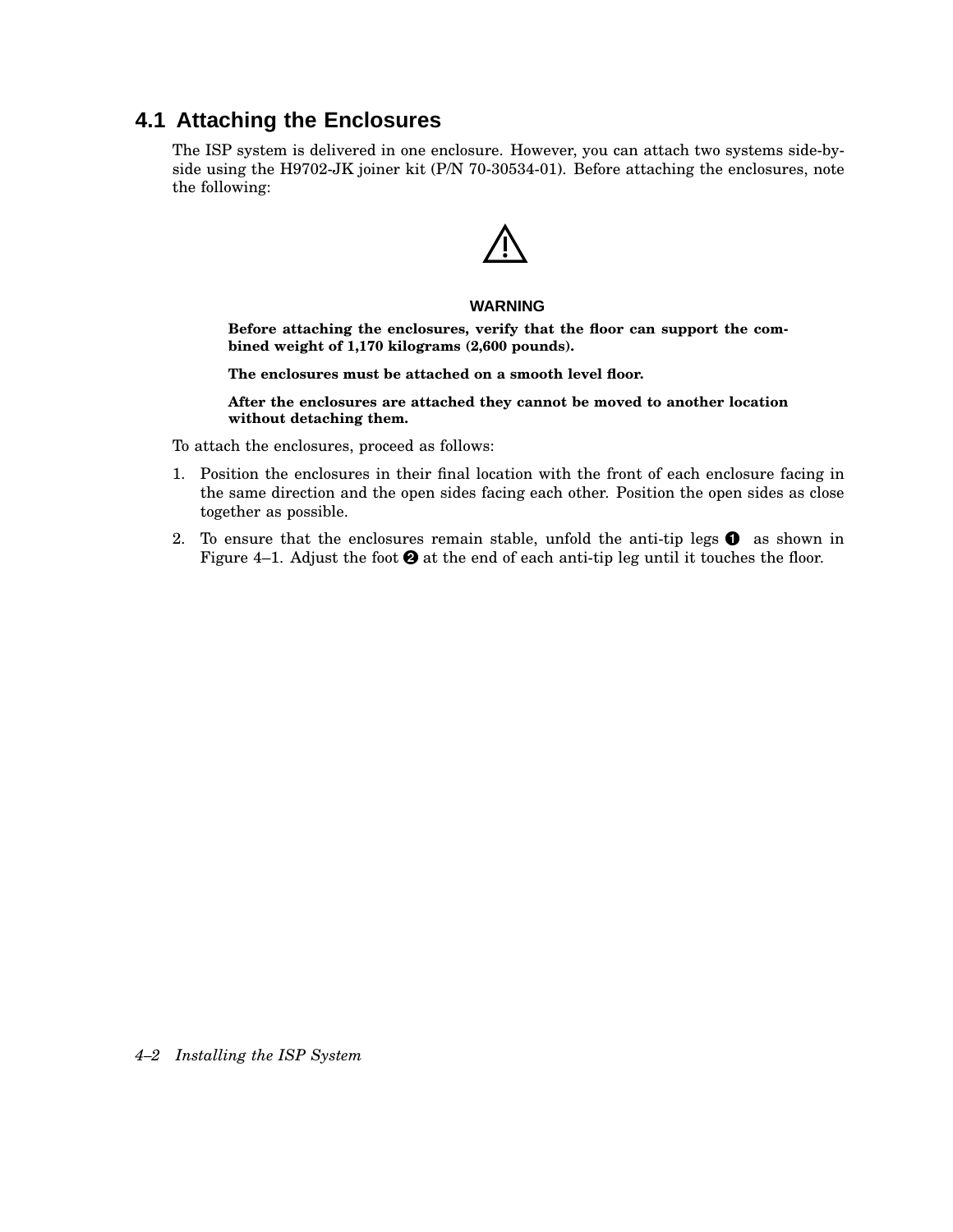





 $\bullet$  Adjustable foot

*Installing the ISP System 4–3*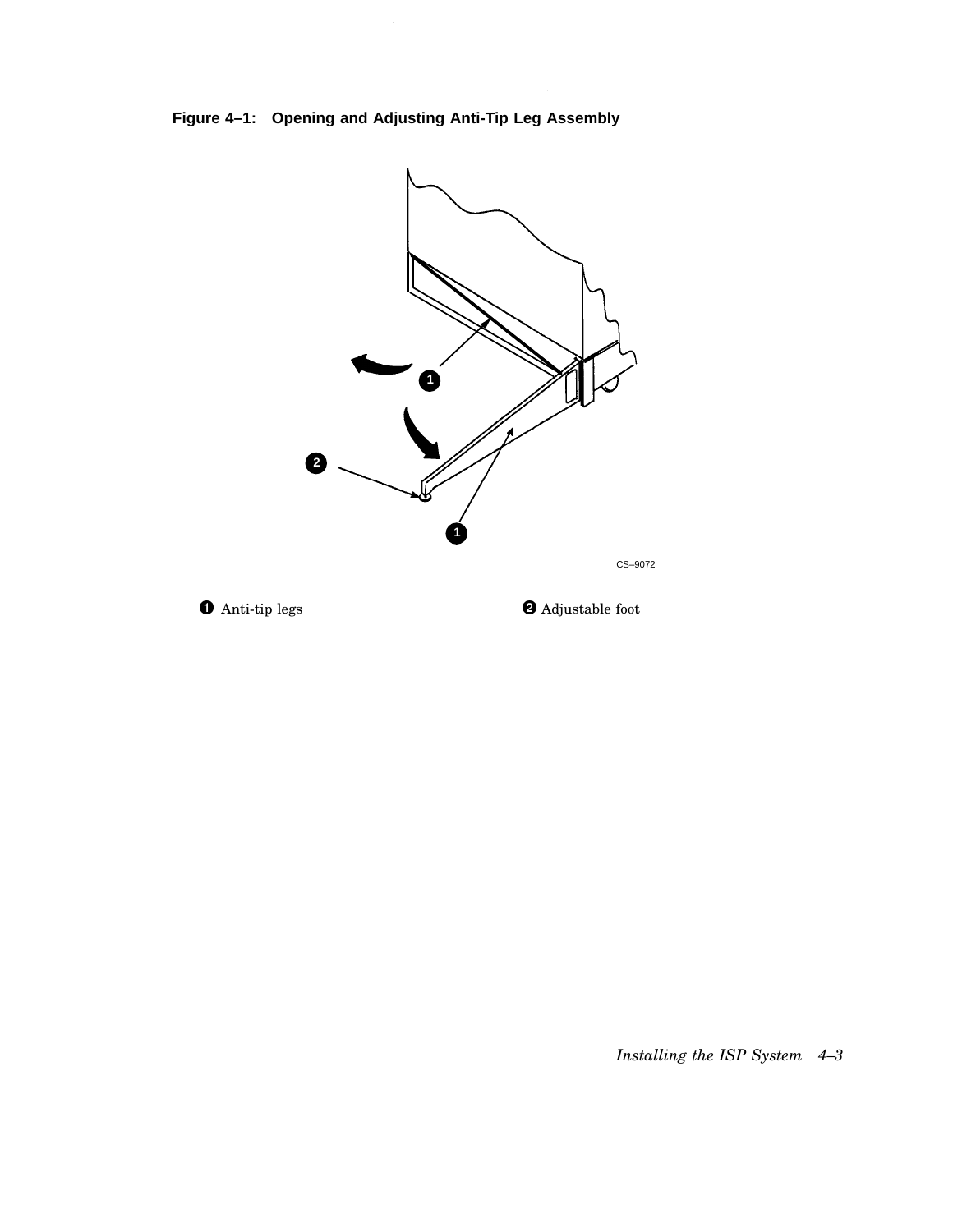- 3. Refer to Figure 4–2 and remove the four protective plastic plugs  $\bullet$ .
- 4. Remove the two  $3/8$ -16 slotted, truss-head screws  $\Theta$  from the bottom front of each enclosure. Discard the screws.
- 5. Loosen the attaching hardware of the rear mounting bracket  $\Theta$  of each enclosure and lower the bracket  $\bm{\Theta}$  to the floor.
- 6. Remove the  $3/8$ -16 slotted, truss-head screws  $\bullet$  from the bottom rear of each enclosure. Discard the screws.
- 7. Attach the top plate  $\Theta$ , using four sets of hardware  $\Theta$  consisting of one 1/2-13 hex-head machine screw, lockwasher, and flat washer. Do not tighten screws at this time.
- 8. Attach one bottom plate  $\bullet$  across the bottom front of the two enclosures using four Allen, socket head screws  $\Theta$ . Do not tighten the screws.
- 9. Attach another bottom plate  $\Theta$  across the bottom rear of the two enclosures using four Allen, socket head screws  $\mathbf{C}$ . Do not tighten the screws.
- 10. Tighten the hardware  $\bullet$  installed in step 8.
- 11. Tighten the screws  $\bullet$  and  $\bullet$  installed in steps 9 and 10.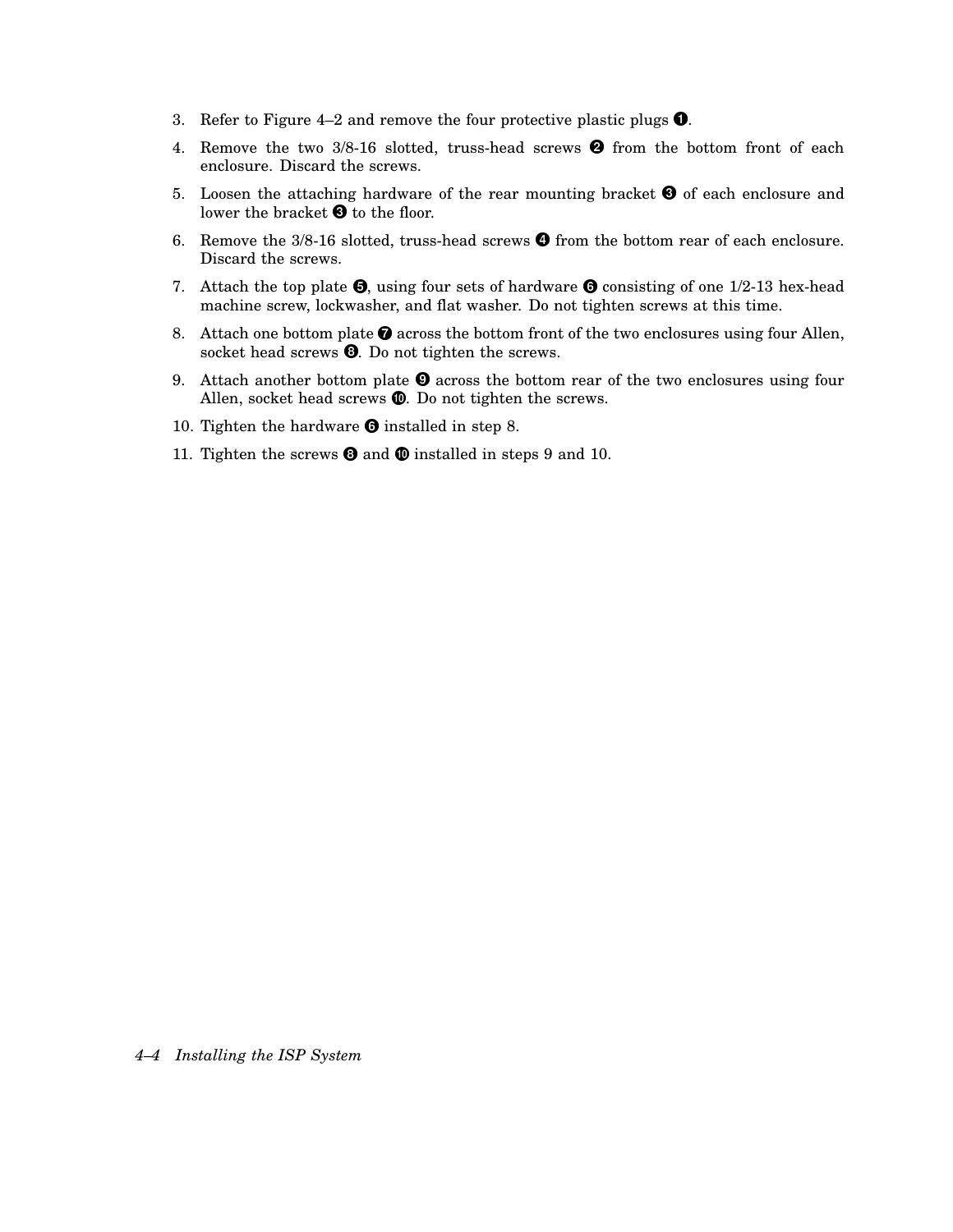**Figure 4–2: Attaching the Enclosures**



**O** Plastic plugs 3/8-16 slotted, truss-head **8** Rear mounting bracket, two screws, four <sup>3/8-16</sup> slotted, truss-head screws, four

 Top plate (P/N 74-46334-01) **O** Set of hardware, consisting of one 1/2-13 hex-head machine screw, lockwasher, and flat washer, four sets.

**The Front bottom plate** (P/N 74-46332-01) Allen, socket-head screw, four **O** Rear bottom plate (P/N 74-46332-01)  $\pmb{\mathbb{O}}$  Allen, socket-head screw, four

*Installing the ISP System 4–5*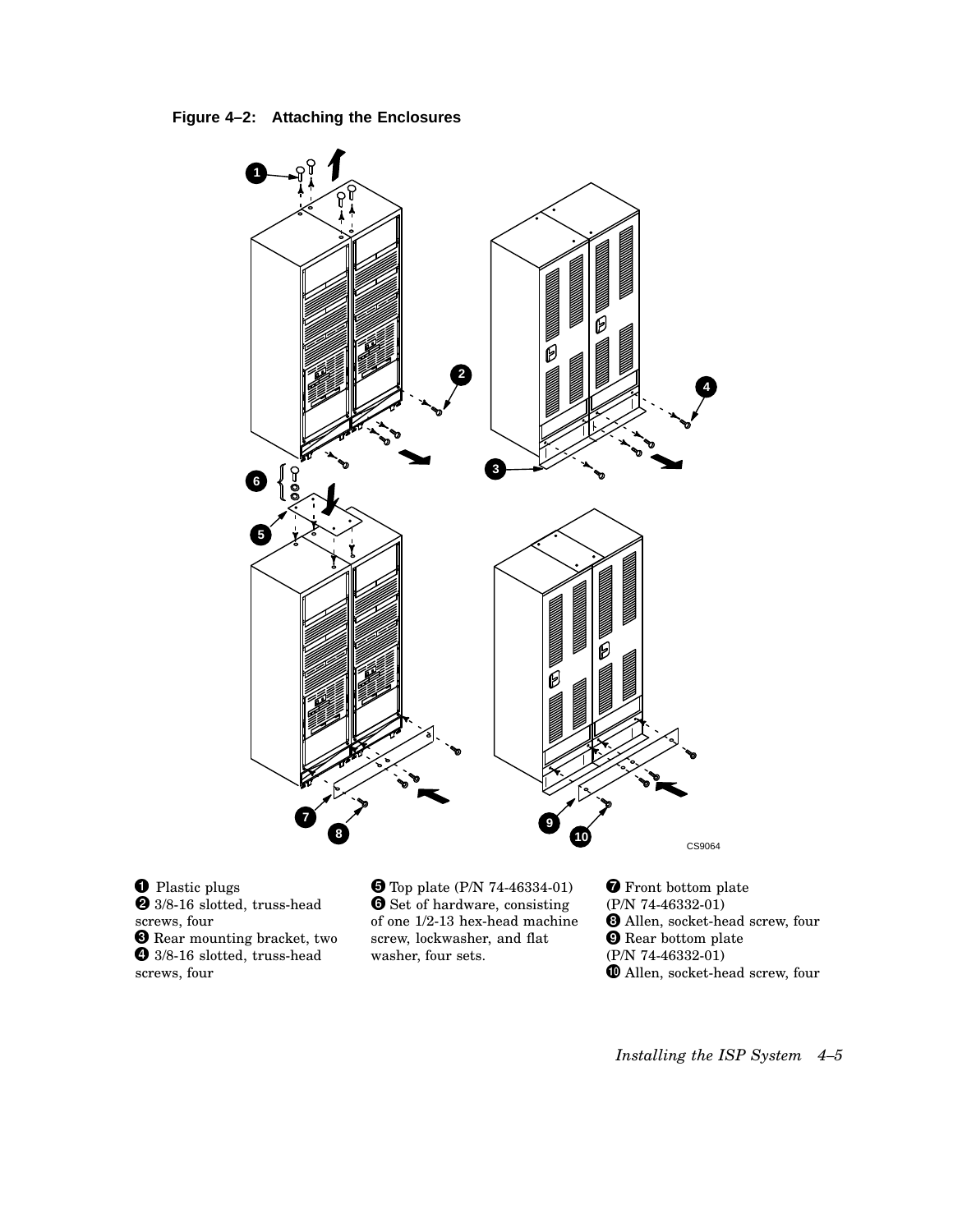### **4.1.1 Securing the Enclosures**

If the ISP system is going to be secured to the floor, refer to Appendix B for details.

#### **WARNING**

**To ensure that the enclosure remains stable when an individual chassis is extended out of the enclosure for operation or servicing, extend the anti-tip legs.**

As shown in Figure 4–3, unfold the anti-tip legs  $\bullet$  from the bottom front of the enclosure. Adjust the foot  $\Theta$  at the end of each anti-tip leg until it touches the floor.

The enclosure is designed to hold several system configurations. Therefore, the results differ as to how much force it will take to tip or make this enclosure unstable.

### **Figure 4–3: Opening and Adjusting Anti-Tip Legs**



*4–6 Installing the ISP System*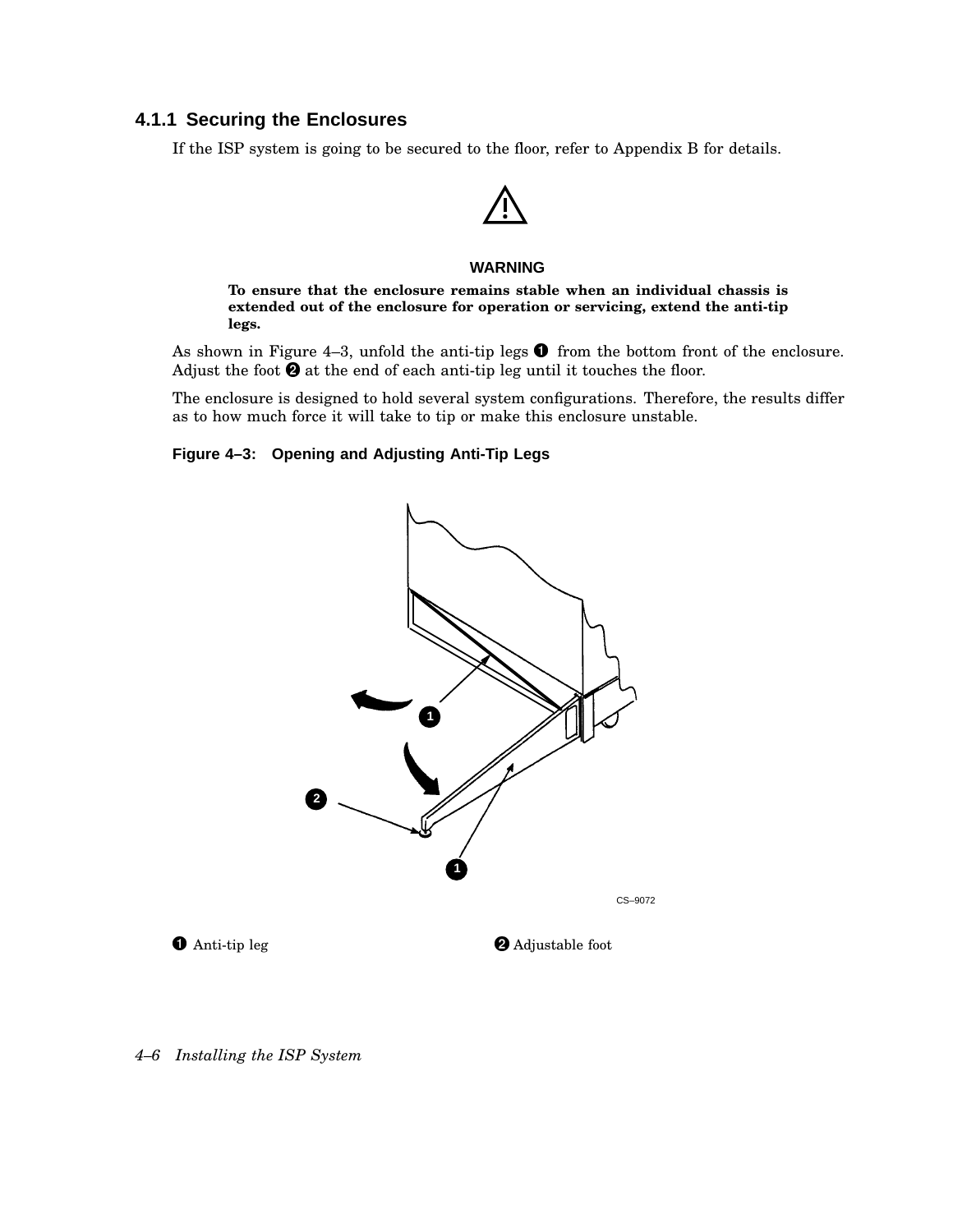## **4.2 Connecting the CI (BNCIA) Cables**

The Rack-Mountable HSC controller connects to the host system (either directly or through a star coupler (P/N 2T-SC008-xx) by way of blue CI cables (P/N BNCIA-xx).

The following information provides cable routing guidelines using a typical ISP system configuration as an example.

#### **CAUTION**

**To avoid damaging the CI cables, ensure that they have a minimum bend radius of 6.5 centimeters (2.5 inches).**

If there is no star coupler configured into the ISP system, perform the following procedure:

- 1. Refer to Figure 4–4 and locate the CI cables (blue cables)  $\Theta$  that are connected to the CI cable connector ports  $\Theta$  at the rear of the Rack-Mountable HSC controller and routed through the cable tray  $\Theta$  located under the Rack-Mountable HSC controller.
- 2. Route the CI cables  $\Theta$  down through the opening in the bottom of the enclosure and, if applicable, under the raised flooring  $\bullet$  in the computer room.
- 3. Route the cables  $\Theta$  to the host system  $\Theta$  and connect them as described in the host system documentation.

If there is a star coupler in the system configuration, it is typically rack mounted in the top of the enclosure as shown in Figure 4–5. Perform the following procedure:

- 1. Refer to Figure 4–5 and route the first pair of CI cables  $\bf{O}$  from the Rack-Mountable HSC controller up through the nearest cable trough  $\Theta$  and then connect them to the star coupler as described in the *Star Coupler User's Guide*.
- 2. Connect a second set of CI cables  $\bm{\Theta}$  to the star coupler  $\bm{\Theta}$  and route them down through the cable trough  $\bigcirc$ , through the openings in the bottom of the enclosure and, if applicable, under the raised flooring  $\Theta$  in the computer room.
- 3. Route the cables to the host system  $\Theta$  and connect them as described in the host system documentation.

Refer to the *Rack-Mountable HSC Installation/Owner's Manual* for more details on routing and connecting the CI cables to the Rack-Mountable HSC controller.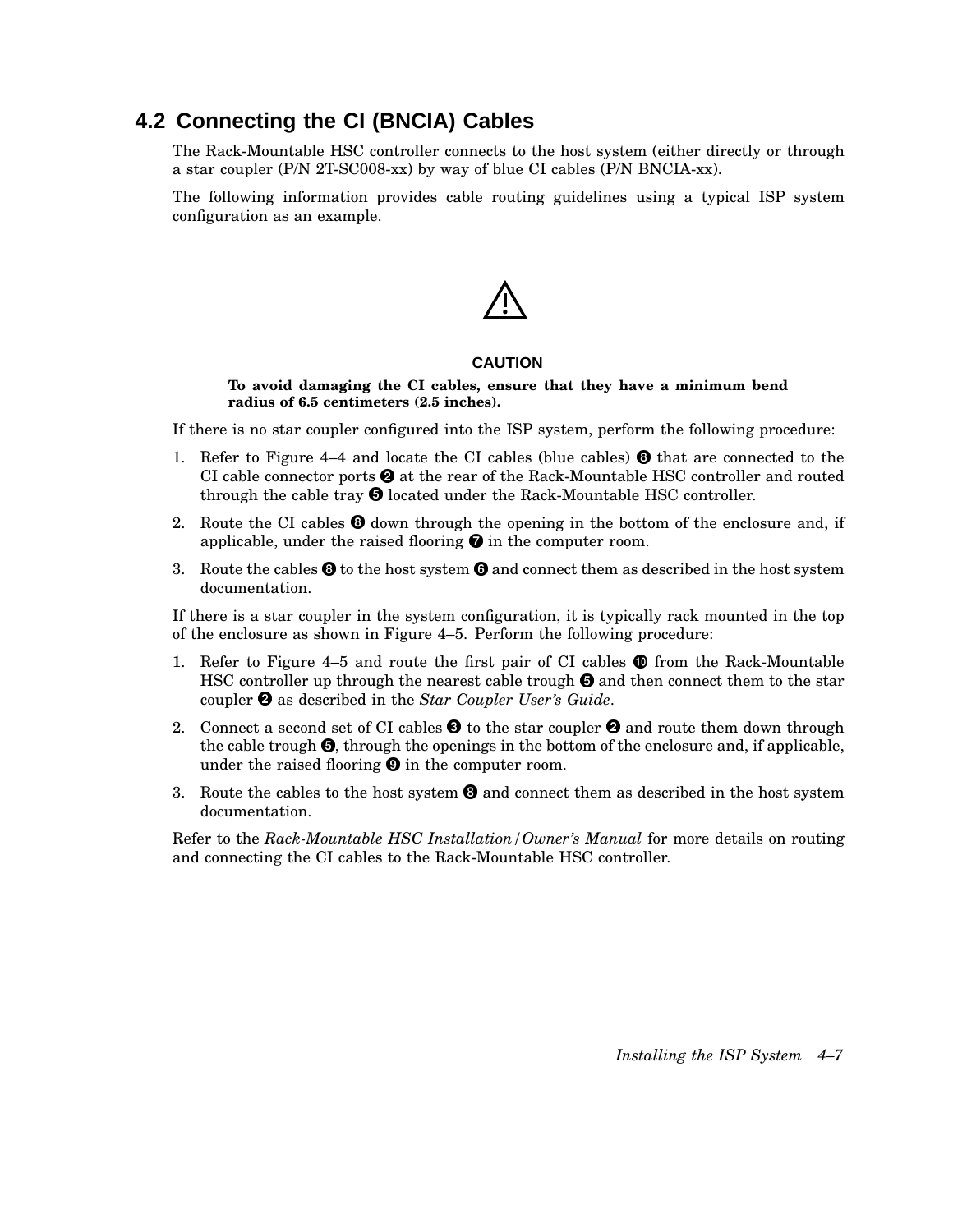



Cable trough (one each side)

 $\bm{\Theta}$  HSC controller I/O bulkhead

 Cable tray, side view showing folded cable **C** Raised floor  $\odot$  CI (BNCIA) cables

*4–8 Installing the ISP System*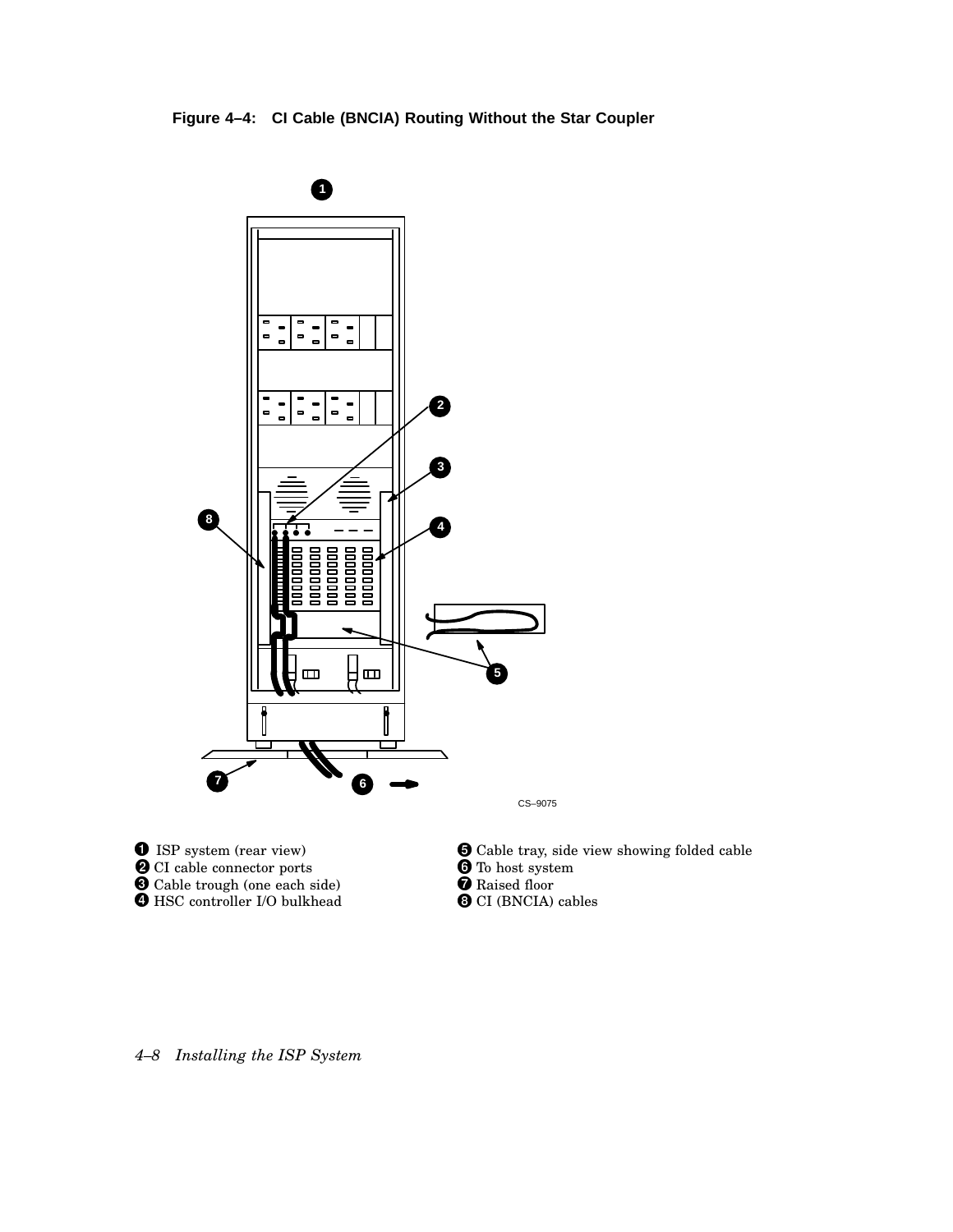

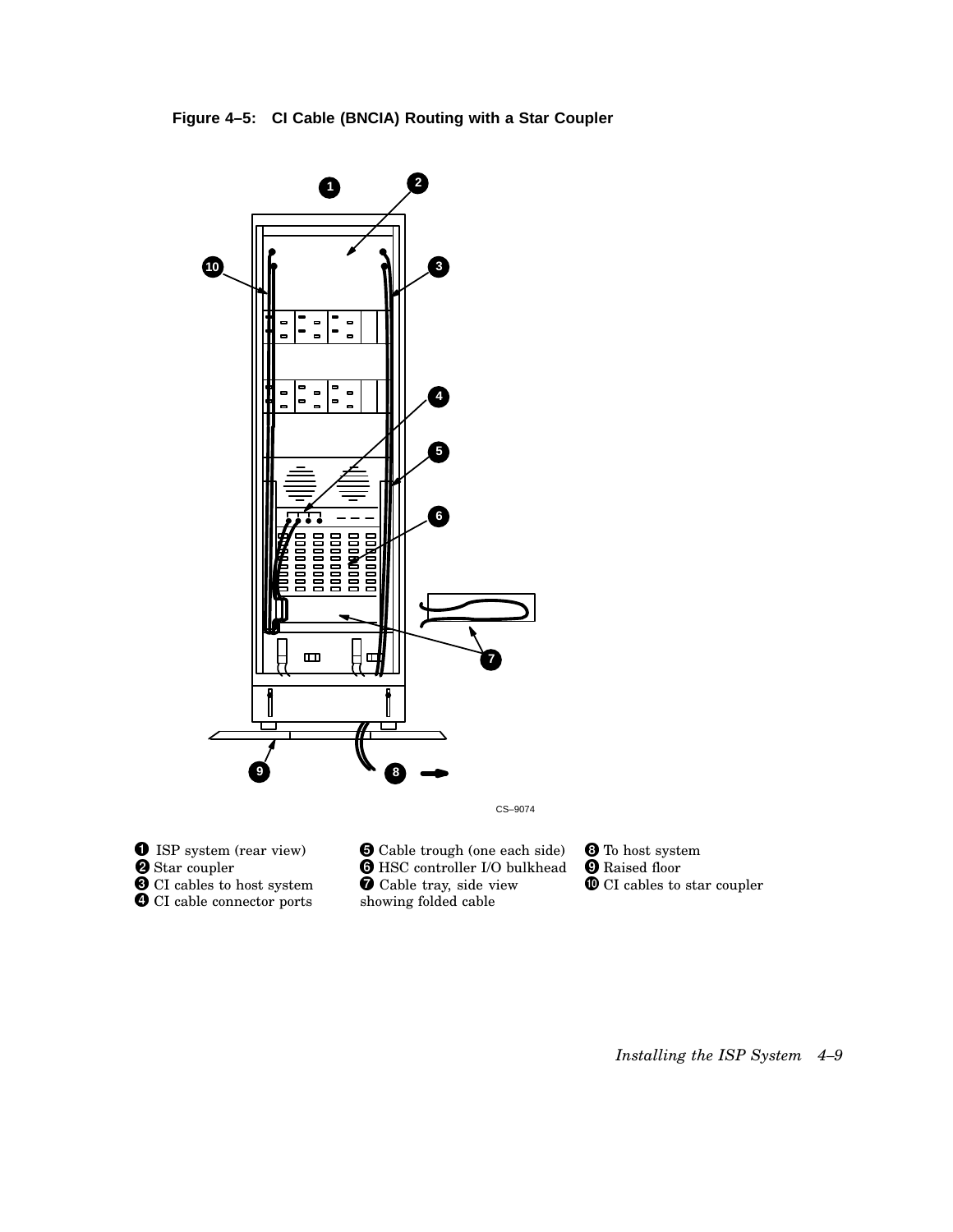## **4.3 Connecting the SDI/STI (BC26V) Cables**

Refer to Appendix C for information on connecting SDI/STI cables from SABBs to an external HSCxx controller.

## **4.4 Connecting Power**

The enclosure provides two power cords. The actual power connections depend on the power controllers installed in the enclosure.

For 120 V ac (90-132 V ac) operation, 877-DB power controllers are installed. The power cord connector (NEMA L5-30P) mates with a NEMA L5-30R wall receptacle. Each power cord must be plugged into a power source capable of delivering 22.43 Amperes (see Section 1.3).

For 240 V ac (180-264 V ac) operation, 877-E power controllers are installed. The power cord connector (NEMA L6-30P) mates with a NEMA L6-30R wall receptacle. Each power cord must be plugged into a power source capable of delivering 13.30 Amperes (see Section 1.3).

Figure 4–6 shows the difference between the NEMA L5-30P  $\bm{\Theta}$  and the NEMA L6-30P  $\bm{\Theta}$ power connectors.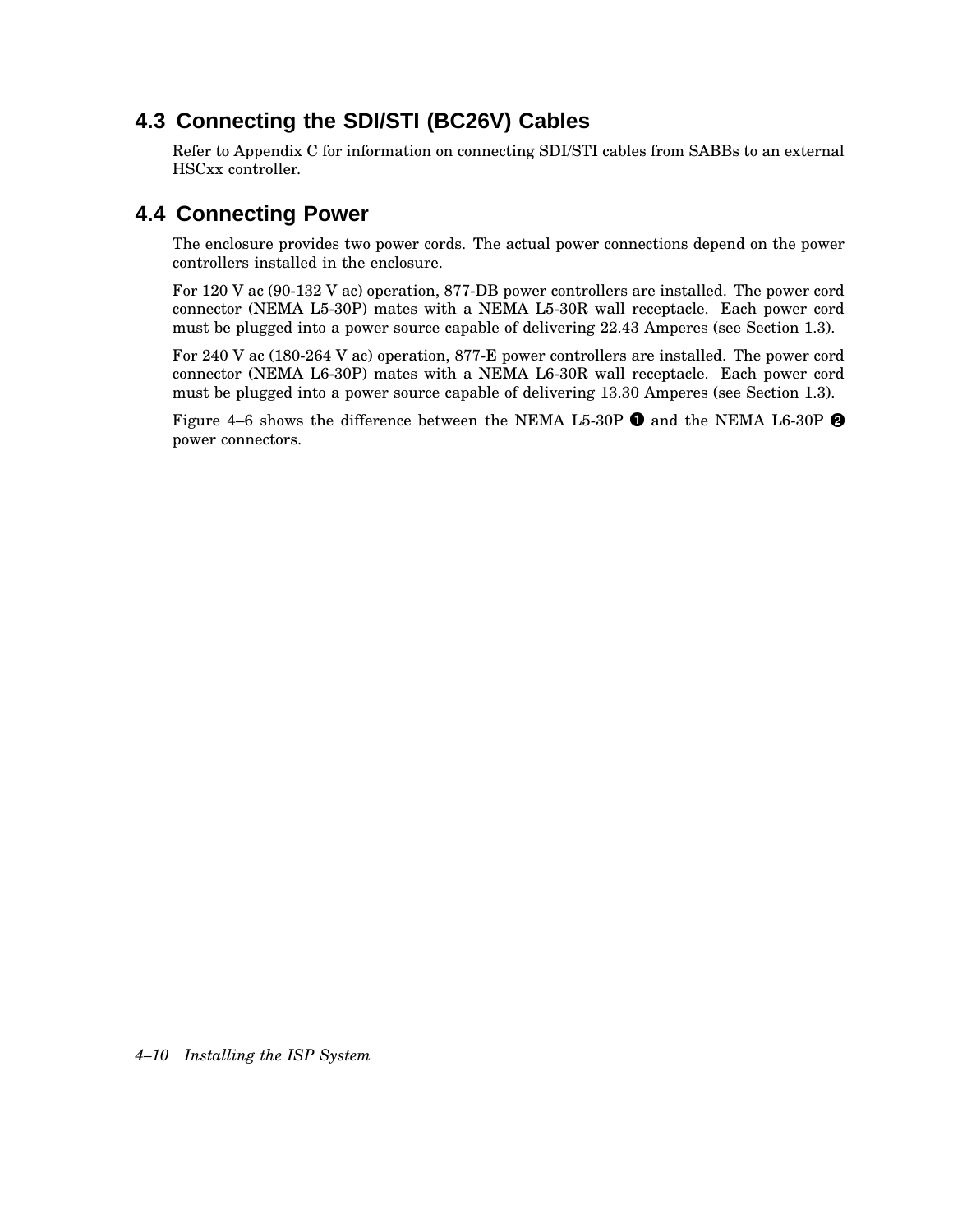



 $\bullet$  End view of a NEMA L5-30P power connector

End view of a NEMA L6-30P power connector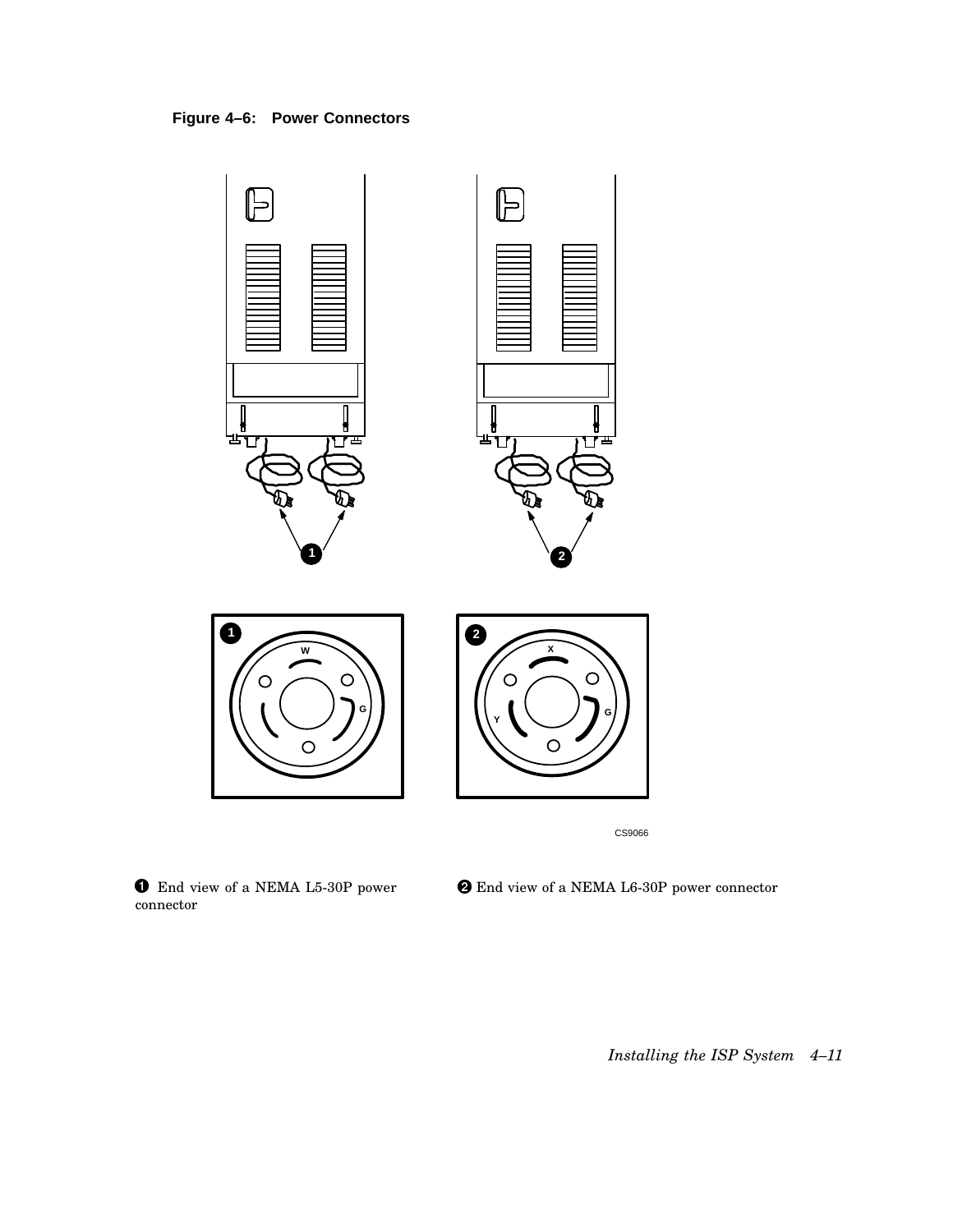## **4.5 Starting the ISP System**

To start the system, proceed as follows:

#### **NOTE**

**Before starting the system, make sure the CI cables are properly installed. Otherwise, the system generates a fault condition (the HSC FAULT indicator lights).**

- 1. Set power switches of power controllers to ON.
- 2. Set power switches of storage devices according to the startup procedure provided in their installation manual.
- 3. Ensure that the main breaker located at the rear of the HSC controller is in the ON position.
- 4. Ensure that the power switch on the operator console is set to ON.
- 5. Start up the Rack-Mountable HSC controller using the procedures in the *HSC Installation Manual*.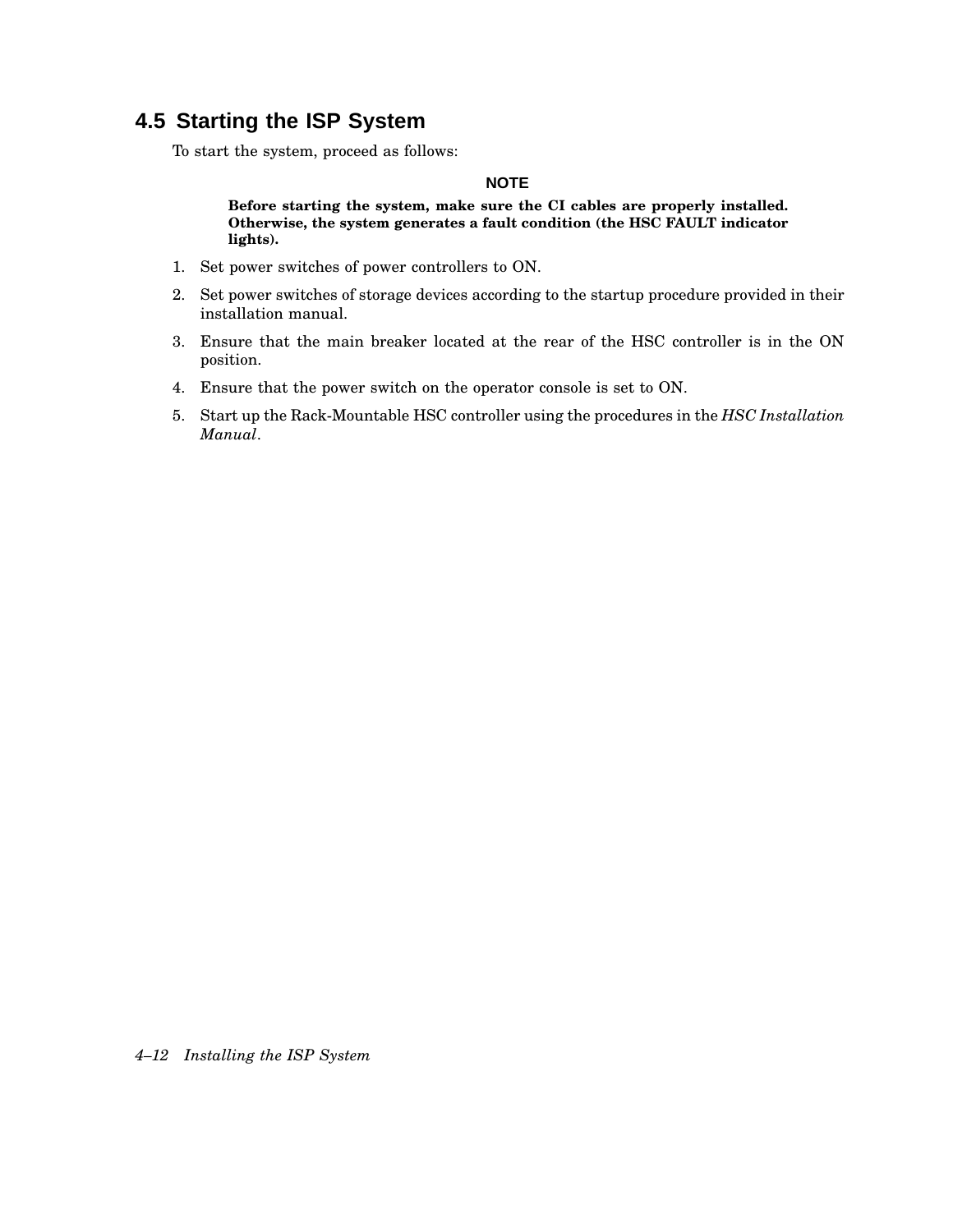# **Chapter 5 Installing the DECraid+ System**

After verifying that the system installation site is suitable, move the system to that location.

#### **WARNING**

**When installing DECraid+ systems in a computer room with raised floors, DO NOT use vented tiles under any of the system casters. The tiles will crease and may eventually collapse. This could cause personal injury or equipment damage.**

#### **WARNING**

**When the enclosure is not bolted to the floor, the anti-tip legs must be extended before any individual system is extended out of the enclosure on its slides.**

**Also, do not extend more than one slide assembly at a time. Enclosure instability may result.**

Installing the system consists of the following:

- Attaching the Enclosures
- Securing the Enclosures
- Connecting the SDI/STI (2T-BC26V) Cables
- Connecting the CI (BNCIA) Cables
- Connecting Power
- Starting the System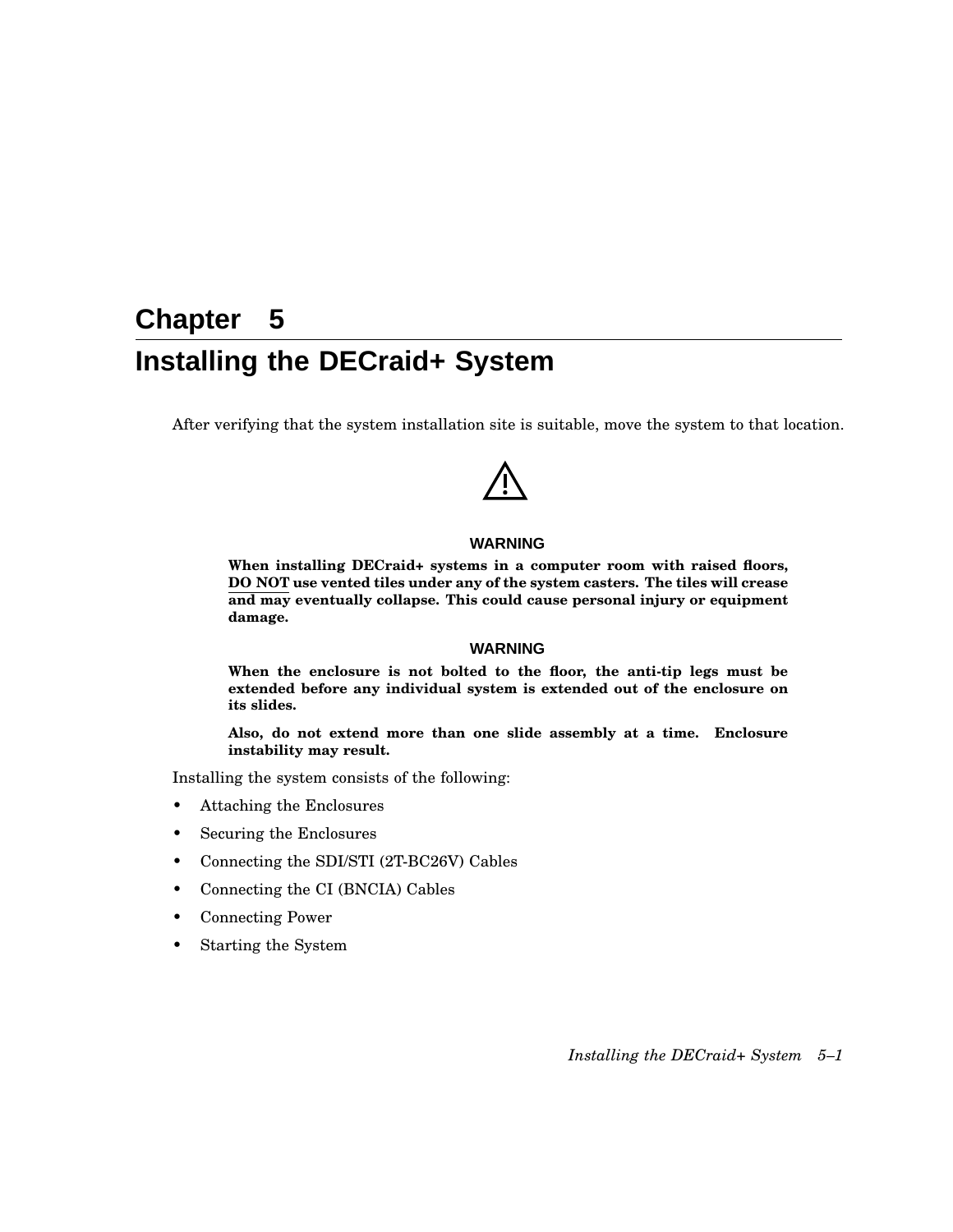## **5.1 Attaching the Enclosures**

The DECraid+ system is delivered in two enclosures that must be attached using the H9702- JK joiner kit (P/N 70-30534-01). Before attaching the enclosures, note the following:

#### **WARNING**

**Before attaching the enclosures, verify that the floor can support the combined weight of 1,170 kilograms (2,600 pounds).**

**The enclosures must be attached on a smooth level floor.**

**After the enclosures are attached they cannot be moved to another location without detaching them.**

To attach the enclosures, proceed as follows:

- 1. Position the enclosures in their final location with the front of each enclosure facing in the same direction and the open sides facing each other. Position the open sides as close together as possible.
- 2. To ensure that the enclosures remain stable, unfold the anti-tip legs  $\bullet$  as shown in Figure 5–1. Adjust the foot  $\Theta$  at the end of each anti-tip leg until it touches the floor.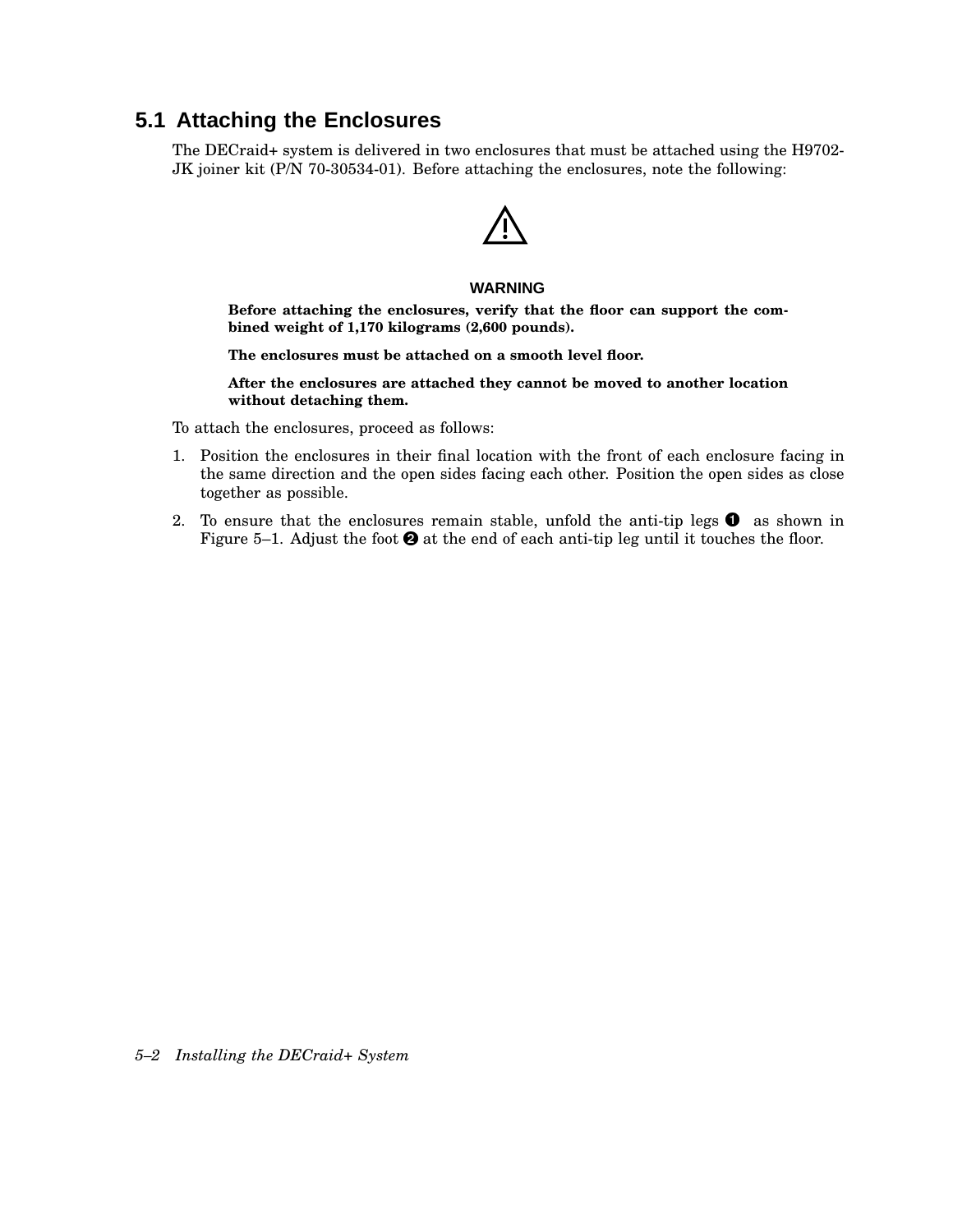**Figure 5–1: Opening and Adjusting Anti-Tip Legs**





 $\bullet$  Adjustable foot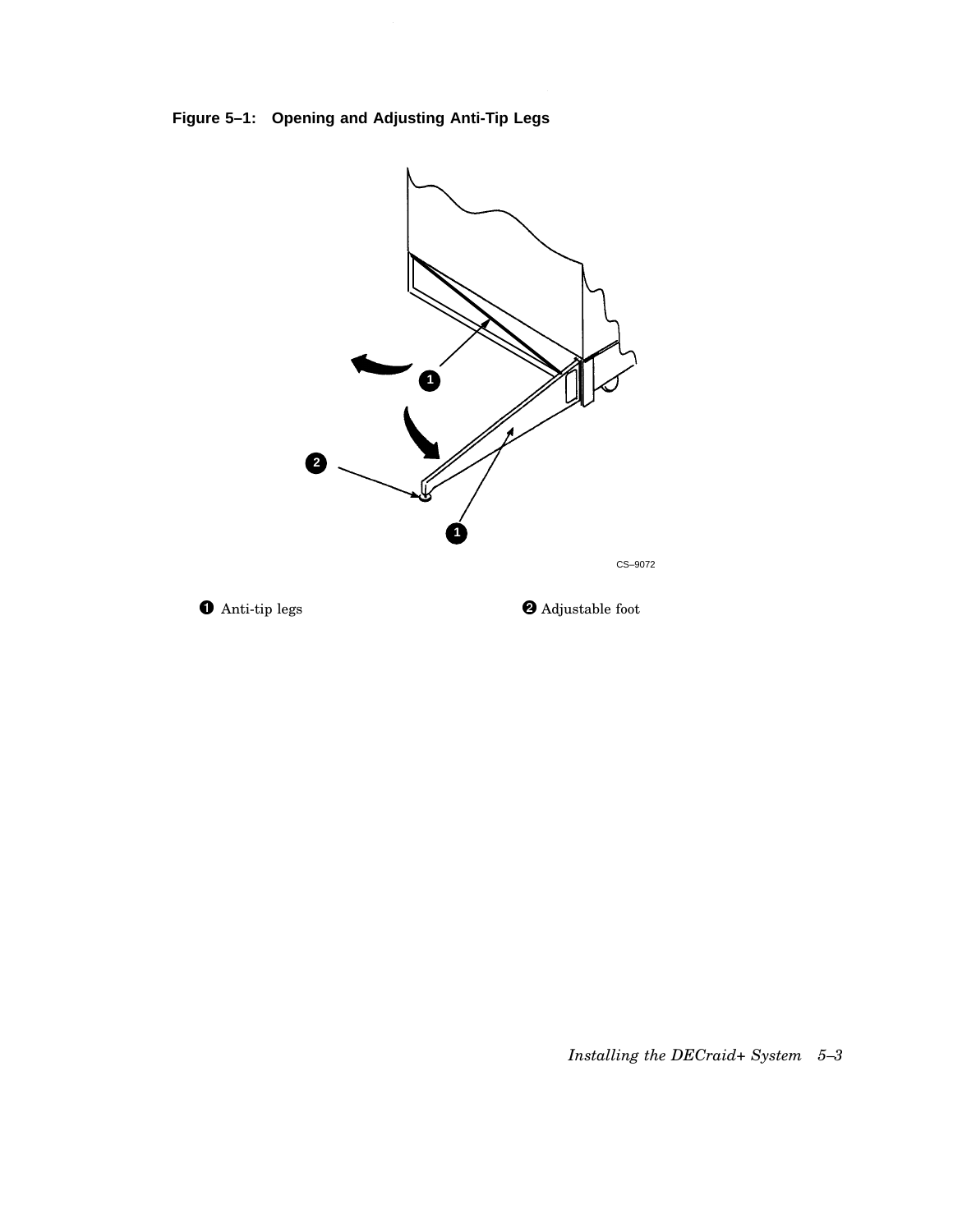- 3. Refer to Figure 5–2 and remove the four protective plastic plugs  $\bullet$ .
- 4. Remove the two  $3/8-16$  slotted, truss-head screws  $\bullet$  from the bottom front of each enclosure. Discard the screws.
- 5. Loosen the attaching hardware of the rear mounting bracket  $\bigcirc$  of each enclosure and lower the bracket  $\bm{\Theta}$  to the floor.
- 6. Remove the  $3/8$ -16 slotted, truss-head screws  $\bullet$  from the bottom rear of each enclosure. Discard the screws.
- 7. Attach the top plate  $\bullet$ , using four sets of hardware  $\bullet$  consisting of one 1/2-13 hex-head machine screw, lockwasher, and flat washer. Do not tighten screws at this time.
- 8. Attach one bottom plate  $\bullet$  across the bottom front of the two enclosures using four Allen, socket head screws  $\Theta$ . Do not tighten the screws.
- 9. Attach another bottom plate  $\Theta$  across the bottom front of the two enclosures using four Allen, socket head screws  $\mathbf{C}$ . Do not tighten the screws.
- 10. Tighten the hardware  $\bullet$  installed in step 8.
- 11. Tighten the screws  $\bullet$  and  $\bullet$  installed in steps 9 and 10.
- 12. Proceed to Section 5.2 for cabling procedure.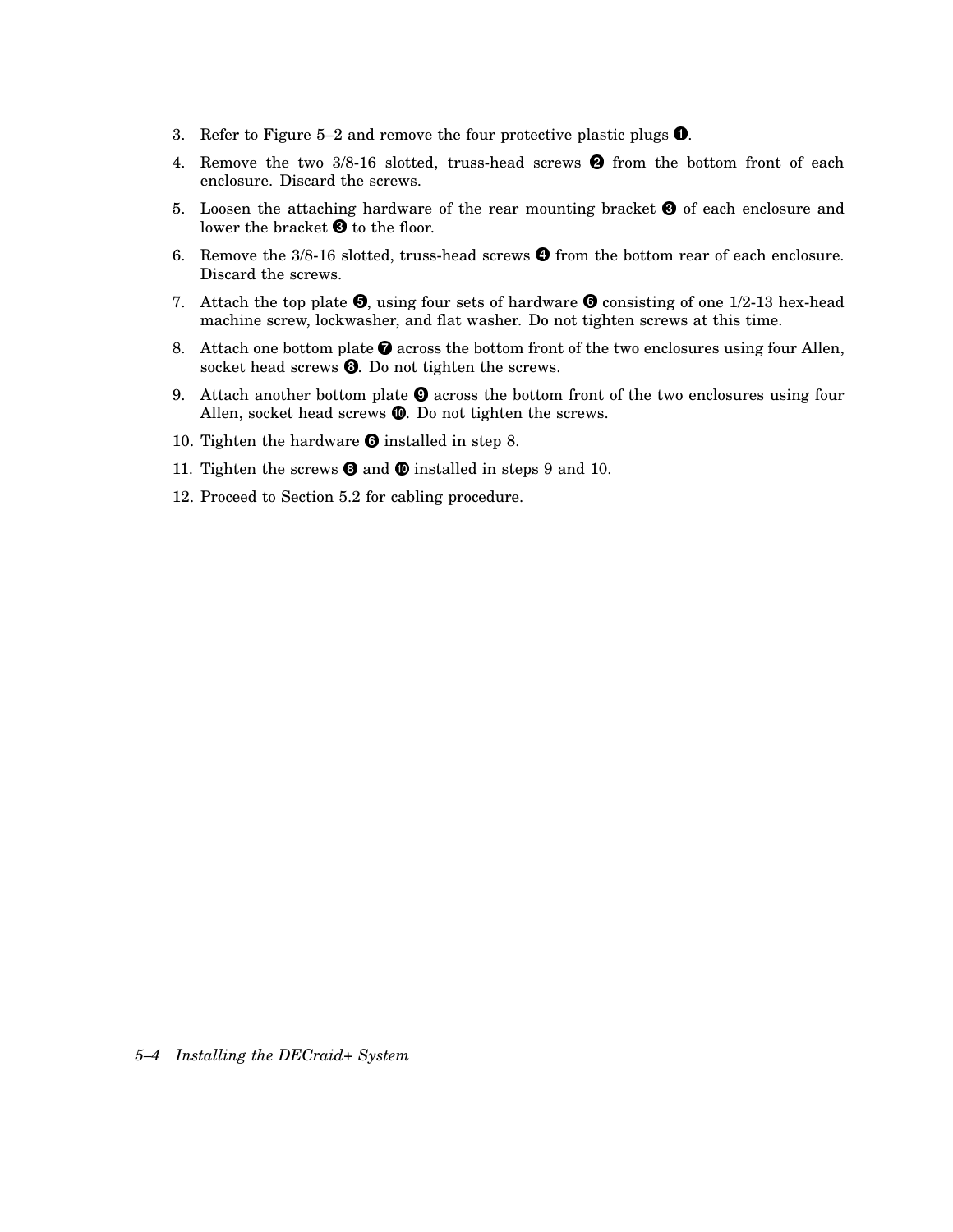**Figure 5–2: Attaching the Enclosures**



**O** Plastic plugs 3/8-16 slotted, truss-head **8** Rear mounting bracket, two screws, four <sup>3/8-16</sup> slotted, truss-head screws, four

 Top plate (P/N 74-46334-01) **O** Set of hardware, consisting of one 1/2-13 hex-head machine screw, lockwasher, and flat washer, four sets.

**T** Front bottom plate (P/N 74-46332-01) Allen, socket-head screw, four Rear bottom plate (P/N 74- 46332-01)  $\pmb{\mathbb{O}}$  Allen, socket-head screw, four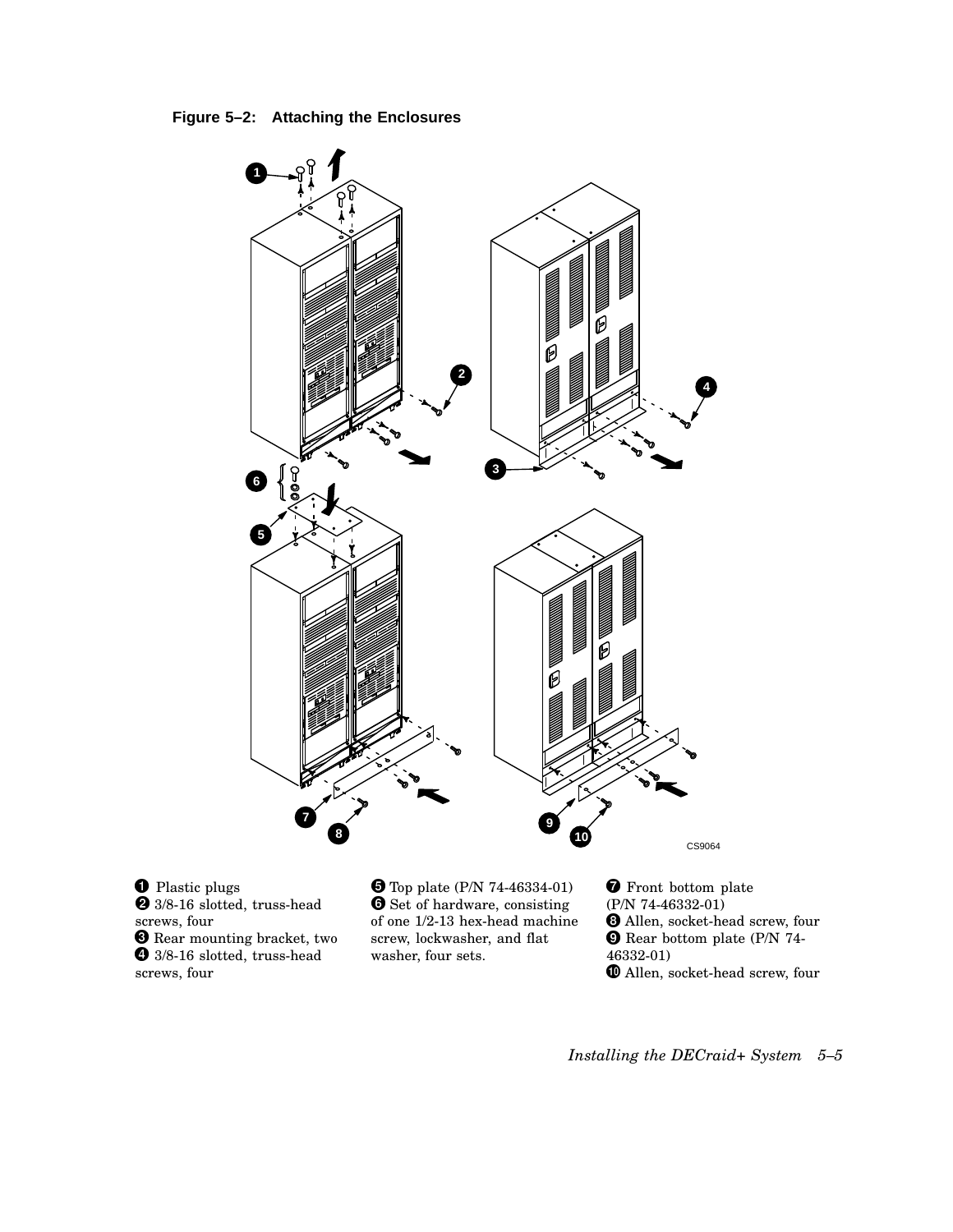## **5.2 Connecting the SDI/STI (2T-BC26V) Cables**

Each DECraid+ system enclosure is shipped with up to six 2T-BC26V-15 SDI/STI cables connected only to the rackmounted HSC I/O ports and coiled up in the rear of the enclosure. These cables need to be connected to the B ports of the SABBs in the attached cabinet. The actual number of cables that need to be connected in the system depends on the system ordered. Appendix C describes the procedure to connect SDI/STI (BC26V) cables from SABBs to an external HSCxx.

Each cable has four connectors on one end that are connected to the HSC I/O ports. In enclosure 2 (this is the enclosure on the left when facing the rear of the system), these connectors are labeled starting with 2-Dx, 2-Ex, 2-Fx, 2-Lx, 2-Mx, and 2-Nx. In enclosure 1, these connectors are labeled starting with 1-Dx, 1-Ex, 1-Fx, 1-Lx, 1-Mx, and 1-Nx. Table 5–1 lists the cables and where they are connected.

The other end of each cable has one large connector that must be connected to the appropriate SABB B port in the attached enclosure according to Table 5–1. Figure 5–3 shows the location of the HSC I/O ports and SABB ports.

#### **NOTE**

**Table 5–1 lists the cables in the order that they should be connected. Following this order facilitates connection of the cables from the HSC I/O Port to the SABB Port.**

**Table 5–1: Cable Identification and Connections**

| <b>From Enclosure 2</b><br><b>HCS I/O Port</b> | To Enclosure 1<br><b>SABB Port</b> | <b>From Enclosure 1</b><br><b>HCS I/O Port</b> | <b>To Enclosure 2</b><br><b>SABB Port</b> |
|------------------------------------------------|------------------------------------|------------------------------------------------|-------------------------------------------|
| $2-E0, 2-E1, 2-E2, 2-E3$                       | $1-6B$                             | 1-E0, 1-E1, 1-E2, 1-E3                         | $2-6B$                                    |
| 2-N0, 2-N1, 2-N2, 2-N3                         | $1-5B$                             | 1-N0, 1-N1, 1-N2, 1-N3                         | $2-5B$                                    |
| $2-L0, 2-L1, 2-L2, 2-L3$                       | $1-4B$                             | 1-L0, 1-L1, 1-L2, 1-L3                         | $2-4B$                                    |
| 2-F0, 2-F1, 2-F2, 2-B3                         | $1-3B$                             | 1-F0, 1-F1, 1-F2, 1-F3                         | $2-3B$                                    |
| $2-D0, 2-D1, 2-D2, 2-D3$                       | $1-2B$                             | 1-D0, 1-D1, 1-D2, 1-D3                         | $2-2B$                                    |
| $2-M0, 2-M1, 2-M2, 2-M3$                       | $1-1B$                             | $1-M0$ , $1-M1$ , $1-M2$ , $1-M3$              | $2-1B$                                    |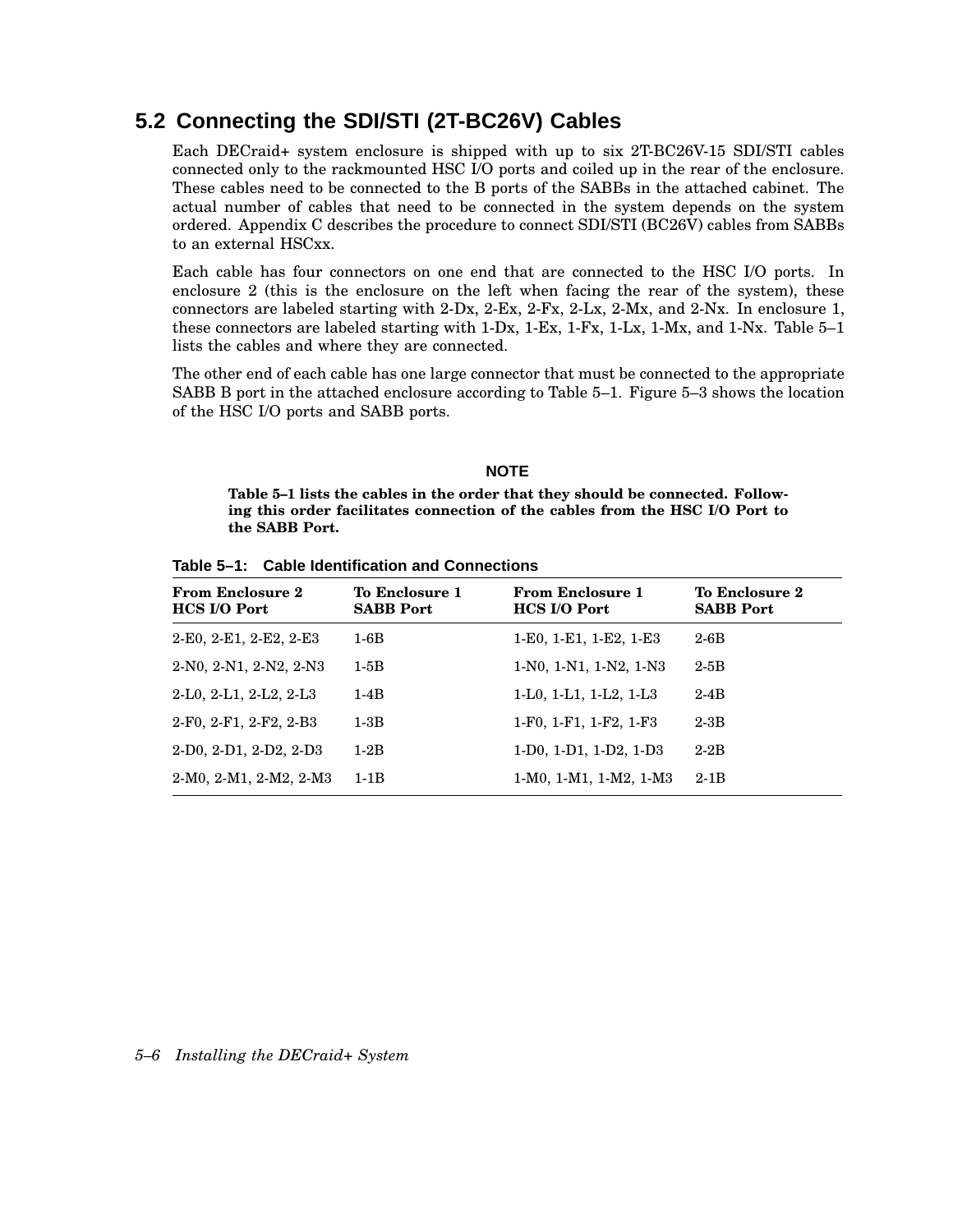



 $\ddot{\mathbf{O}}$  2-1B 2-1B **8** 2-5B **1-5B 1-1B** 

| ⊌ 2-4В              |  |
|---------------------|--|
| $\bullet$ 2-3B      |  |
| $\blacksquare$ 2-6B |  |
| 69 2-5B             |  |
|                     |  |

*Installing the DECraid+ System 5–7*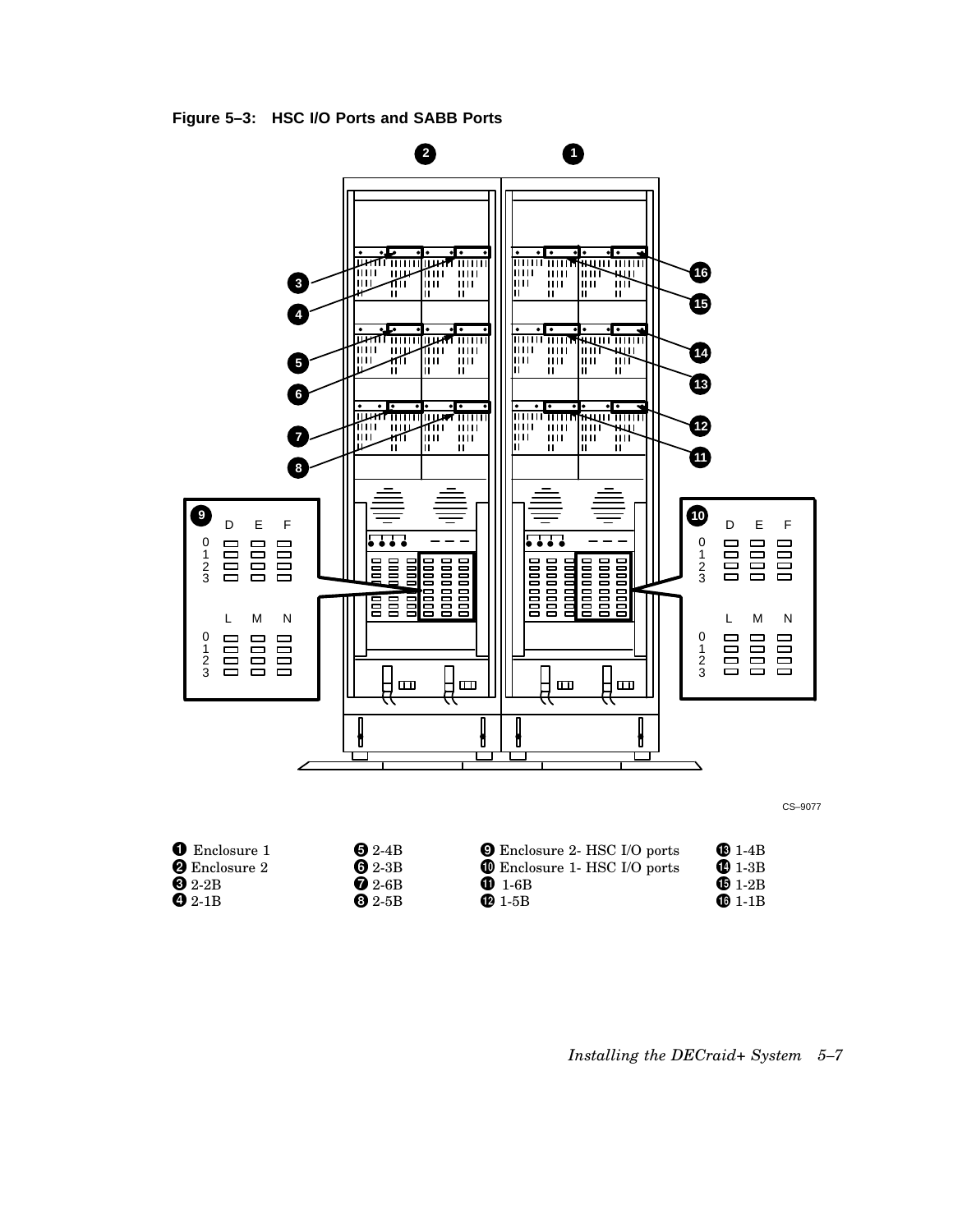Figure 5–4 provides a simplified drawing showing how the SDI/STI cable  $\bigcirc$  connected to HSC I/O ports D0, D1, D2, D3  $\bm{\Theta}$  in enclosure  $\bm{\Theta}$  is routed and connected to SABB Port 2B  $\bm{\mathbb{O}}$  in enclosure  $\bullet$ .

The following instructions describe how to install the SDI/STI cable  $\bullet$  shown in Figure 5–4 as an example. The other cables listed in Table 5–1 are installed in a similar manner.

To install the SDI/STI  $\Theta$  cable, refer to Figure 5–4 and proceed as follows:

1. Locate the coiled up SDI/STI cable  $\Theta$  in enclosure  $\Theta$  that is connected to HSC I/O ports D0, D1, D2, D3 <sup>(3)</sup>.

### **CAUTION**

**Do not over tighten retaining screws on cable connectors to SABB ports. The screws could be damaged.**

- 2. Route the SDI/STI cable  $\bullet$  through the opening  $\bullet$  in the lower side frame, up the cable trough  $\bullet$ , and connect it to the 2B SABB port  $\bullet$ . Tighten the retaining screws  $\bullet$ . (Do **not** over tighten the screws.)
- 3. Ensure that a minimum 50.8-cm (20-inch) service loop  $\mathbf{\Phi}$  is left at the storage device. Then tie the cable off to the nearest rail. The service loop ensures that there will be enough slack in the cable to pull the SABB halfway out for servicing.
- 4. Fold the excess cable  $\bullet$  into the cable trough  $\bullet$  and secure it with the three pins in the cable trough  $\bullet$ . The pins (not shown in Figure 5–4) slide through holes in the sides of the cable trough  $\bullet$  to hold the folded cable  $\bullet$  in place.
- 5. Connect the other cables in a similar manner to the appropriate SABB ports according to Table 5–1.

### **NOTE**

**An equal number of cables should be routed through each cable trough. Any extra length of cable should be neatly folded in a cable trough.**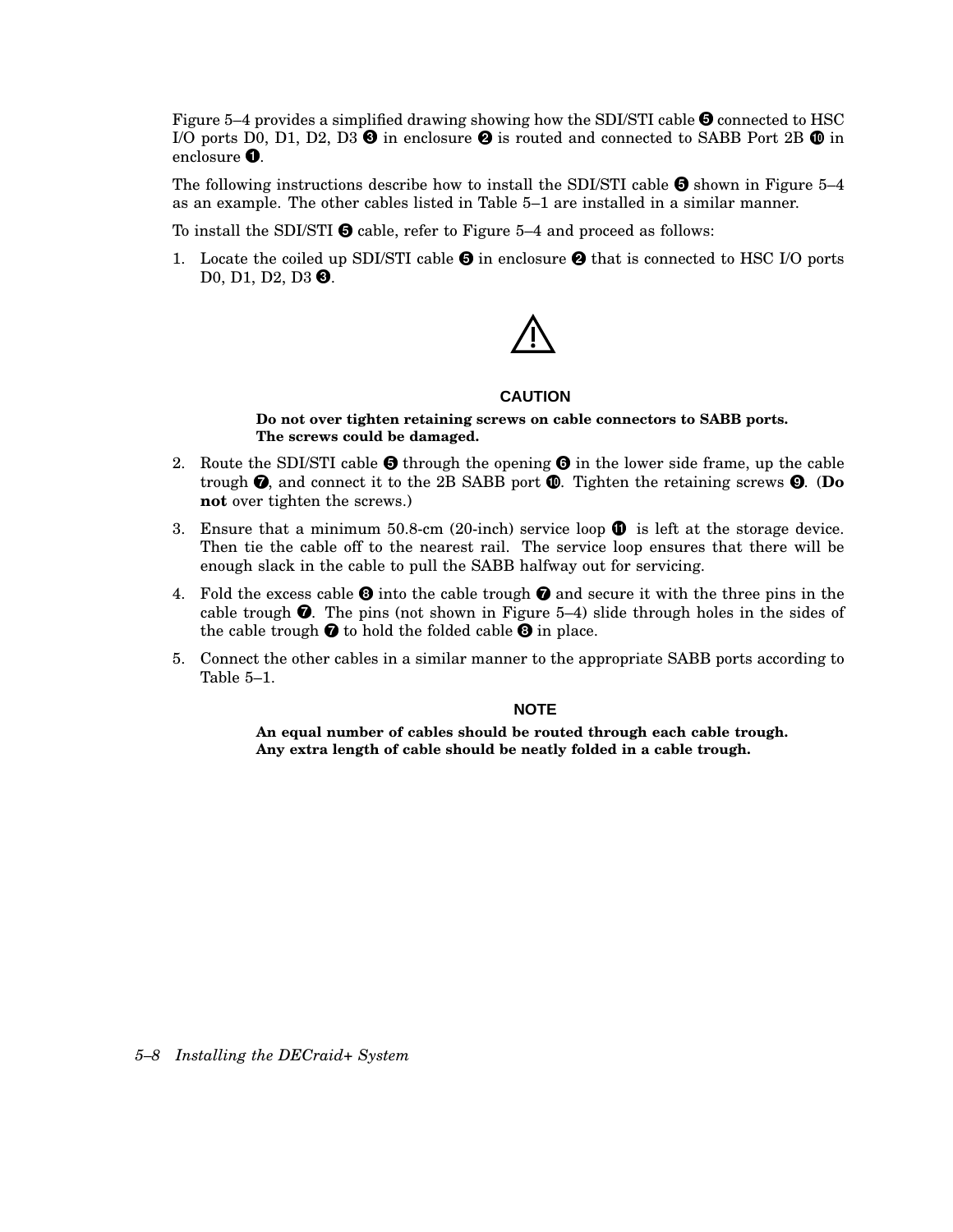**Figure 5–4: Example of Cabling Between Enclosures**



*Installing the DECraid+ System 5–9*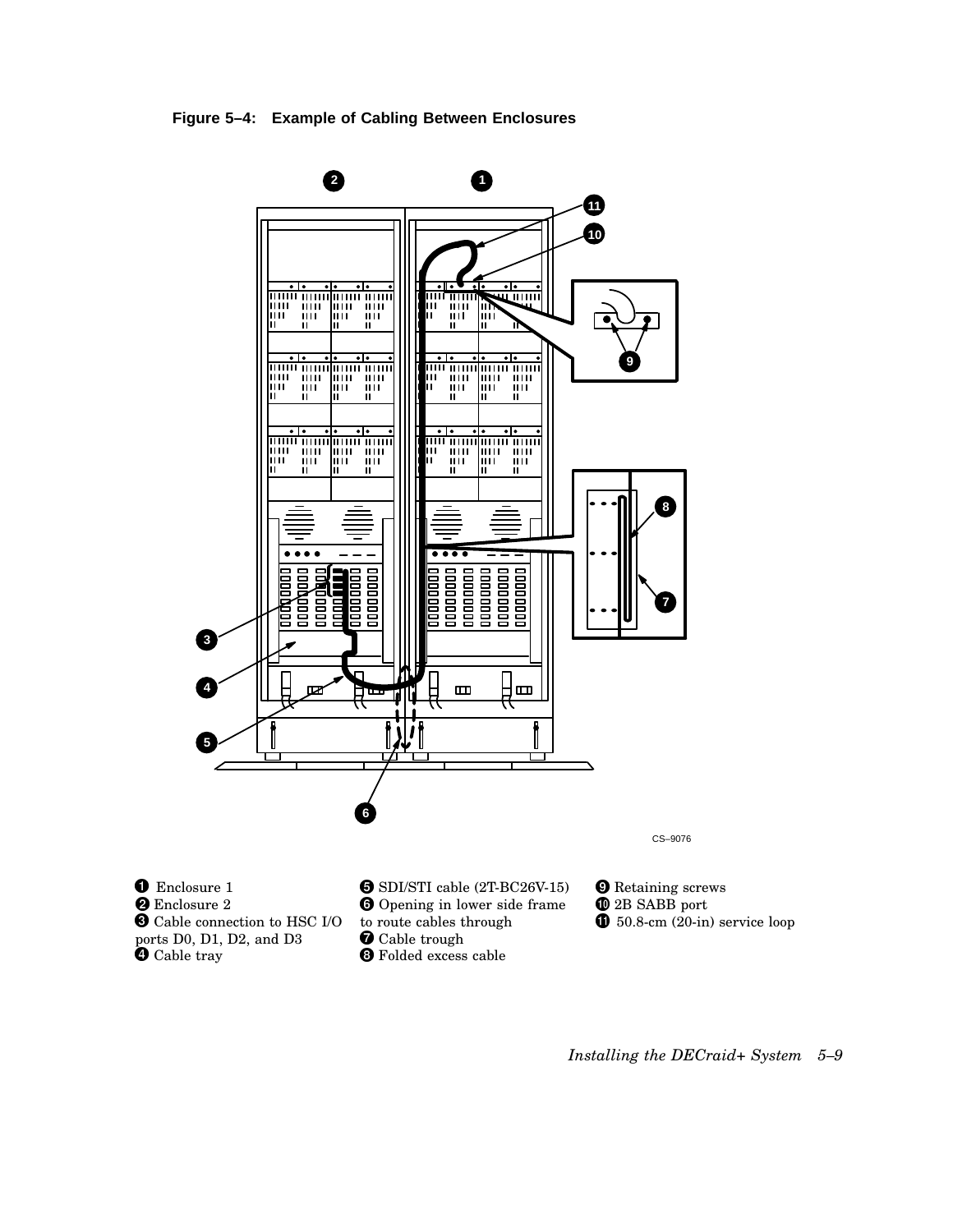### **5.2.1 Securing the Enclosures**

If the system is going to be bolted to the floor, refer to Appendix B for details.

To ensure that the enclosure remains stable when an individual chassis is extended out of the enclosure, extend the anti-tip legs.

#### **NOTE**

**As shown in Figure 5–5, fold the anti-tip legs out from the bottom front of the enclosure. Adjust the foot at the end of each anti-tip leg until it touches the floor.**

The enclosure is designed to hold several system configurations. Therefore, the results differ as to how much force it will take to tip or make this enclosure unstable.

### **Figure 5–5: Opening and Adjusting Anti-Tip Legs**



#### *5–10 Installing the DECraid+ System*

**O** Anti-tip leg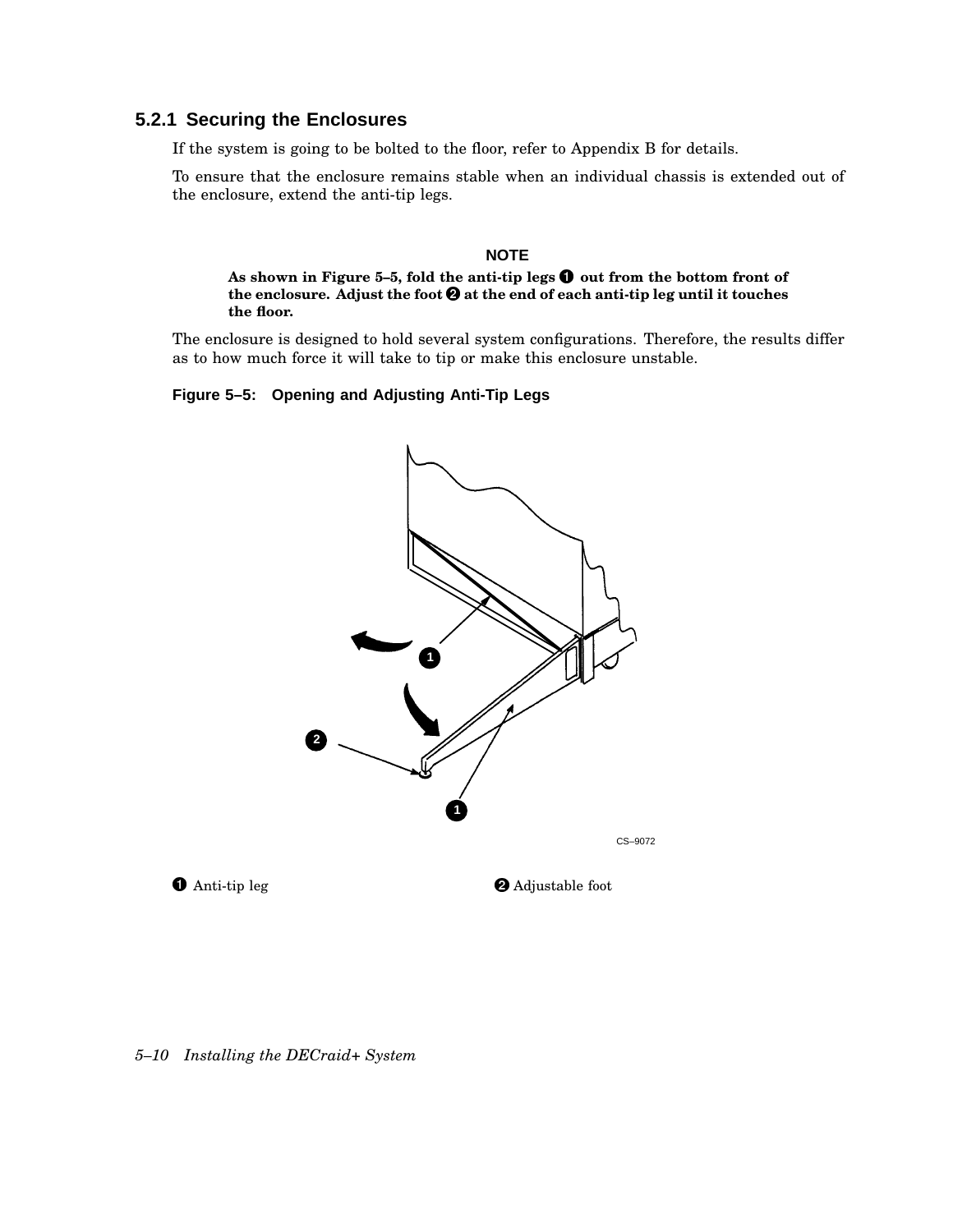## **5.3 Connecting the CI (BNCIA) Cables**

The Rack-Mountable HSC connects to the host system (either directly or through a star coupler (P/N SC008-xx) via blue CI cables (P/N BNCIA-xx). The following information provides the cable routing guidelines using a typical DECraid+ Storage System. For clarity, the figures only show the routing of a few cables.

#### **CAUTION**

#### **To avoid damaging the CI cables, ensure that they have a minimum bend radius of 6.5 centimeters (2.5 inches).**

If there is no star coupler configured into the ISP system, perform the following procedure:

- 1. As shown in Figure 5–6, connect the CI cables (blue cables) to the CI cable connector ports  $\Theta$  at the rear of the Rack-Mountable HSC controller. Route the cables through the cable tray  $\bullet$  located under the Rack-Mountable HSC controller.
- 2. Route the CI cables down through the opening in the bottom of the enclosure and, if applicable, under the raised flooring  $\Theta$  in the computer room.
- 3. Route the cables to the host system  $\Theta$  and connect them as described in the host system documentation.

If there is a star coupler in the system configuration, it is typically rack mounted in the top of the enclosure as shown in Figure 5–7. Perform the following procedure:

- 1. As shown in Figure 5–7, route the first pair of CI cables from the CI cable connector ports  $\bm{\Theta}$  up through the nearest cable trough  $\bm{\Theta}$  and then connect them to the star coupler  $\bm{\Theta}$ as described in the *Star Coupler User's Guide*.
- 2. Connect a second set of CI cables to the star coupler and route them down through the nearest cable trough  $\bullet$ , through the openings in the bottom of the enclosure and, if applicable, under the raised flooring  $\Theta$  in the computer room.
- 3. Route the cables to the host system  $\Theta$  and connect them as described in the host system documentation.

Refer to the *Rack-Mountable HSC Installation/Owner's Manual* for more details on routing and connecting the CI cables to the Rack-Mountable HSC.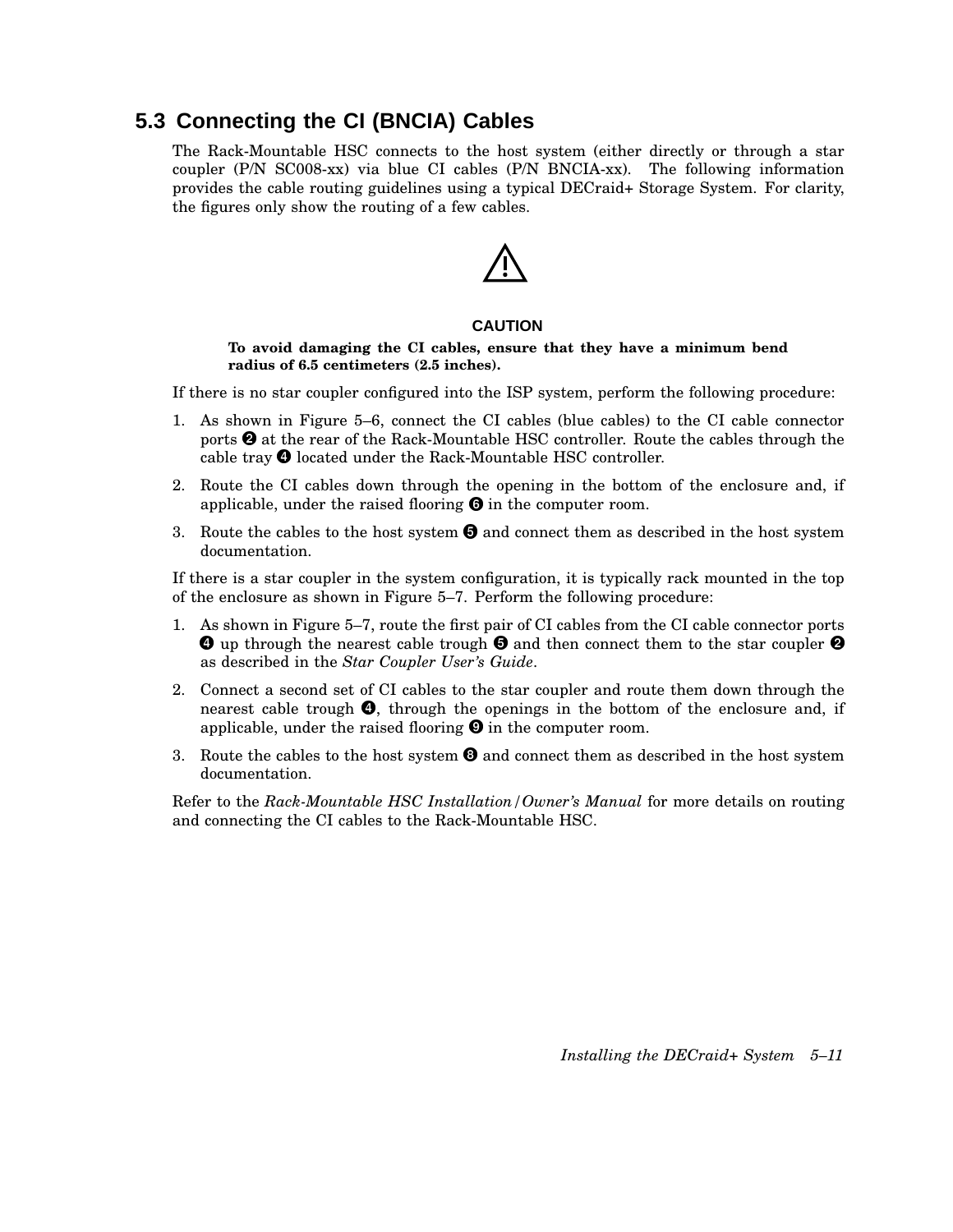**Figure 5–6: CI Cable (BNCIA) Routing Without the Star Coupler**



*5–12 Installing the DECraid+ System*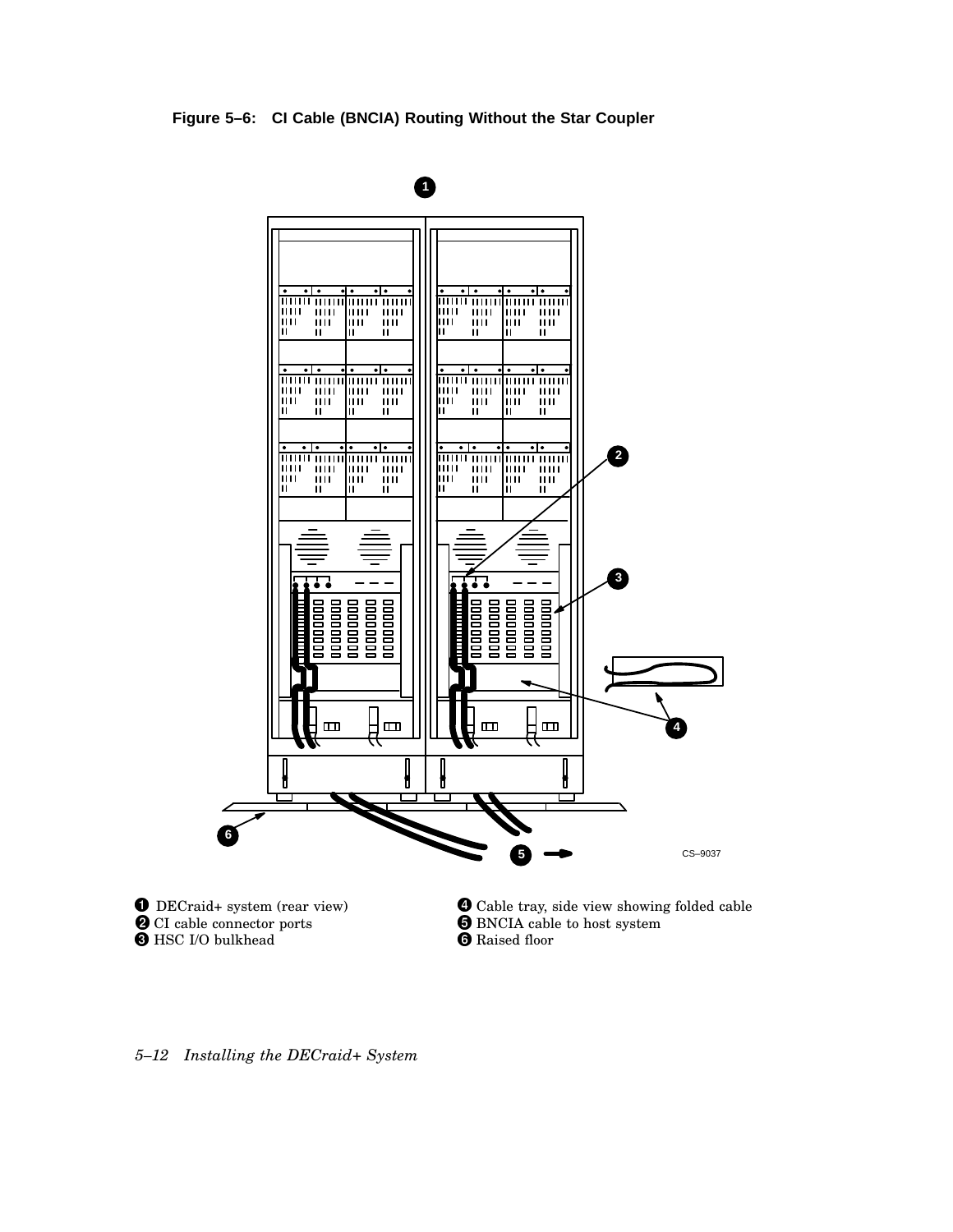**Figure 5–7: CI Cable (BNCIA) Routing With the Star Coupler**



CS–9036

DECraid+ system (rear view)

- **2** Star Coupler
- **O** BNCIA cables
- **O** CI cable connector ports
- Cable trough (two in each side of enclosure)
- **O** HSC I/O bulkhead
- Cable tray, side view showing folded cable
- **O** BNCIA cable to host system
- **O** Raised floor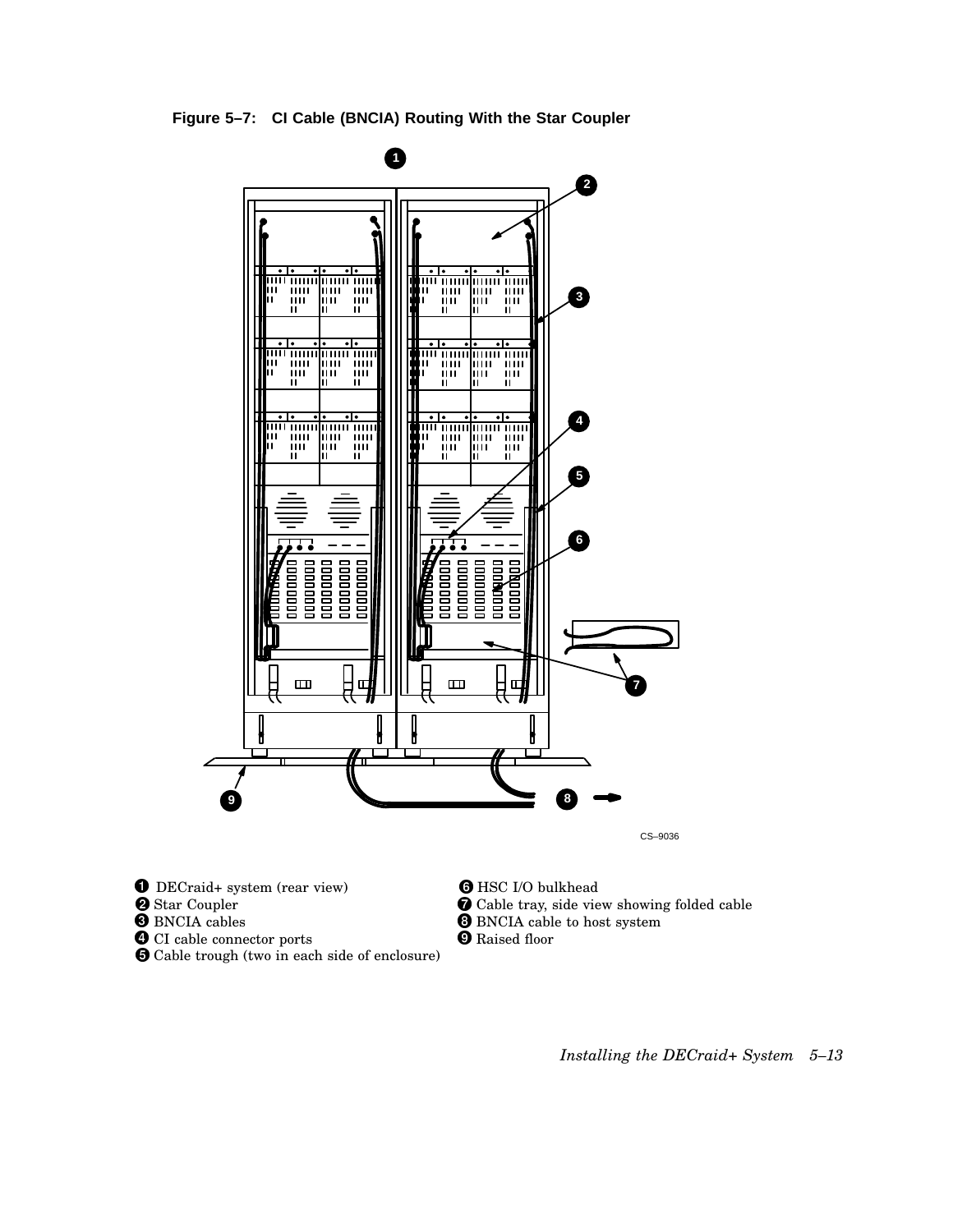## **5.4 Connecting SDI/STI (BC26V) Cables**

Refer to Appendix C for information on connecting SDI/STI cables from SABBs to an external HSCxx controller.

## **5.5 Connecting Power**

There are four power cords from the enclosure with the actual power connections dependent on the power controllers installed in the enclosure.

For 120 V ac (90-132 V ac) operation, 877-DB power controllers are installed. The power cord connector (NEMA L5-30P) mates with a NEMA L5-30R wall receptacle. Each power cord must be plugged into a power source capable of delivering 22.43 Amperes (see Section 1.3).

For 240 V ac (180-264 V ac) operation, 877-E power controllers are installed. The power cord connector (NEMA L6-30P) mates with a NEMA L6-30R wall receptacle. Each power cord must be plugged into a power source capable of delivering 13.30 Amperes (see Section 1.3).

Figure 5–8 shows the difference between the NEMA L5-30P  $\bm{\Theta}$  and the NEMA L6-30P  $\bm{\Theta}$ power connectors.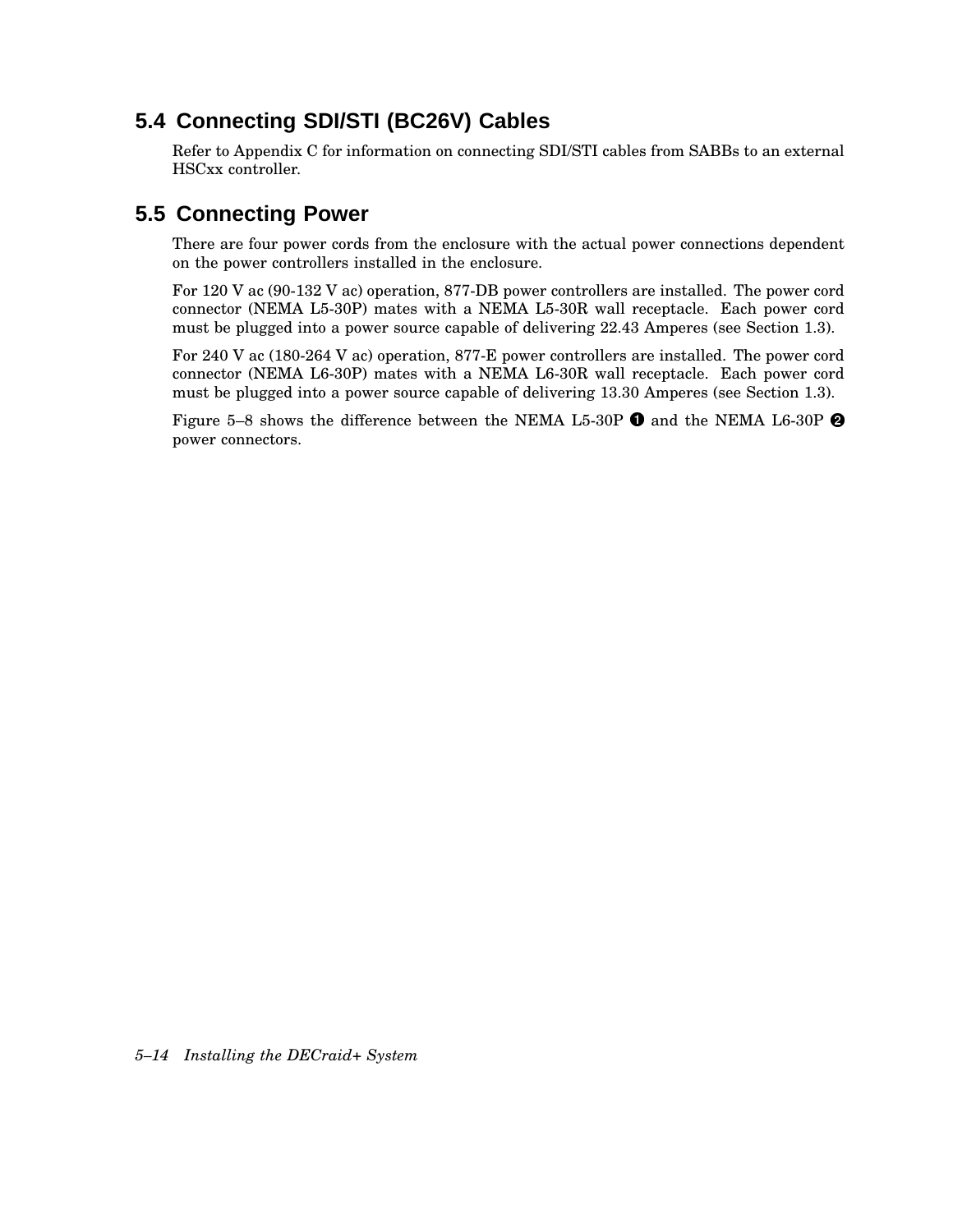



CS9066

### **NOTE**

**Figure 5–8 shows only one enclosure of a DECraid+ 120 V ac system and a DECraid+ 240 V ac system.**

 $\bullet$  End view of a NEMA L5-30P power connector

End view of a NEMA L6-30P power connector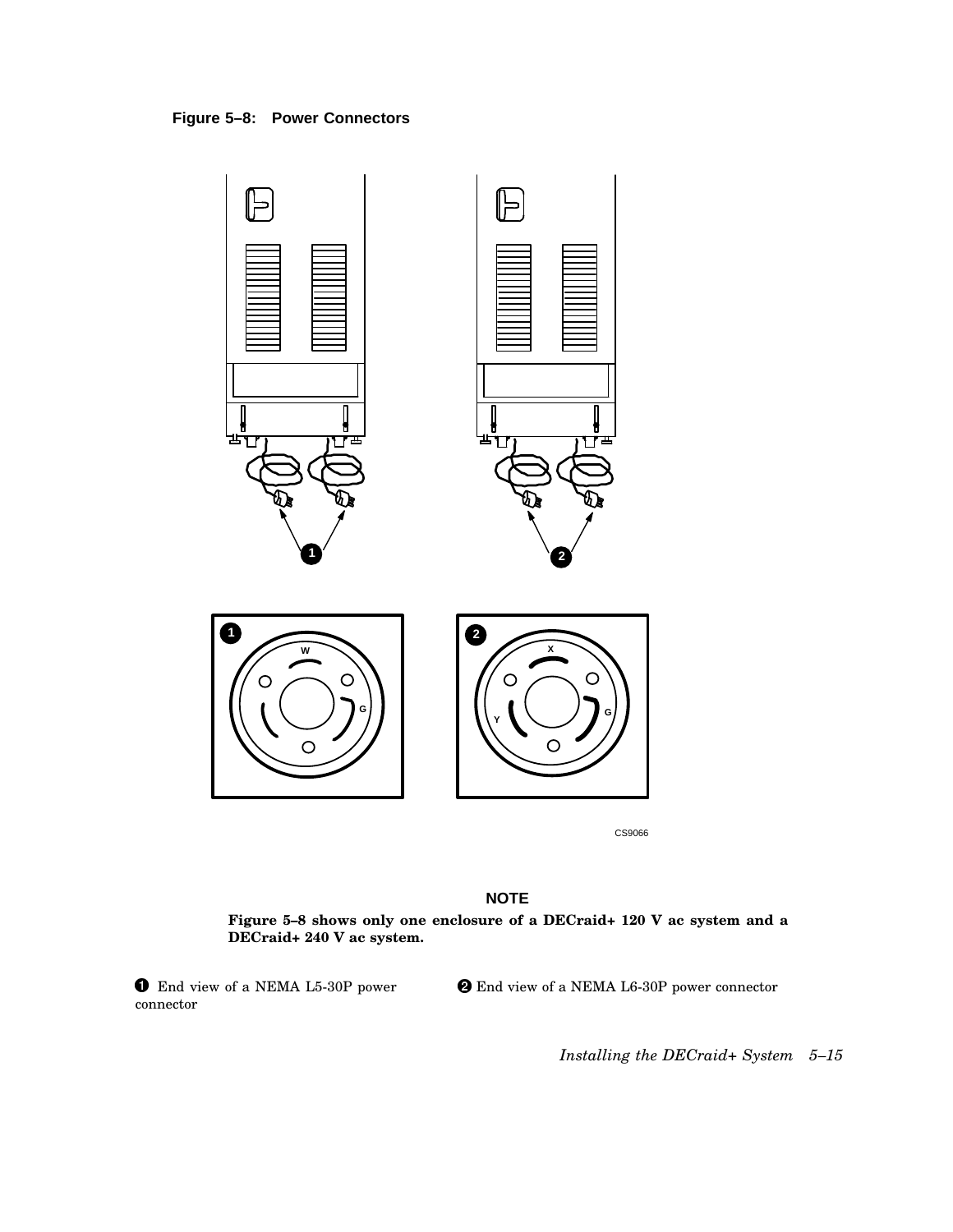## **5.6 Starting the DECraid+ System**

To start the system, proceed as follows:

### **NOTE**

**Before starting the system, make sure the CI cables are properly installed. Otherwise, the system generates a fault condition (the HSC FAULT indicator lights.)**

- 1. Set power switches of power controllers to ON.
- 2. Set power switches of storage devices according to the startup procedure provided in their installation manual.
- 3. Ensure that the main breaker located at the rear of the HSC is in the ON position.
- 4. Ensure that the power switch on your operator console is set to ON.
- 5. Start up the Rack-Mountable HSC using the procedures in the *HSC Installation Manual*.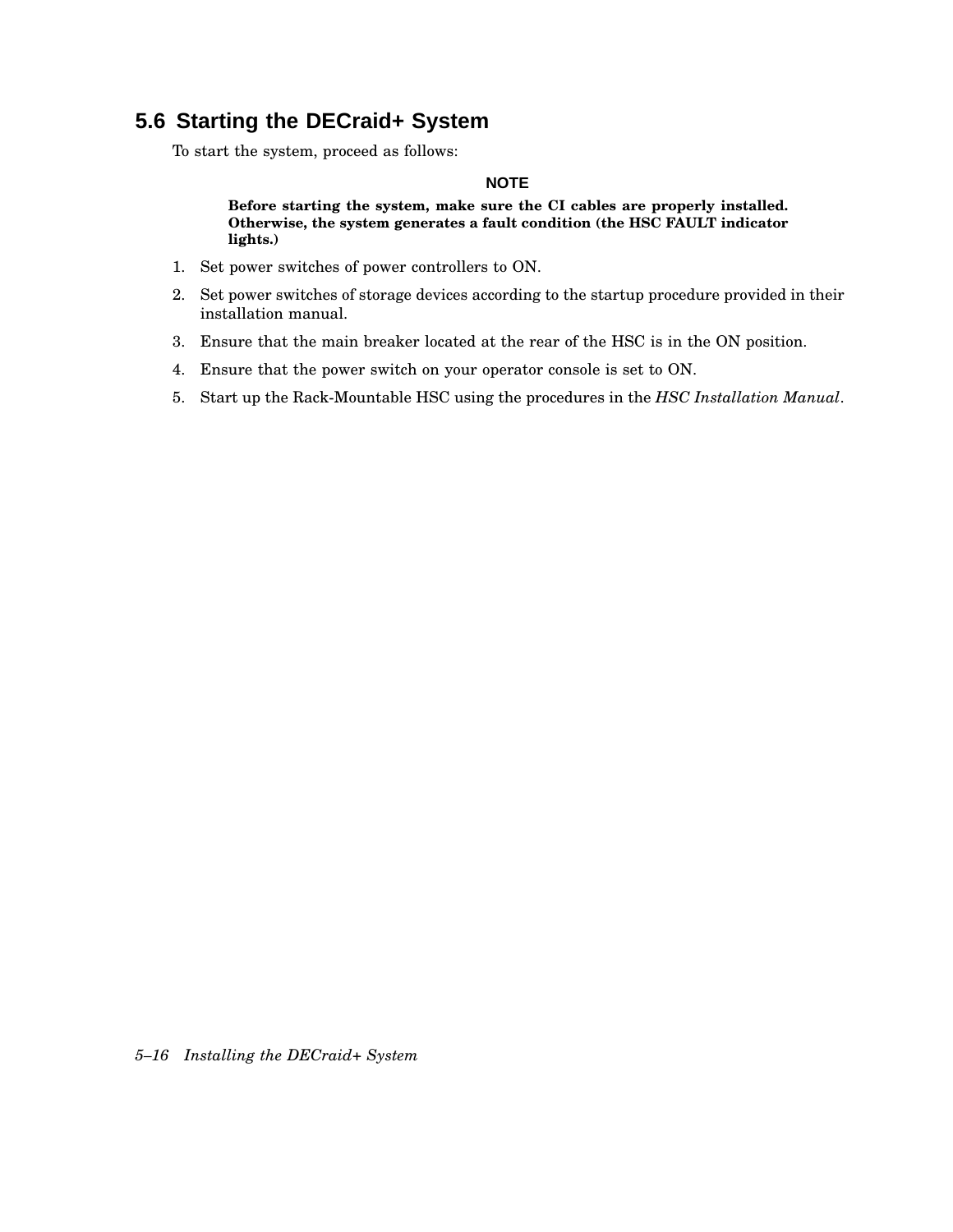# **Appendix A Options**

Table A–1 provides a list of the options available for the ISP system and the DECraid+ system.

**Table A–1: System Options**

| <b>Part Number</b> | <b>Description</b>                                                                                                                                                                                                                                                                                                                                                                                                                                                                                                                                                                                                                                                   |  |  |
|--------------------|----------------------------------------------------------------------------------------------------------------------------------------------------------------------------------------------------------------------------------------------------------------------------------------------------------------------------------------------------------------------------------------------------------------------------------------------------------------------------------------------------------------------------------------------------------------------------------------------------------------------------------------------------------------------|--|--|
| $2T-SA71-xx$       | Storage Array Building Block (SABB), made up of one to four RA71 disk drives,<br>depending upon 2T-SA71 variant. Each SABB requires 10.5 inches of vertical rack<br>space. Up to six of these SABBs can be installed in one enclosure. Each 2T-SA71-xx<br>SABB contains 2.8 Gigabytes of storage.                                                                                                                                                                                                                                                                                                                                                                    |  |  |
| $2T-SA72$ -xx      | Identical to 2T-SA71-xx except that it is made up of one to four RA72 disk drives.<br>Each 2T-SA71-xx SABB contains 4.0 Gigabytes of storage.                                                                                                                                                                                                                                                                                                                                                                                                                                                                                                                        |  |  |
| $2T-SA73$ -xx      | Identical to 2T-SA71-xx except that it is made up of one to four RA73 disk drives.<br>Each 2T-SA71-xx SABB contains 8.0 Gigabytes of storage.                                                                                                                                                                                                                                                                                                                                                                                                                                                                                                                        |  |  |
| 2T-SC008-AC        | Rackmount star coupler. This option requires 10.5 inches of vertical rack space at<br>the top of the enclosure.                                                                                                                                                                                                                                                                                                                                                                                                                                                                                                                                                      |  |  |
| 2T-ISPCK-AA/RA     | Bulkhead kits, which enable the connection of 2T-SA7x SABBs to the Rack-<br>Mountable HSC using BC26V cables. Depending on the quantity of 2T-SA7x SABBs<br>being installed in an ISP or DECraid+ system, one 2T-ISPCK-AA or a combination of<br>2T-ISPCK-AA and 2T-ISPCK-RA kits are required. One 2T-ISPCK-AA bulkhead kit<br>is required for each odd number of 2T-SA7x SABBs installed in an ISP or DECraid+<br>system. A 2T-ISPCK-RA kit is required for every even number of SABBs installed.<br>For example: For one 2T-SA7x SABB, only one 2T-ISPCK-AA kit is required; for five<br>2T-SA7x SABBs, three 2T-ISPCK-AAs and two 2T-ISPCK-RA kits are required. |  |  |

*Options A–1*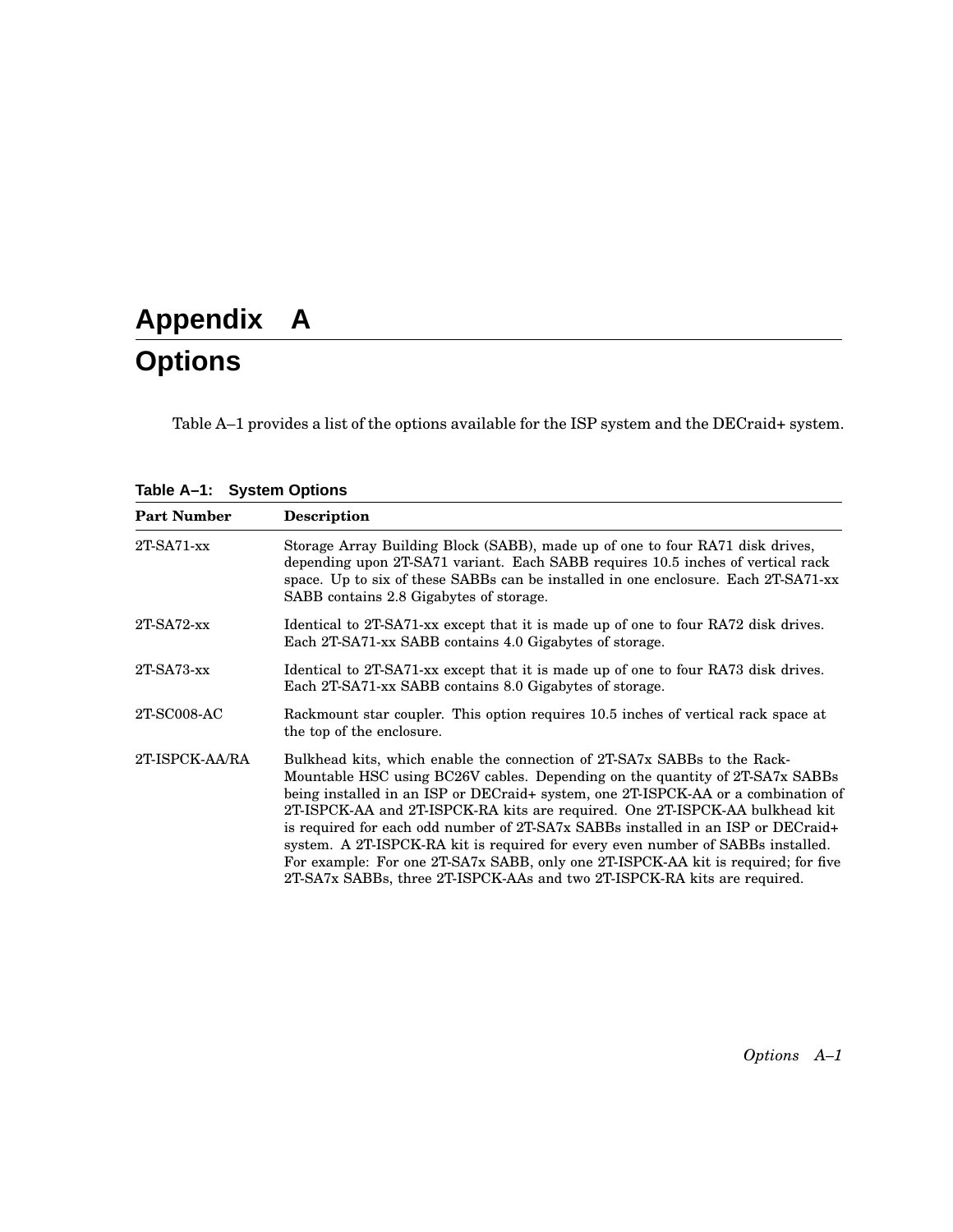**Table A–1 (Cont.): System Options**

| <b>Part Number</b> | <b>Description</b>                                                                                                                                                                        |  |  |
|--------------------|-------------------------------------------------------------------------------------------------------------------------------------------------------------------------------------------|--|--|
| 2T-BC26V-15        | Special cables to connect 2T-SA72s with Rack-Mountable HSCs in the same enclosure<br>or an attached adjacent enclosure. (The 2T-ISPCK bulkhead kits are not needed with<br>these cables.) |  |  |
|                    | <b>NOTE</b>                                                                                                                                                                               |  |  |
|                    | Two 2T-BC26V-15 cables are needed for each 2T-SA7x<br>SABB installed in the system when it is required to<br>have dual port access to each disk spindle in an SABB.                       |  |  |
| H9702-JK           | Joiner kit to attach two ISP system or DECraid+ system enclosures (P/N H9702-MT).                                                                                                         |  |  |
| H9702-KB           | H9702 Boltdown Kit (for raised floors). To meet local safety requirements, it may be<br>necessary to secure the system enclosure to the floor.                                            |  |  |
| HSC5X-DA           | 4-port data channel card. See Appendix C for usage.                                                                                                                                       |  |  |
| HSC9X-FA           | 8-port data channel card. See Appendix C for usage.                                                                                                                                       |  |  |

#### **NOTE**

**Most standard HSC upgrade kits can be used with the rackmountable HSC. If migrating from an HSC40 or HSC60, the appropriate upgrade kit plus a 2T-HSCPS-UG kit must be installed. Refer to the** *Rack-Mountable HSC Installation/Owner's Manual* **for kit installation instructions.**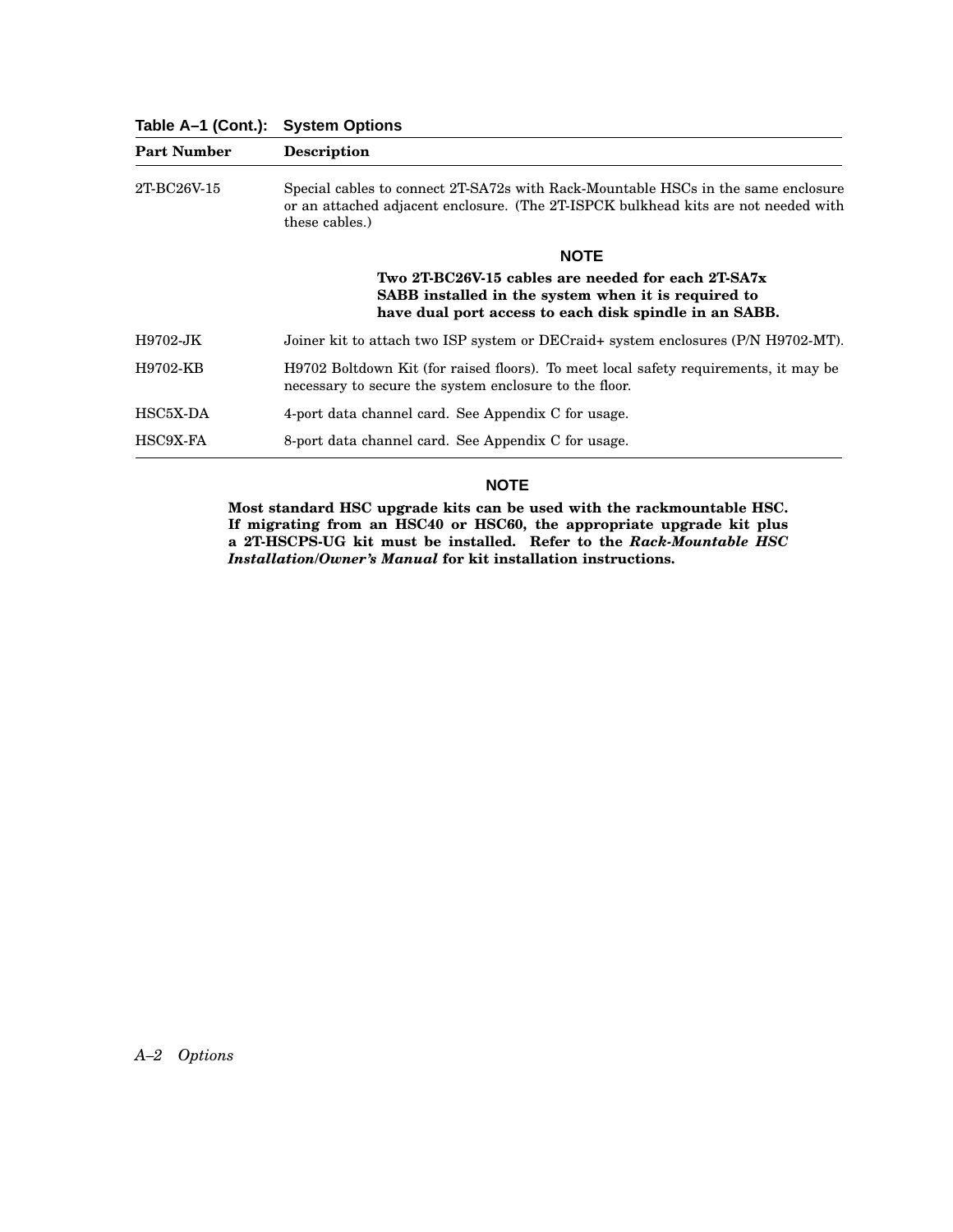# **Appendix B Tie-Down Installation**

This appendix provides information for securing an ISP or DECraid+ system enclosure (P/N H9702-MT) to a floor. A Boltdown Kit (P/N H9702-KB) is needed to secure the system to a raised floor.

#### **NOTE**

**It is the customer's responsibility to bolt the enclosure to the floor if it is required.**

#### **WARNING**

**When installing DECraid+ systems in a computer room with raised floors, DO NOT use vented tiles under any of the system casters. The tiles crease and may eventually collapse. This could cause personal injury or equipment damage.**

To fasten a DECraid+ system to the floor, use the following guidelines:

1. Establish the exact floor location where the system will be installed. **Do not** move the system to the installation site before the floor is prepared to received the system.



#### **WARNING**

**The floor must be smooth and level, and capable of supporting up to 1,170 kilograms (2,600 pounds).**

*Tie-Down Installation B–1*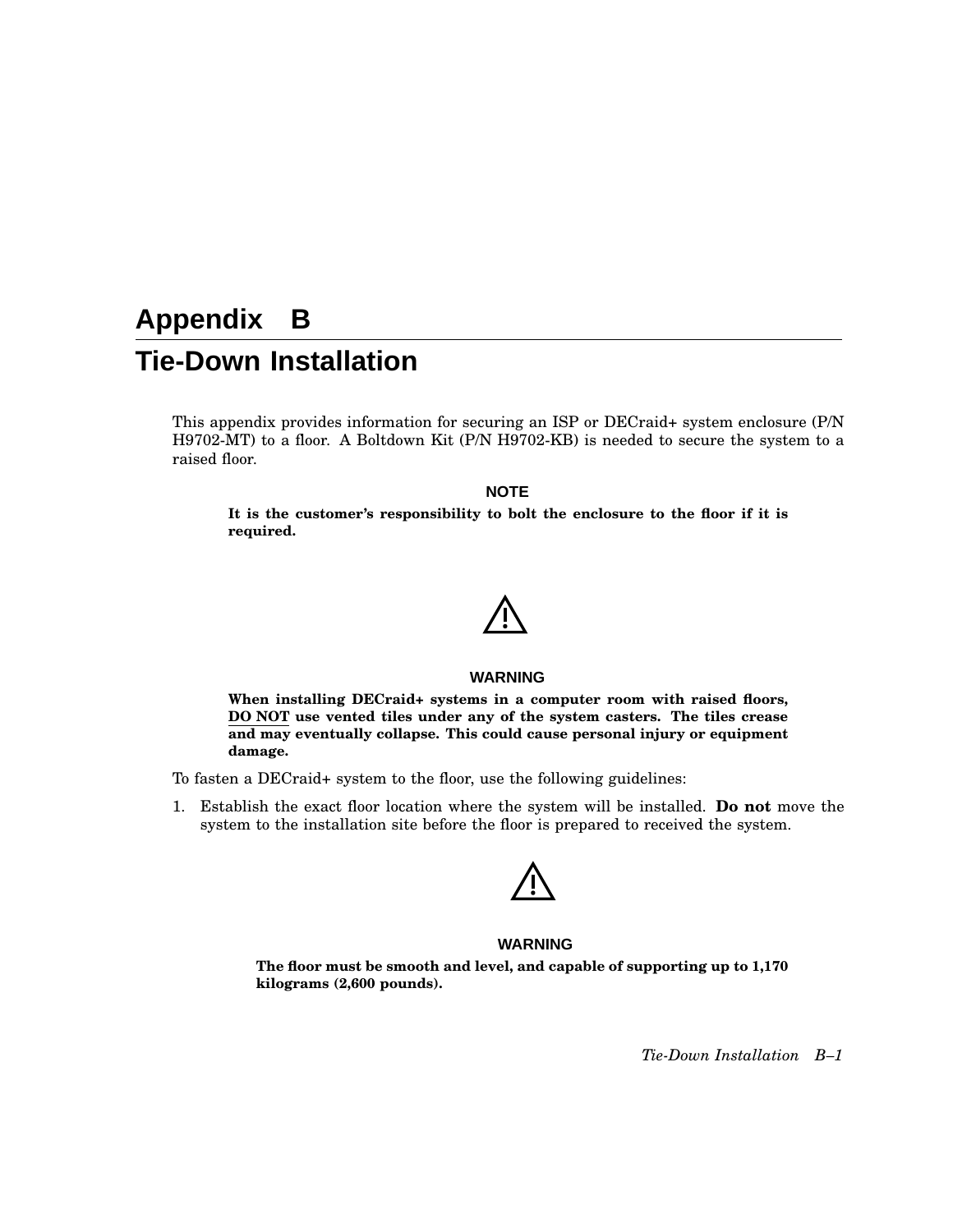- 2. Prepare the floor with floor mounting hardware. Dimensions for preparing the floor are provided in Figure B–1 and Figure B–2. For an example of how to secure the system to a raised laboratory floor using the Boltdown Kit (P/N H9702-KB), refer to Figure B–3.
- 3. After the floor is prepared for securing the system, move the system to the installation site. If two attached ISP systems or a DECraid+ system is being installed, attach the enclosures according to Chapter 4 and 5 (respectively) before securing the system enclosures to the floor.
- 4. To gain access to the mounting holes in the anti-tip leg assembly, unfold the anti-tip legs.
- 5. Remove the three bolts in the top of the bracket of the anti-tip leg assembly, and loosen the two bolts at the rear of the bracket to adjust the front mounting bracket up and down. After adjusting the bracket to the floor, tighten the two bolts.
- 6. Loosen the two bolts on the rear mounting bracket, adjust the bracket to the floor and tighten the two bolts.
- 7. Attach the brackets to the floor.

The enclosure mounting brackets used to mount the enclosure to the shipping pallet are also used to fasten the enclosure to the floor.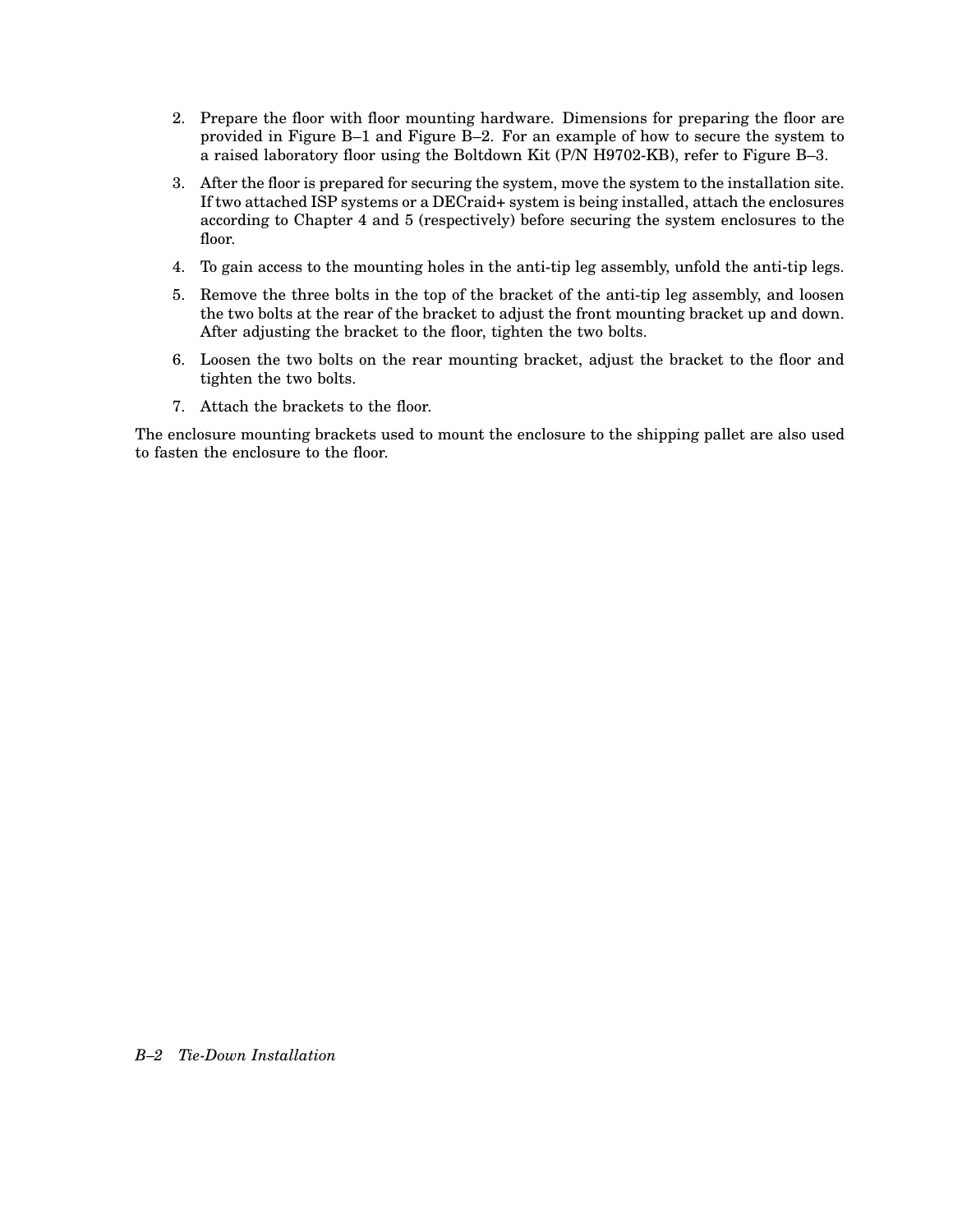**Figure B–1: H9702-MT Enclosure Side View (Dimensions)**





**8** Rear mounting bracket Anti-tip leg assembly (also serves as the front mounting bracket)

*Tie-Down Installation B–3*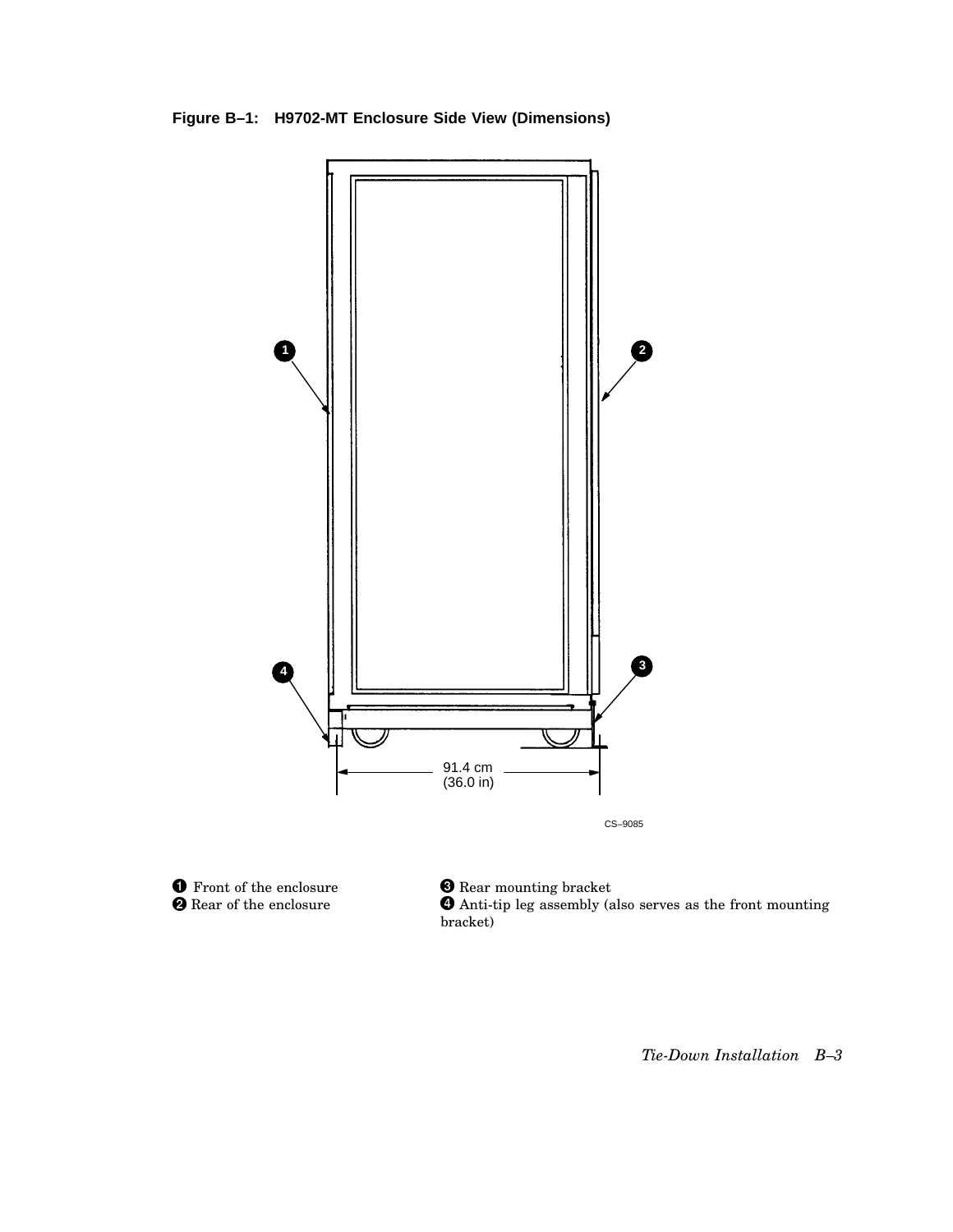**Figure B–2: H9702-MT Enclosure Bottom View (Dimensions)**



CS–9086

 1.4-cm (.53-in) clearance holes for mounting bolts Front of the enclosure

**O** Center line to the enclosure  $\bm{\Theta}$  Rear of the enclosure

*B–4 Tie-Down Installation*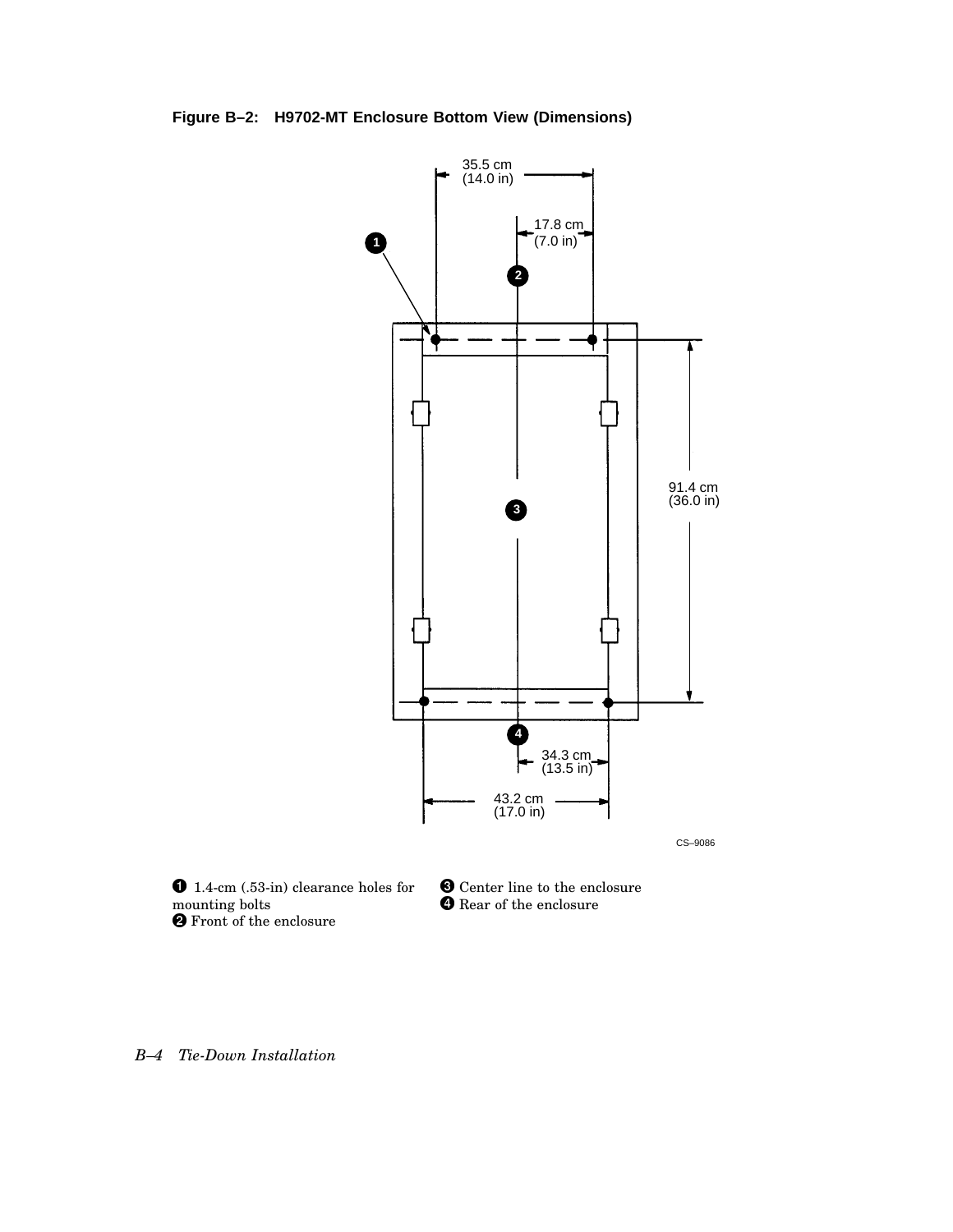#### **Figure B–3: Tie-Down Method on Raised Floor**



Reference: Boltdown Kit, P/N H9702-KB (not supplied with system)

**O** Washer  $\overline{\textbf{9}}$ .95 cm (.375 in) or larger hex nut **O** Enclosure mounting bracket (front or rear) Raised laboratory floor

**O** Turn buckle **O** Lag bolt into cement **Sub floor O** Hold down bracket

**9**.95 cm (.375 in) or larger, right-hand threaded rod  $\mathbf 0$  .95 cm (.375 in) or larger, left-hand threaded rod

*Tie-Down Installation B–5*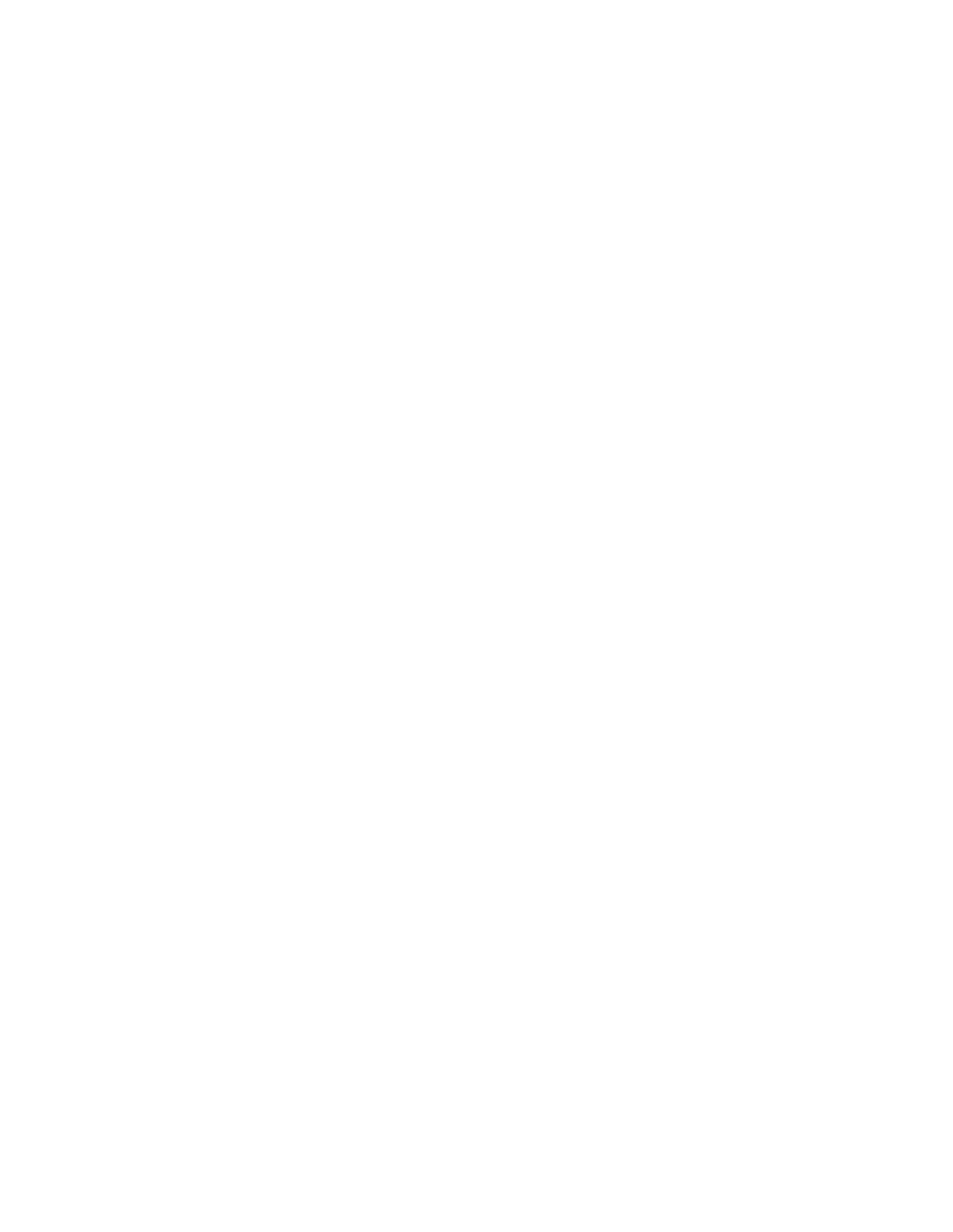# **Appendix C**

# **Maintenance**

This appendix provides information concerning the following items:

- Recommended Field Replaceable Units (FRUs)
- FRU Removable/Replacement Procedures
- HSC Requester Module Usage
- SDI/STI Cable Connection Guidelines

## **C.1 Recommended Field Replaceable Units (FRUs)**

Table C–1 lists the major FRUs for the H9702-MT enclosure used in the ISP and DECraid+ system.

| <b>FRU</b>            | <b>Part Number</b> |
|-----------------------|--------------------|
| Rear door             | 34-37528-01        |
| Side panel            | 34-34643-01        |
| Anti-tip leg assembly | 70-28612-01        |
| Bottom cover assembly | 70-29036-01        |

#### **Table C–1: Recommended Field Replaceable Units (FRUs)**

The following units are not FRUs. They are listed for reference only.

Caster base, part number: 34-33655-03 Swivel caster, part number: 12-39346-01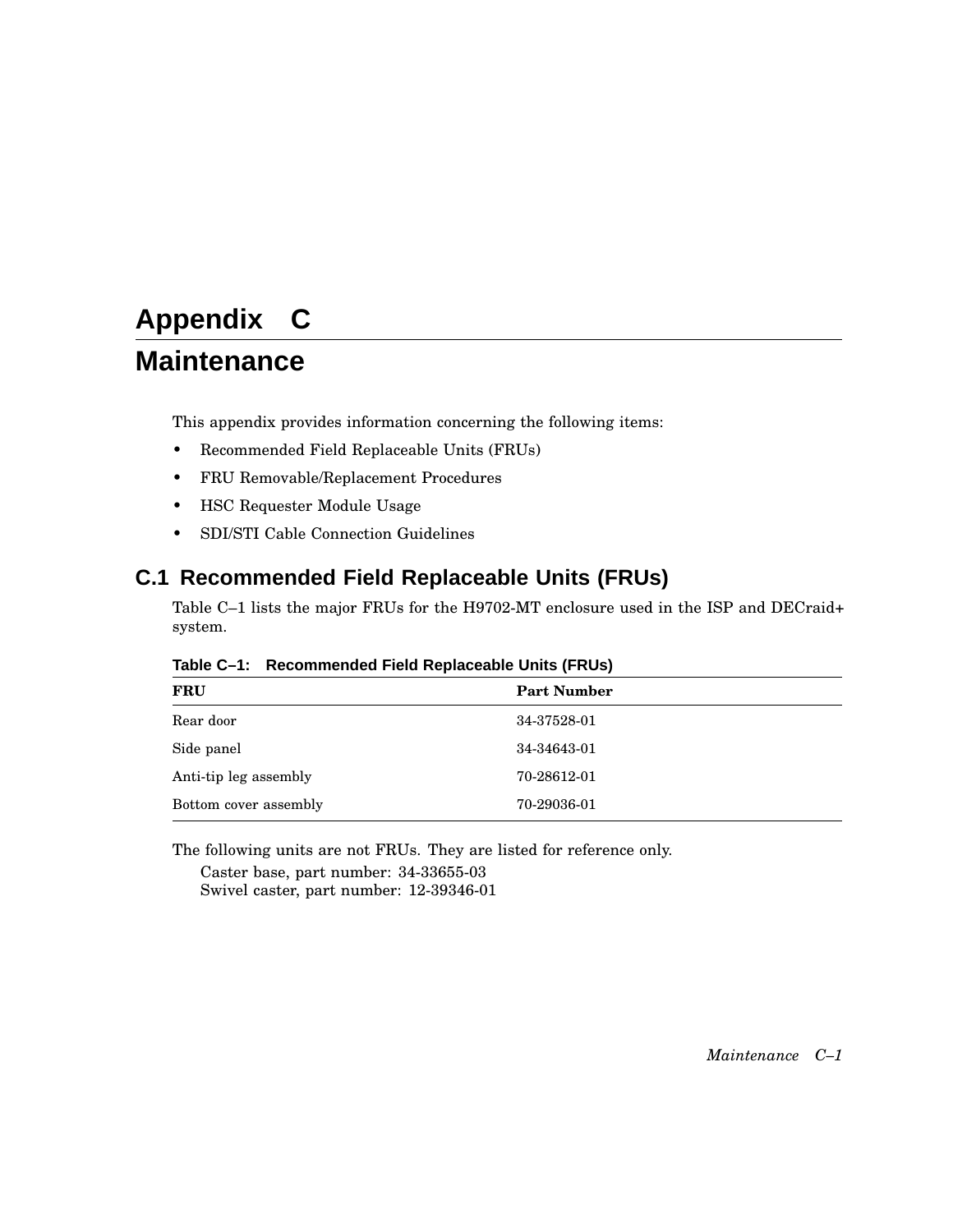### **C.2 Removal and Installation Procedures**

Section C.2.1 through Section C.2.4 provide the removal and installation procedures for the FRUs listed in Table C–1.

### **C.2.1 Rear Door**

To remove the rear door, refer to Figure C–1 and proceed as follows:

- 1. Open the rear door  $\bullet$  to the fully open position.
- 2. Facing the inside of the rear door  $\bullet$ , grasp the door along the left and right edge and lift the door straight up off the hinges  $\bullet$ .

To install the rear door, proceed as follows:

- 1. Facing the inside of the rear door  $\bullet$ , grasp the door along the left and right edge. Then lift the rear door  $\bullet$  and align the four door hinges  $\bullet$  with the mating hinge pins of the enclosure.
- 2. Lower the door hinges  $\Theta$  onto the enclosure hinge pins.
- 3. Close the rear door  $\bullet$ .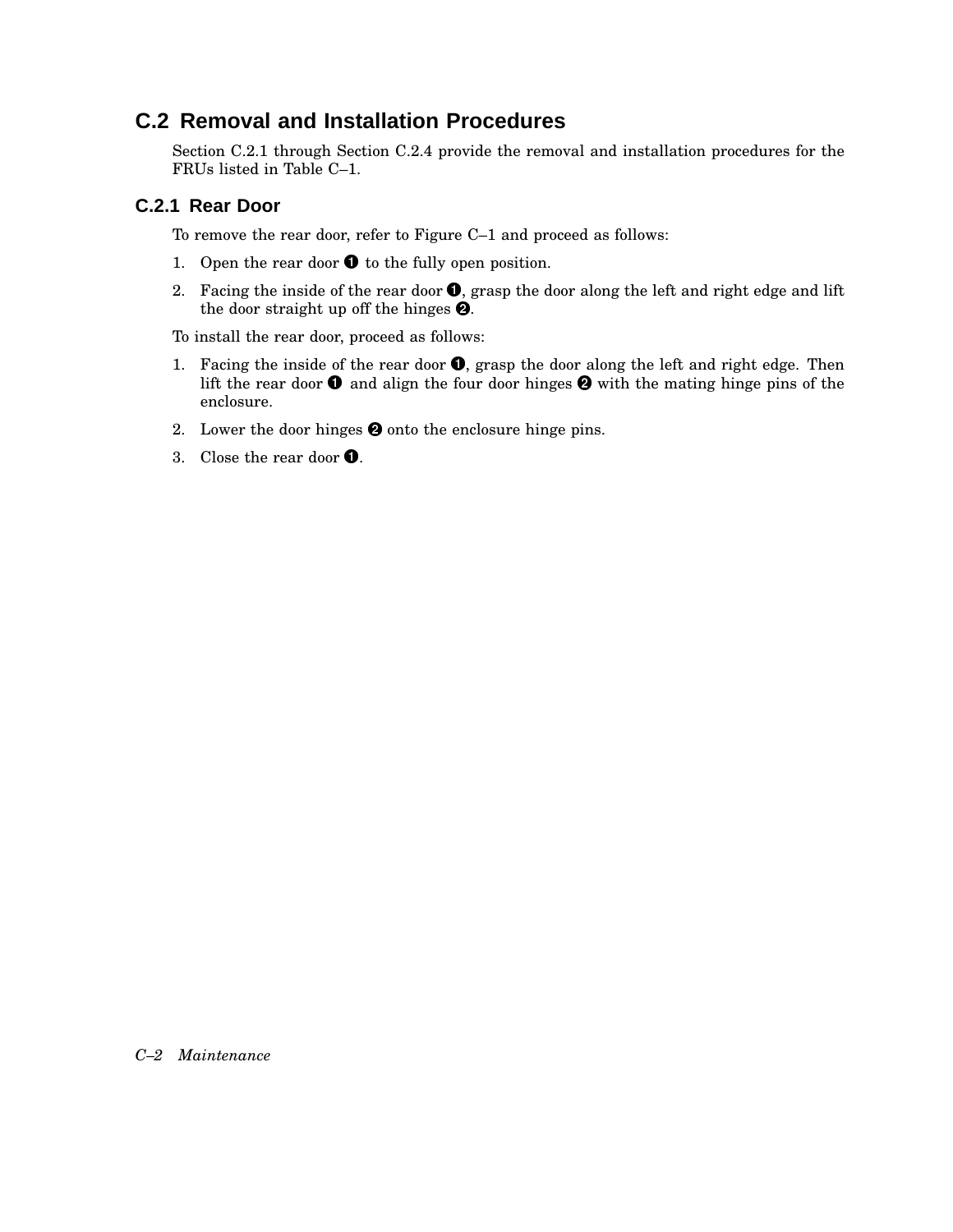**Figure C–1: Removing the Rear Door**



CS–9082

**O** Rear door

**O** Door hinges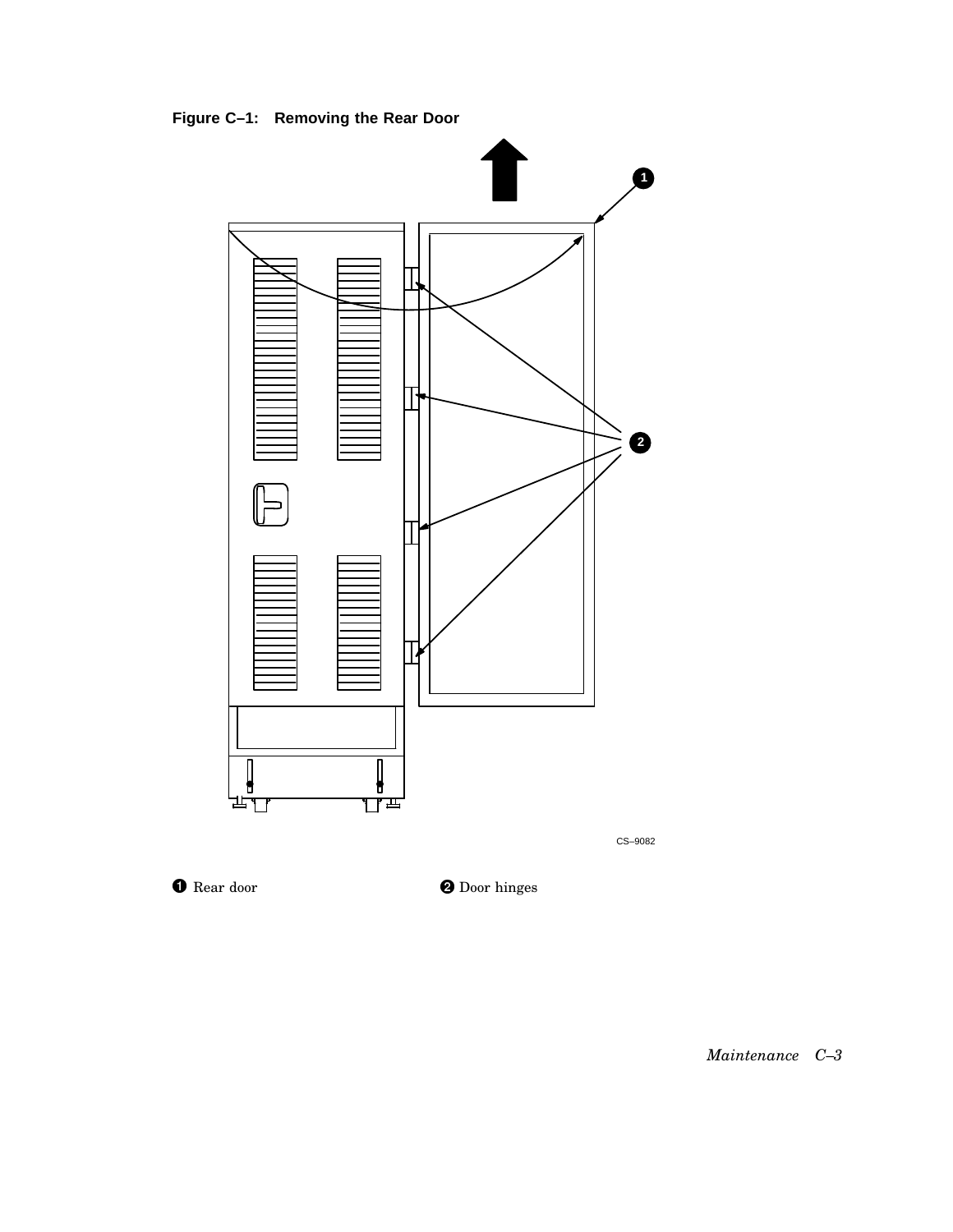#### **C.2.2 Side Panel**

There are forty Phillips head screws inside the enclosure fastening a side panel to the enclosure. Before a side panel can be removed, the enclosure must be prepared to gain access to the forty Phillips head screws.

#### **C.2.2.1 Preparing the Enclosure**

To prepare the enclosure for removing or installing a side panel, proceed as follows:



#### **WARNING**

#### **Before performing the following procedure, disconnect the system ac power cords from the ac power source.**

- 1. Open the anti-tip legs and adjust the feet to stabilize the system. (Refer to Section 4.1.1 or 5.2.1 for details.)
- 2. Disconnect the power and signal cables from the SABBs adjacent to the side panel being removed. Then remove the SABBs from the enclosure. (Refer to the SABB documentation for the removal procedures.)

#### **NOTE**

#### **Remove only the SABBs adjacent to the side panel being removed.**

3. Slide the rack-mountable HSCxx controller to its fully extended position. (Refer to the rack-mountable HSC documentation for the procedure.)

#### **C.2.2.2 Removing the Side Panel**

To remove a side panel, refer to Figure C–2 and proceed as follows:



#### **WARNING**

**Before performing the following procedure, disconnect the system ac power cords from the ac power source.**

- 1. Remove all Phillips head screws  $\bullet$ , except one at the top center.
- 2. With one hand holding the side panel  $\bm{\Theta}$  in place, remove the last Phillips head screw  $\bm{\Theta}$ .
- 3. Tilt the side panel  $\bullet$  away from the enclosure  $\bullet$  and remove it.

#### *C–4 Maintenance*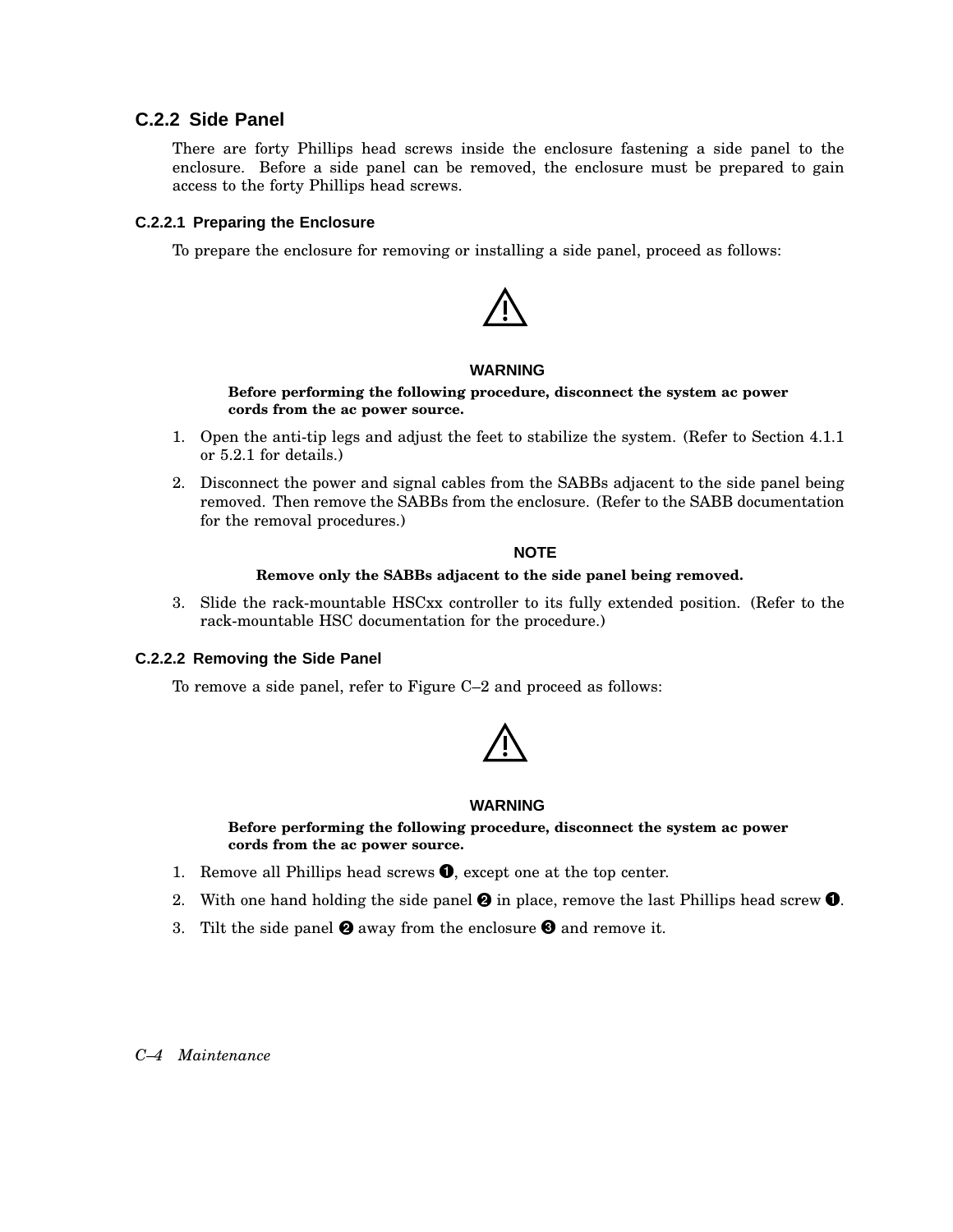



**O** Phillips head screws  $\bullet$  Side panel

**O** Enclosure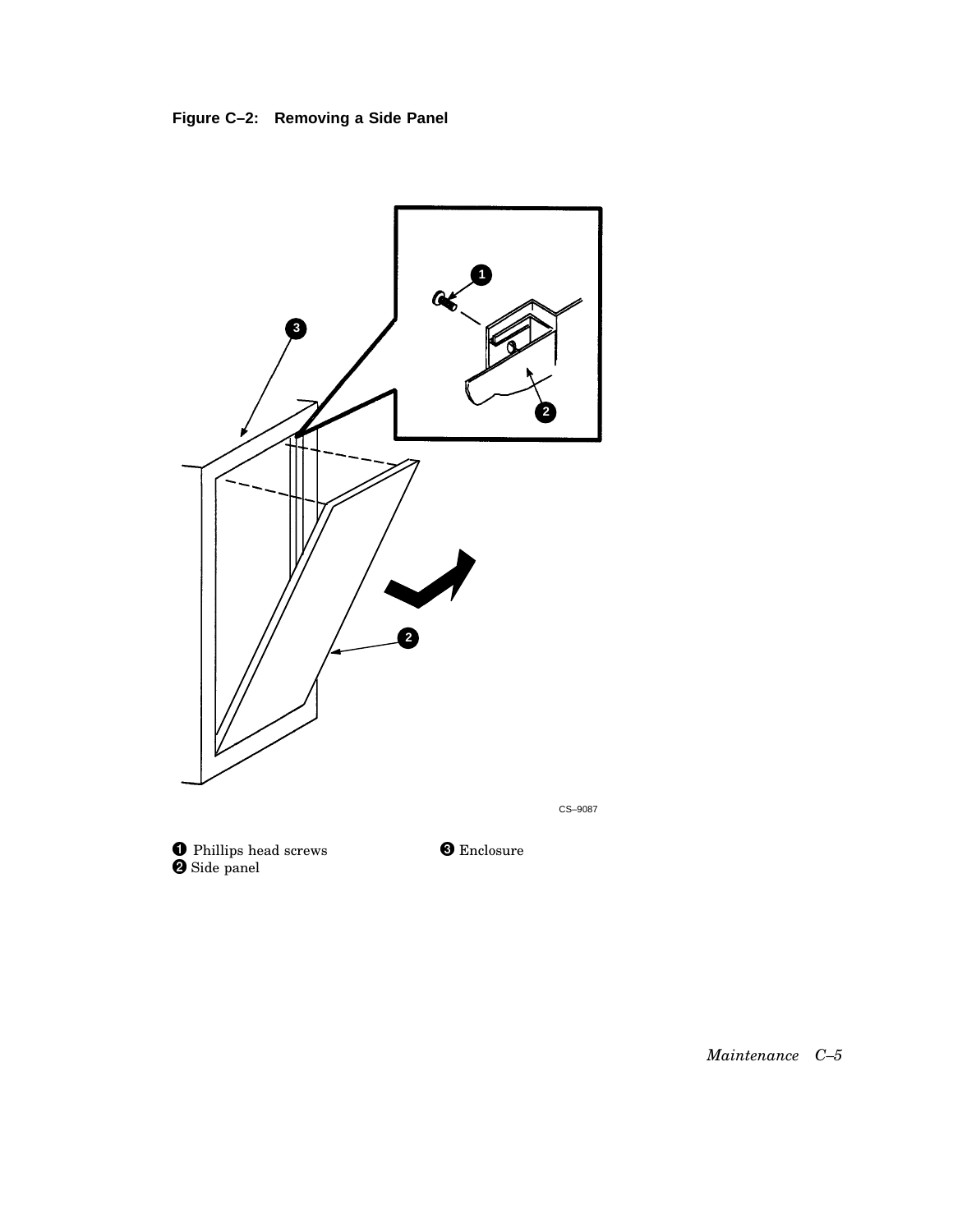#### **C.2.2.3 Installing a Side Panel**

To install a side panel, refer to Figure C–2 and proceed as follows:

#### **WARNING**

**Before performing the following procedure, disconnect the system ac power cords from the ac power source.**

- 1. If the enclosure has not been prepared for installation, perform the procedure described in Section C.2.2.1.
- 2. Place the bottom edge of the side panel  $\bullet$  in the side frame of the enclosure  $\bullet$  and push into place.
- 3. While holding the side panel  $\Theta$  in place with one hand, install one Phillips head screw  $\Theta$ at top center screw location to hold the side panel in place.
- 4. Install, but do not tighten the remaining Phillips head screws.
- 5. Tighten all the Phillips head screws.

#### **C.2.3 Anti-Tip Leg Assembly**

To remove the anti-tip leg assembly, refer to Figure C–3 and proceed as follows:

- 1. Open the anti-tip legs  $\bullet$ .
- 2. Remove the three hex head bolts  $\bullet$  fastening the top of the anti-tip leg assembly  $\bullet$  to the enclosure frame.
- 3. Remove the two rear hex head bolts, lock washers, and flat washers  $\bullet$ .
- 4. Remove the anti-tip leg assembly  $\bigcirc$ .

To install the anti-tip leg assembly, proceed as follows:

- 1. Align the slotted mounting holes  $\Theta$  in the bracket of the anti-tip leg assembly  $\Theta$  with those in the front of the enclosure.
- 2. Install two rear hex head bolts with lock washers and flat washers  $\bullet$ , but do not tighten.
- 3. Slide the anti-tip leg assembly  $\bigcirc$  up and install the three hex head bolts  $\bigcirc$  to fasten the top of the anti-tip leg assembly  $\Theta$  to the enclosure.
- 4. Tighten the two rear bolts  $\bullet$ .
- 5. Fold the anti-tip legs  $\bullet$  into the bracket of the anti-tip leg assembly  $\bullet$ .

#### *C–6 Maintenance*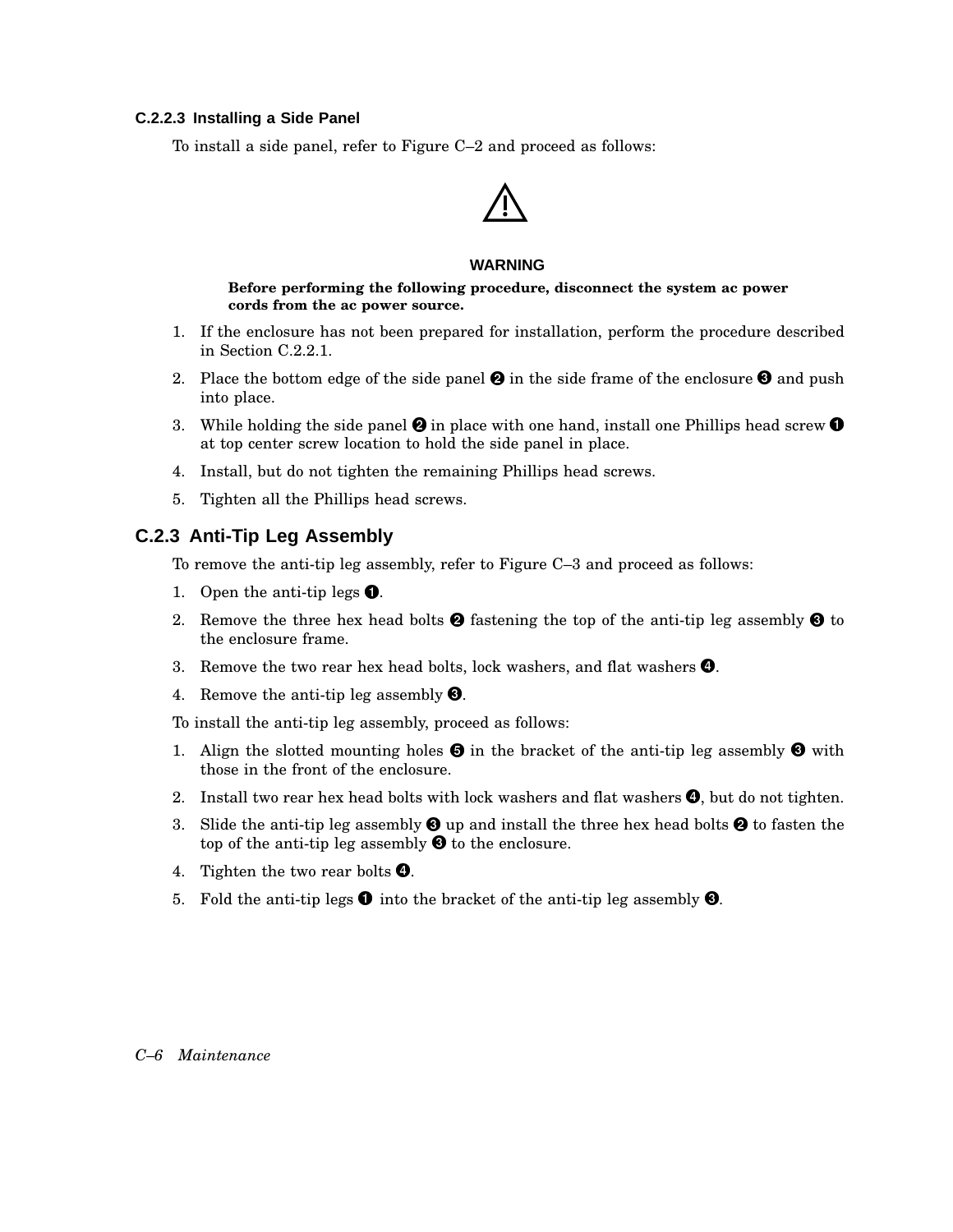



**O** Anti-tip legs Hex head bolts (three) Anti-tip leg assembly

 Hex head bolt, lock washer, and flat washer (two sets) Slotted holes in bracket of anti-tip leg assembly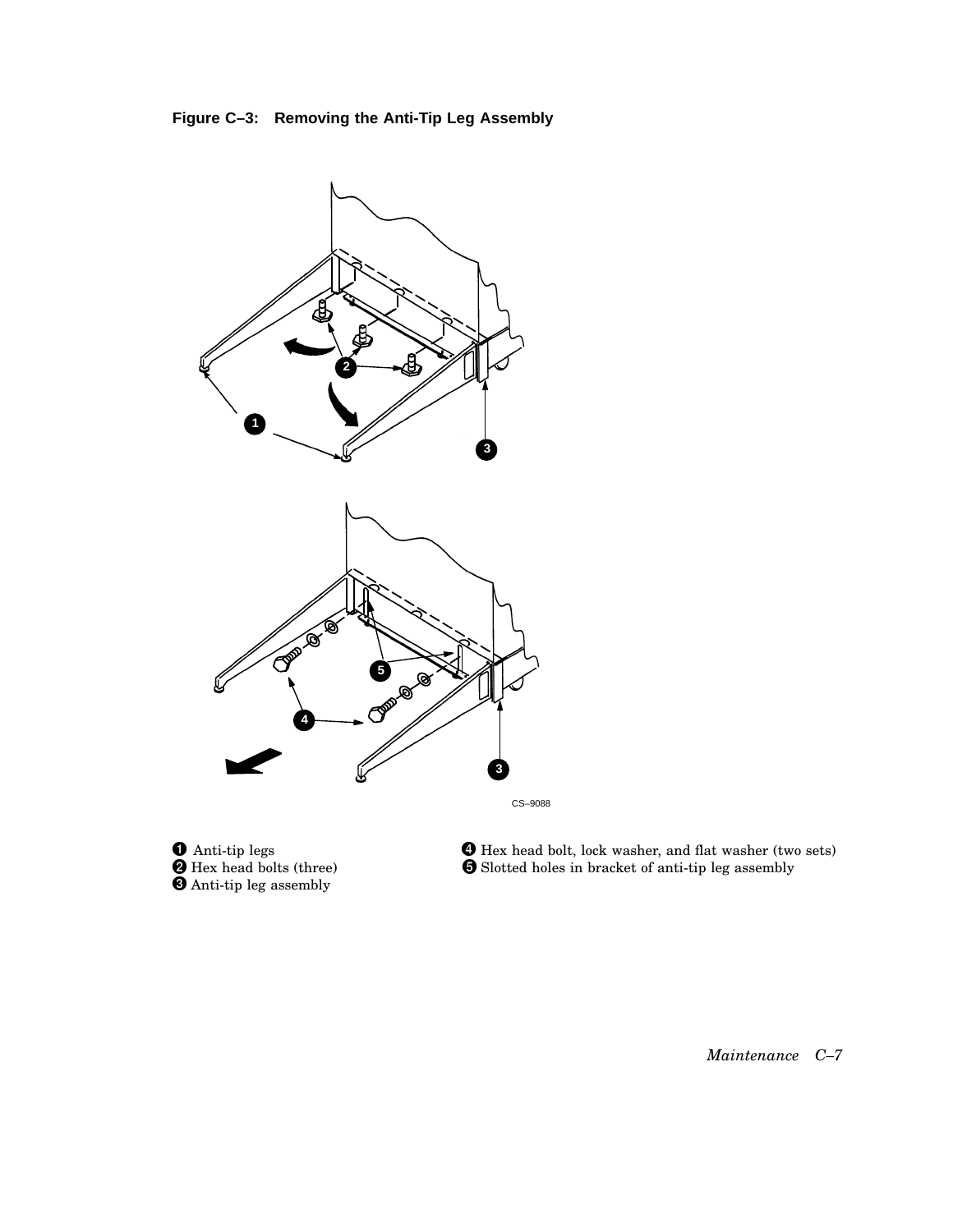### **C.2.4 Bottom Cover Assembly**

To remove the bottom cover assembly, refer to Figure C–4 and proceed as follows:

- 1. Open the rear door  $\bullet$ .
- 2. Using a 1/8-inch Allen wrench, turn the two 1/4-turn fasteners  $\bullet$  counterclockwise to release the bottom cover assembly  $\Theta$  from the enclosure.
- 3. Remove the bottom cover assembly  $\pmb{\Theta}$ .
- 4. To install the bottom cover assembly  $\Theta$ , reverse the procedure.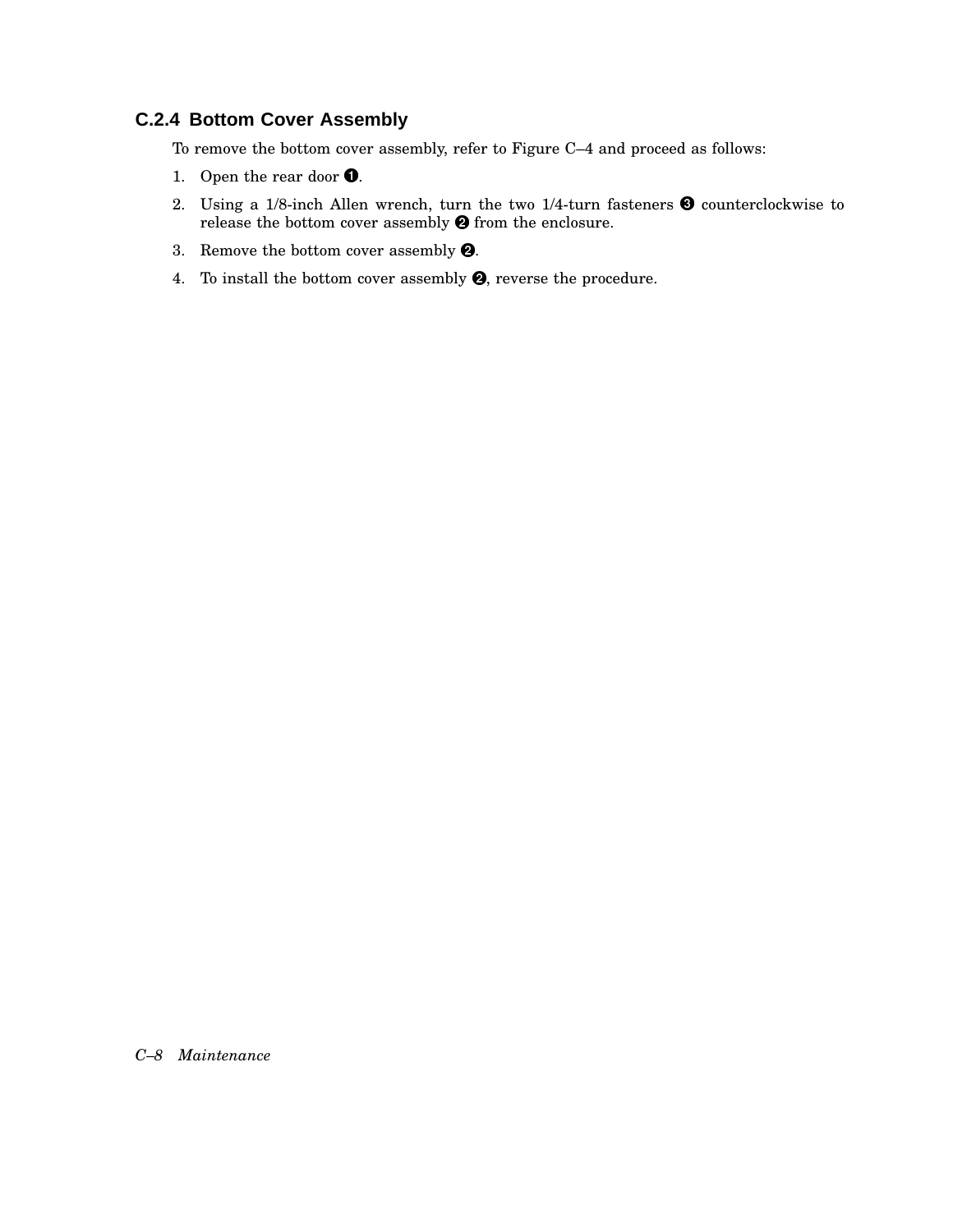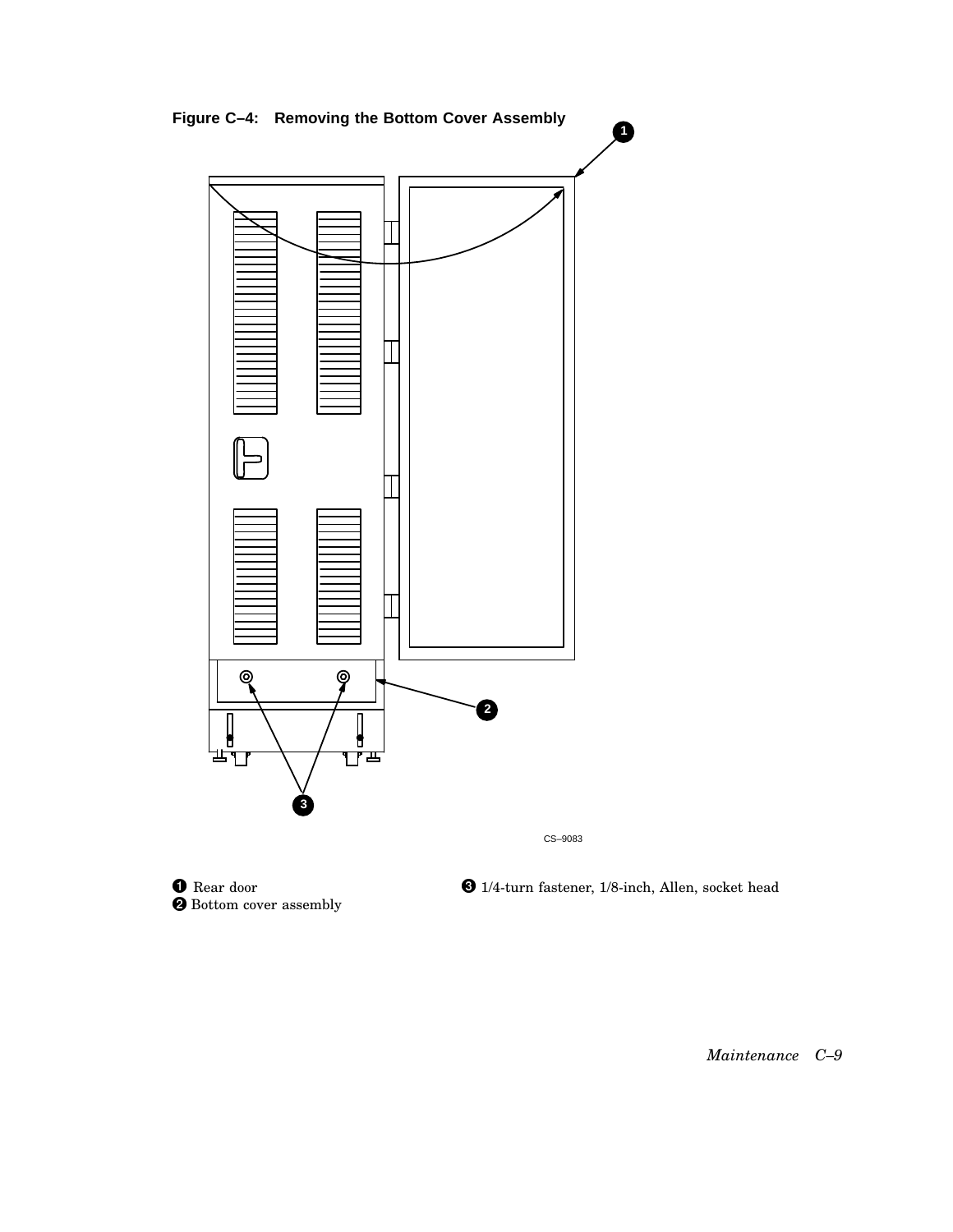### **C.3 HSC Requester Module Usage**

This section provides the rules for using the Rack-Mountable HSC controller HSC9X-FA, HSC5X-DA, HSC5X-BA and HSC5X-CA requester modules in the ISP and DECraid+ systems.

### **C.3.1 Rules for HSC9X-FA and HSC5X-DA Requester Modules**

Each HSC9X-FA module supports eight HSC ports; each HSC5X-DA module supports four HSC ports. Table C–2 shows the maximum number of ports per Rack-Mountable HSC server and the maximum HSC9X-FA and/or HSC5X-DA requester modules that can be used in each server. For example, when two HSC9X-FA modules are installed in the Rack-Mountable HSC65 controller, one HSC5X-DA can also be installed.

| Rack-<br>Mountable<br><b>Server</b> | Ports<br>(Maximum) | <b>HSC9X-FA</b><br>(Maximum) | <b>HSC5X-DA</b><br>(Maximum) |
|-------------------------------------|--------------------|------------------------------|------------------------------|
| $HSC65$ <sup>1</sup>                | 20                 | 2                            |                              |
|                                     |                    |                              | 3                            |
|                                     |                    | 0                            | 5                            |
| HSC95                               | 48                 | 4                            | 4                            |
|                                     |                    | 3                            | 5                            |
|                                     |                    | 2                            | 6                            |
|                                     |                    |                              |                              |
|                                     |                    | 0                            | 8                            |

**Table C–2: HSC9X-FA/HSC5X-DA Usage Rules**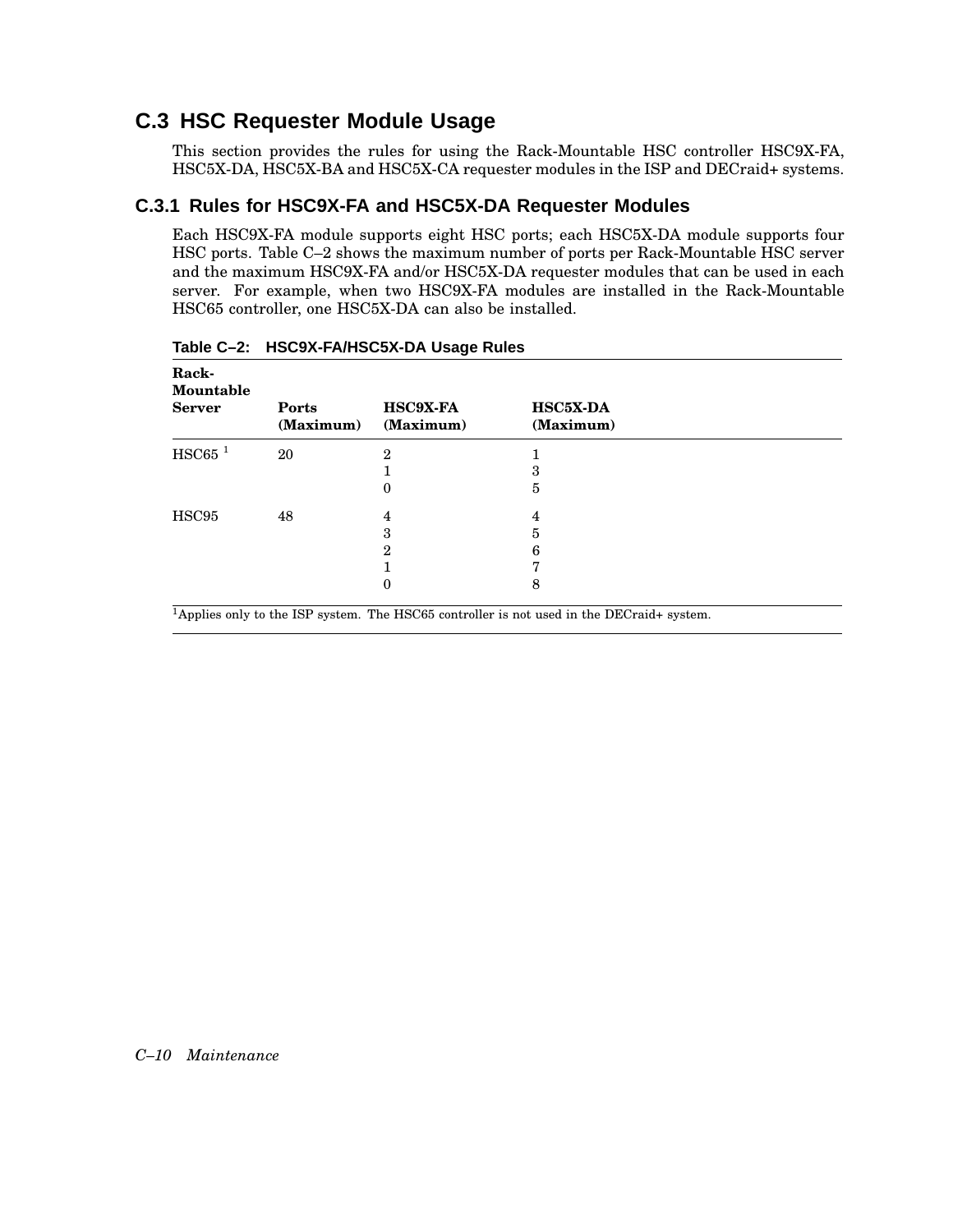### **C.3.2 Rules for HSC5X-BA and HSC5X-CA Requester Modules**

The 120-V ac Rack-Mountable HSC controllers do not support a full compliment of the older HSC5X-BA/CA requester modules. (The 240-V ac Rack-Mountable HSC controllers do not have this restriction.) Table C–3 specifies the maximum number of requester modules that can be installed in a 120-V ac Rack-Mountable HSC controller. For example, when five HSC5X-DA (or HSC5X-CA) modules are installed in a 120-V ac Rack-Mountable HSC controller, up to two HSC5X-BA (or HSC5X-CA) modules can be installed when there is no cache memory. If there is cache memory, only one additional HSC5X-DA (or HSC5X-CA) module can be installed.

|                                        | HSC5X-BA or HSC5X-CA Modules |                  |  |
|----------------------------------------|------------------------------|------------------|--|
| HSC5X-DA or<br><b>HSC9X-FA Modules</b> | With<br>Cache                | Without<br>Cache |  |
| 8                                      |                              |                  |  |
|                                        |                              |                  |  |
| 6                                      |                              |                  |  |
| Ð.                                     |                              |                  |  |
| 4                                      |                              |                  |  |
| 3                                      |                              | റ                |  |
| 2                                      |                              | റ                |  |
|                                        |                              |                  |  |
|                                        |                              | ה                |  |

|  | Table C-3: Maximum Requester Modules in 120 V ac Rack-Mountable HSC Controllers |  |  |  |
|--|---------------------------------------------------------------------------------|--|--|--|
|--|---------------------------------------------------------------------------------|--|--|--|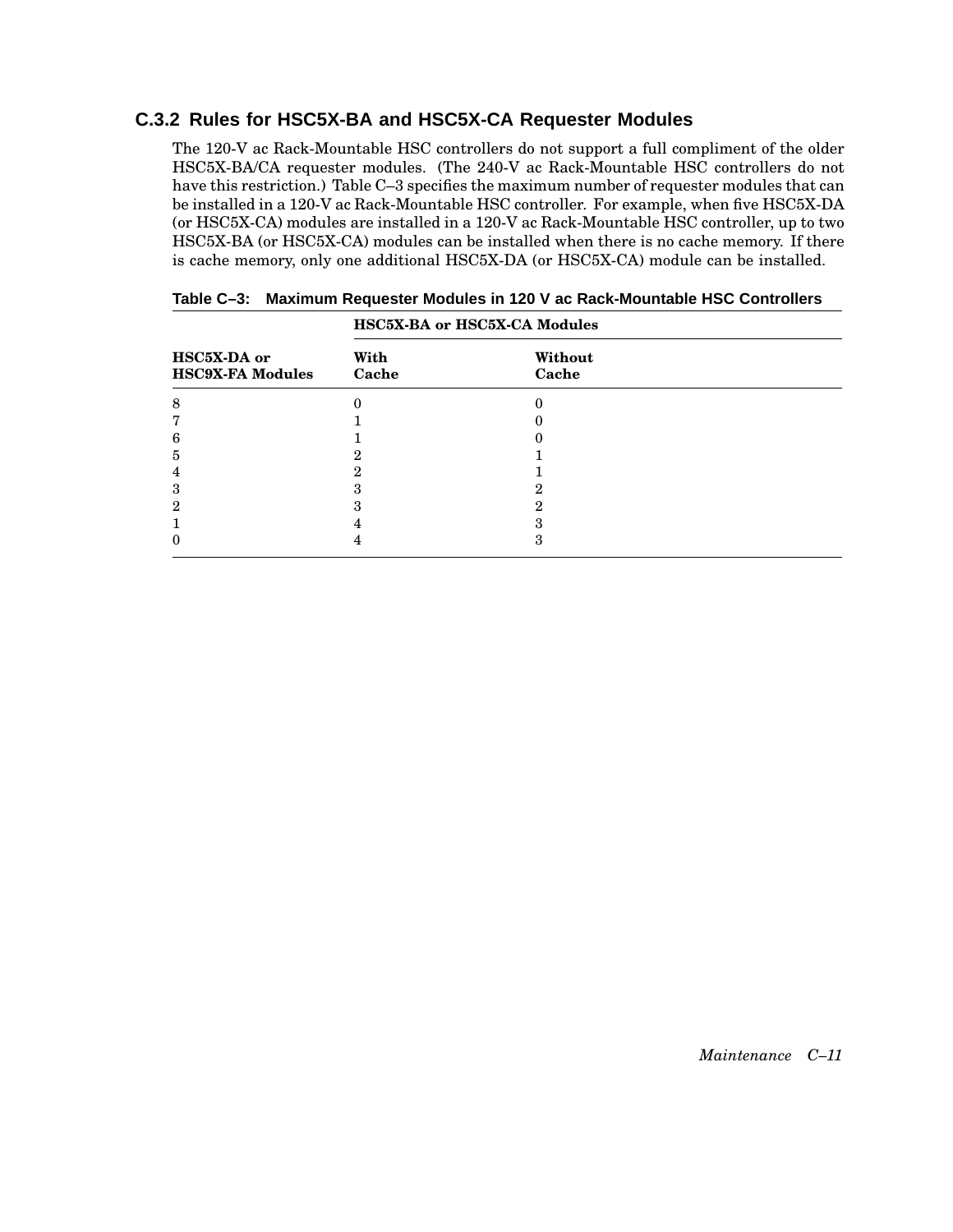### **C.4 Cable Connection Guidelines**

This section provides supplemental cable connection information for the ISP system and the DECraid+ system. This information is helpful when troubleshooting or replacing components in the systems.

The following information includes:

- SDI/STI (2T-BC26V) Cable Connections
- SDI/STI (BC26V) Cable Connections
- 2T-ISPCK Bulkhead Connections (ISP System)

#### **C.4.1 SDI/STI (2T-BC26V) Cable Connections**

The cable connections from the A, B, C, H, J, K ports of the HSC I/O to the SABBs are the same in both the ISP and DECraid+ systems. Each system enclosure is shipped with up to six 2T-BC26V SDI/STI cables connected from the HSC I/O ports to the SABB A ports in the same enclosure.

#### **NOTE**

#### **The actual number of cables connected in the system is dependent on the SABBs in the system. The following information is based on a system with the maximum number of SABBs.**

Each 2T-BC26V cable has four connectors on one end that are connected to the HSC I/O ports Ax, Bx, Cx, Hx, Jx, and Kx. The other end of each cable has one large connector that connects to an SABB A port in the same enclosure.

The four connectors are labeled LF, LR, RR, and RF (left front, left rear, right rear and right front). These labels refer to the location of the drive (when facing the front of the system) controlled in the SABB to which the other end of the cable (large connector) is connected to. The four connectors must be plugged into the HSC I/O ports as follows:

LF to HSC I/O port x0 LR to HSC I/O port x1 RR to HSC I/O port x2 RF to HSC I/O port x3

For example: LF would be plugged into A0, LR into A1, RR into A2, and RF into A3.

Table C–4 identifies the connection between HSC I/O ports and the appropriate SABBs. For example, the cable connected to A0, A1, A2 and A3 is connected to SABB port 2A. Figure C–5 shows the location of the HSC I/O ports and the SABB ports.

| <b>From HSC I/O Port</b>                                          | <b>To SABB Port</b> | <b>From HSC I/O Port</b>                                          | <b>To SABB Port</b> |
|-------------------------------------------------------------------|---------------------|-------------------------------------------------------------------|---------------------|
| A0, A1, A2, A3                                                    | 2Α                  | H <sub>0</sub> , H <sub>1</sub> , H <sub>2</sub> , H <sub>3</sub> | 4Α                  |
| B <sub>0</sub> , B <sub>1</sub> , B <sub>2</sub> , B <sub>3</sub> | 6A                  | J0, J1, J2, J3                                                    | 1А                  |
| C <sub>0</sub> , C <sub>1</sub> , C <sub>2</sub> , C <sub>3</sub> | ЗA                  | K0, K1, K2, K3                                                    | 5А                  |

**Table C–4: Cable Identification and Connections**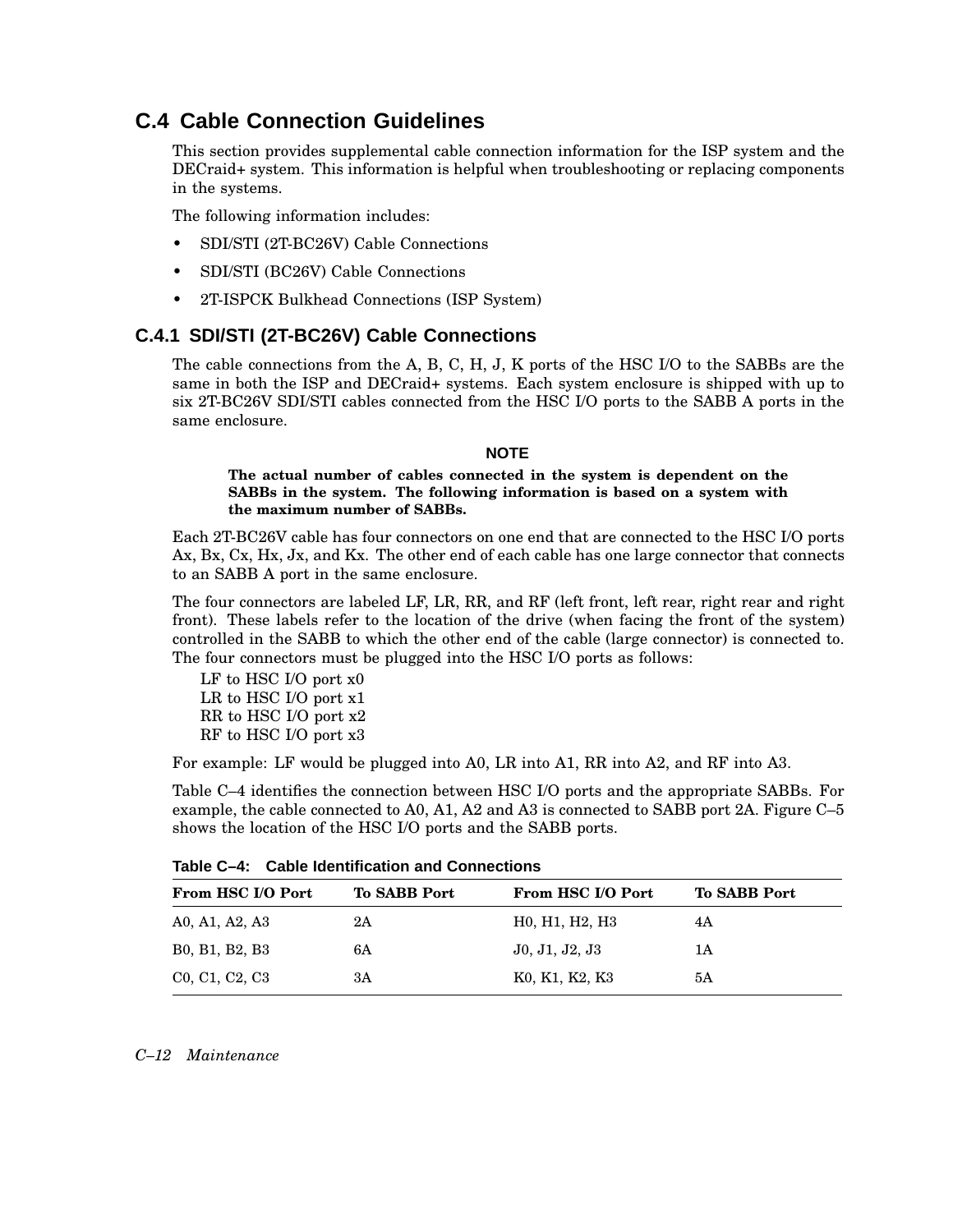

CS–9080

 Enclosure (Rear View) with the maximum number of SABBs.  $2A$  $\bullet$  3A

| $\mathbf{0}$ 1A | 66A                    |
|-----------------|------------------------|
| 0 4A            | $\bullet$ 5A           |
| $\mathbf 0$ 3A  | <b>O</b> HSC I/O ports |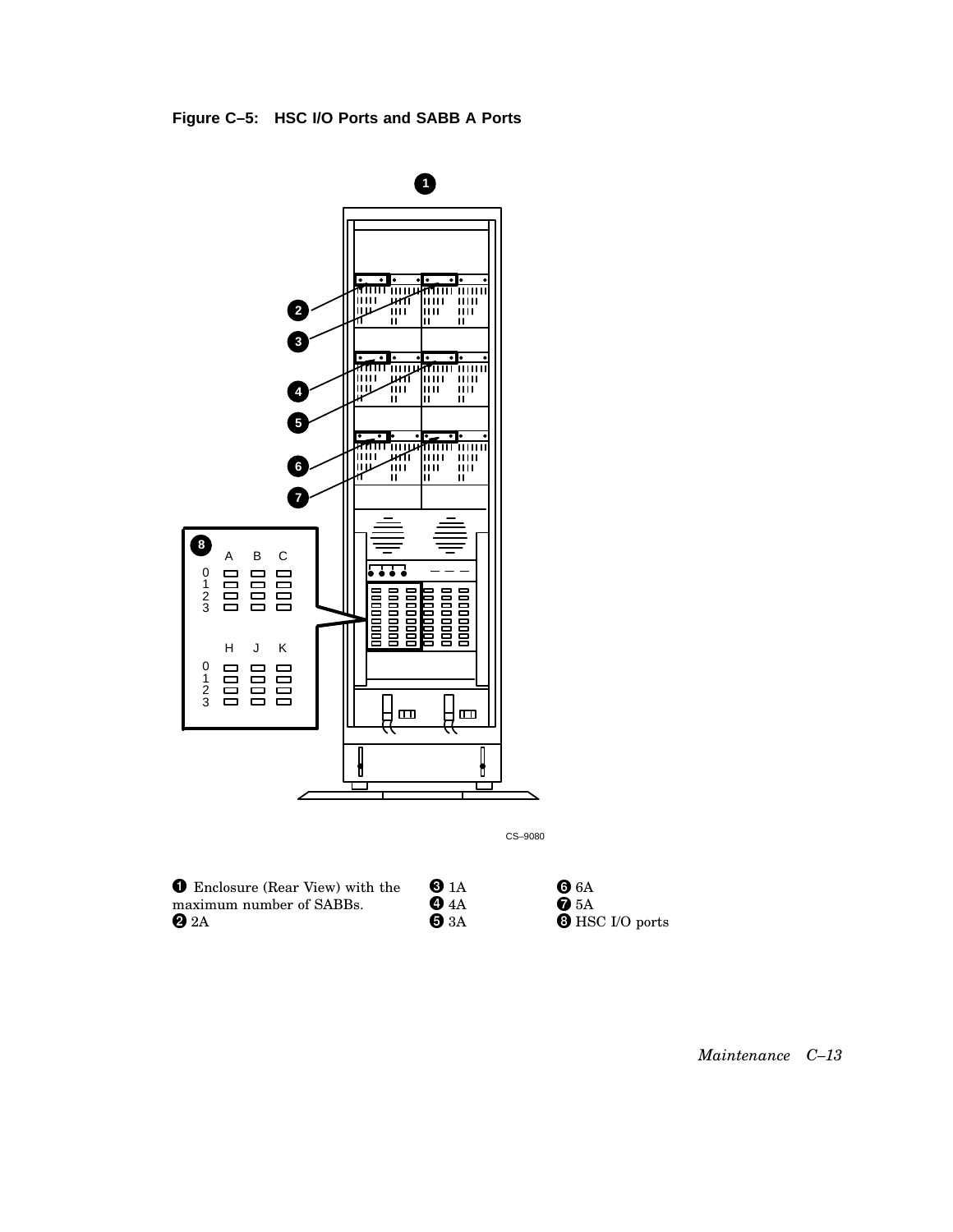#### **SDI/STI (2T-BC26V) Cable Installation**

When replacing an HSC controller or SABB, always tag the cables to ensure that the cables are reconnected correctly. To replace a cable or to add new cables that connect the HSC I/O ports Ax, Bx, Cx, Hx, Jx, and Kx to SABBs, use the following instructions.

To simplify the instructions, the following provides a typical installation procedure for installing one cable. Except where noted, additional 2T-BC26V-15 cables are installed in the same manner. To install a 2T-BC26V-15 cable, refer to Figure C–6 and proceed as follows:



#### **WARNING**

**Before performing the following procedure, disconnect the system ac power cords from the ac power source.**

#### **CAUTION**

**Do not over tighten retaining screws on cable connectors to SABB ports. The screws could be damaged.**

- 1. Connect the 2T-BC26V-15 cable  $\bigcirc$  to the appropriate SABB connector  $\bigcirc$  (In this example, it is SABB port 2A.) Secure the SABB connector  $\bullet$  with the retaining screws  $\bullet$ , but take care not to over tighten them. Refer to the appropriate storage device documentation for details concerning I/O identification and connection.
- 2. Connect the other end of the cable  $\Theta$  to the appropriate HSC I/O bulkhead  $\Theta$  connector. Refer to the *Rack-Mountable HSC Installation/Owner's Manual* for details concerning cable connection and the HSC I/O bulkhead.
- 3. To ensure that there will be enough slack in the cable for future servicing, pull the Rack-Mountable HSC controller out to the vertical service position (see *Rack-Mountable HSC Installation/Owner's Manual* for the procedure).
- 4. Ensure that a minimum 50.8-centimeter (20-inch) service loop  $\bm{\mathbb{O}}$  is left at the SABB  $\bm{\mathbb{O}}$ , and then tie the cable off to the nearest rail. The service loop  $\mathbf \Phi$  ensures that there will be enough slack in the cable  $\Theta$  to pull the SABB  $\Phi$  halfway out for servicing.
- 5. Fold the excess cable  $\Theta$  into the cable trough  $\Theta$  and secure it with the three pins in the cable trough. The pins (not shown in Figure C–6) slide through holes in the sides of the cable trough  $\bullet$  to hold the cable in place.
- 6. Tie down the cable  $\Theta$  in the cable tray  $\Theta$ . When more than one cable is being installed, tie down the cables after they are all connected. Refer to the *Rack-Mountable HSC Installation/Owner's Manual* for details concerning bundling and tying down SDI/STI cables to the cable tray.
- 7. Repeat steps 1 through 6 to install additional cables. Make sure the cables are neatly folded in the cable trough.
- 8. Push the Rack-Mountable HSC controller back into the enclosure.

#### *C–14 Maintenance*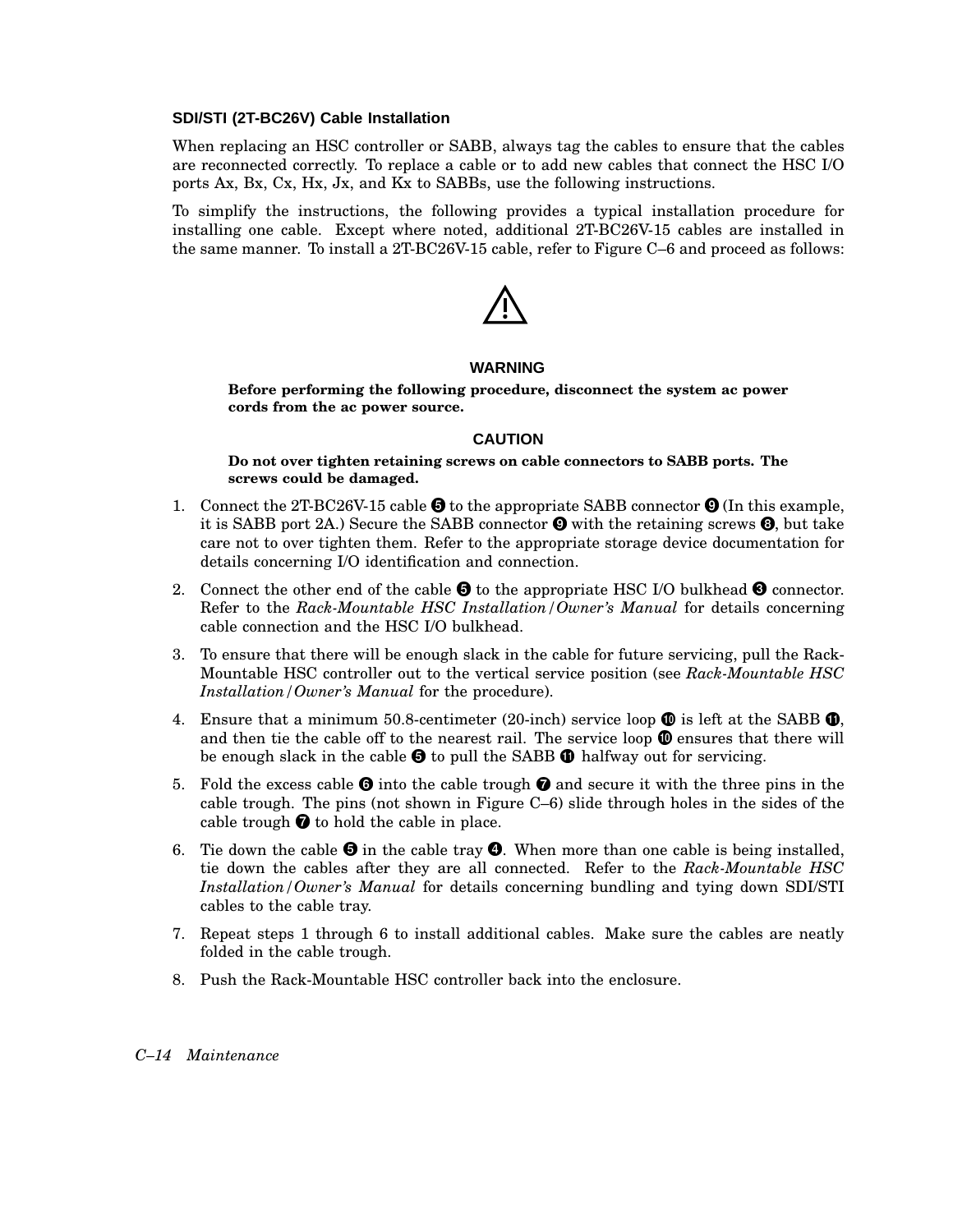**Figure C–6: HSC Controller Port A Cable Routing**

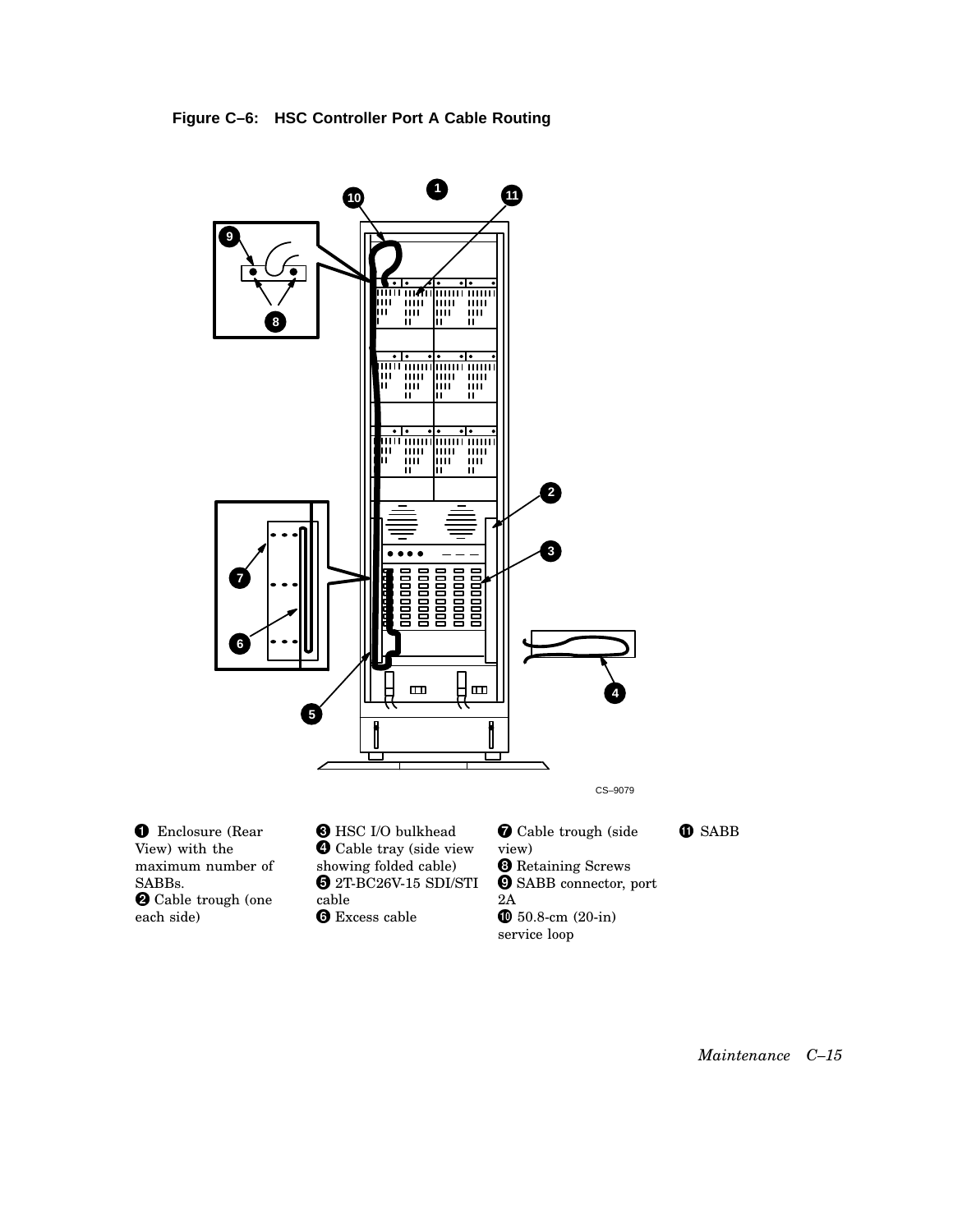### **C.4.2 SDI/STI (BC26V) Cable Connections**

In some instances, there may be a need to connect the individual SDI/STI cables (BC26V) from the HSC I/O in an existing system to the B ports of the SABBs in an ISP or DECraid+ system. However, the BC26V cables cannot be connected directly to the SABBs in a DECraid+ system. To make the connection, the installation of 2T-ISPCK-AA/RA bulkhead kits is required. Details concerning these kits are provided in Appendix A.

Figure C–7 provides an example of how the BC26V cables are routed from the HSC I/O ports in another system to the bulkhead ports, which are connected to SABB port 2B. The following procedure assumes that the 2T-ISPCK-AA/RA bulkhead kits are installed. To install a BC26V cable, refer to Figure C–7 and proceed as follows:



#### **WARNING**

**Before performing the following procedure, disconnect the system ac power cords from the ac power source.**

- 1. Connect the BC26V cables  $\Theta$  to bulkhead ports  $\Theta$ , which are connected to SABB port 2B.
- 2. Route the BC26V cables  $\bullet$  straight down along the inside rail  $\bullet$ , straight through the cable trough  $\bm{\Theta}$ , through the opening in the bottom of the enclosure, through the floor  $\bm{\Theta}$ (if applicable), and to the proper HSC I/O connectors in another enclosure.
- 3. Tie down the BC26V cables  $\bullet$  to the nearest side rail  $\bullet$  at about every 15.34 cm (6 inches).
- 4. Secure the BC26V cables  $\bullet$  with the three pins in the cable trough  $\bullet$ . The pins (not shown in Figure C–6) slide through holes in the sides of the cable trough  $\bullet$  to hold the BC26V cables  $\Theta$  in place.
- 5. Repeat steps 1 through 4 to install additional cables. Make sure the cables are neatly placed in the cable trough.

#### *C–16 Maintenance*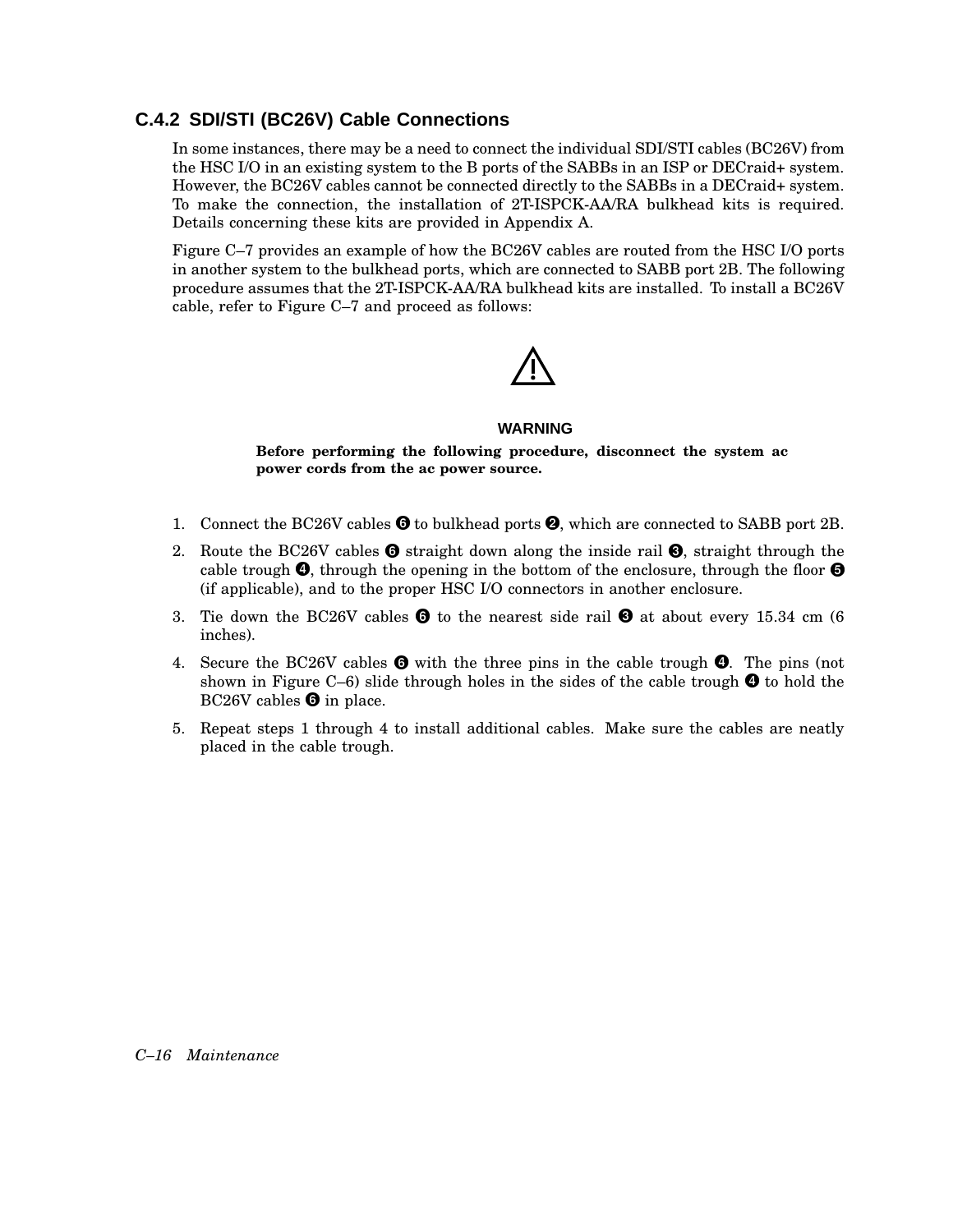



 Enclosure (rear view) Bulkhead ports for SABB port 2b **S** Side rail **O** Cable trough

**O** Raised floor BC26V cables from HSC I/O of other system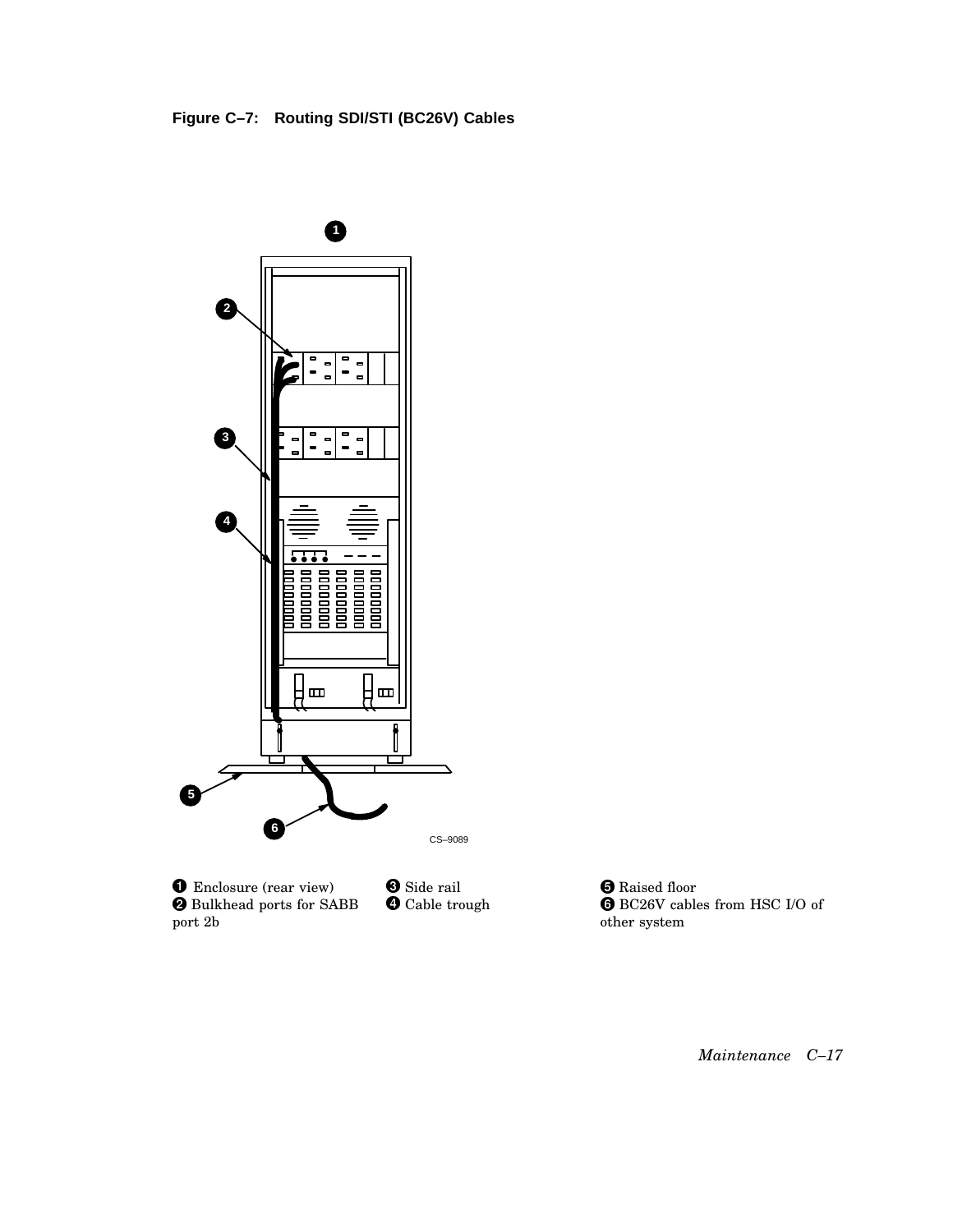### **C.4.3 2T-ISPCK Bulkhead Connections (ISP System)**

Unlike the DECraid+ system, the B ports of the SABBs in the ISP system do not connect directly to the host system. The B ports of the SABBs are connected to 2T-ISPCK bulkheads using cables (P/N 17-01699-xx). The 2T-ISPCK bulkheads provide the I/O connections for the host system.

Figure C–8 shows cables connections from the B ports of the SABBs to the bulkheads.

*C–18 Maintenance*